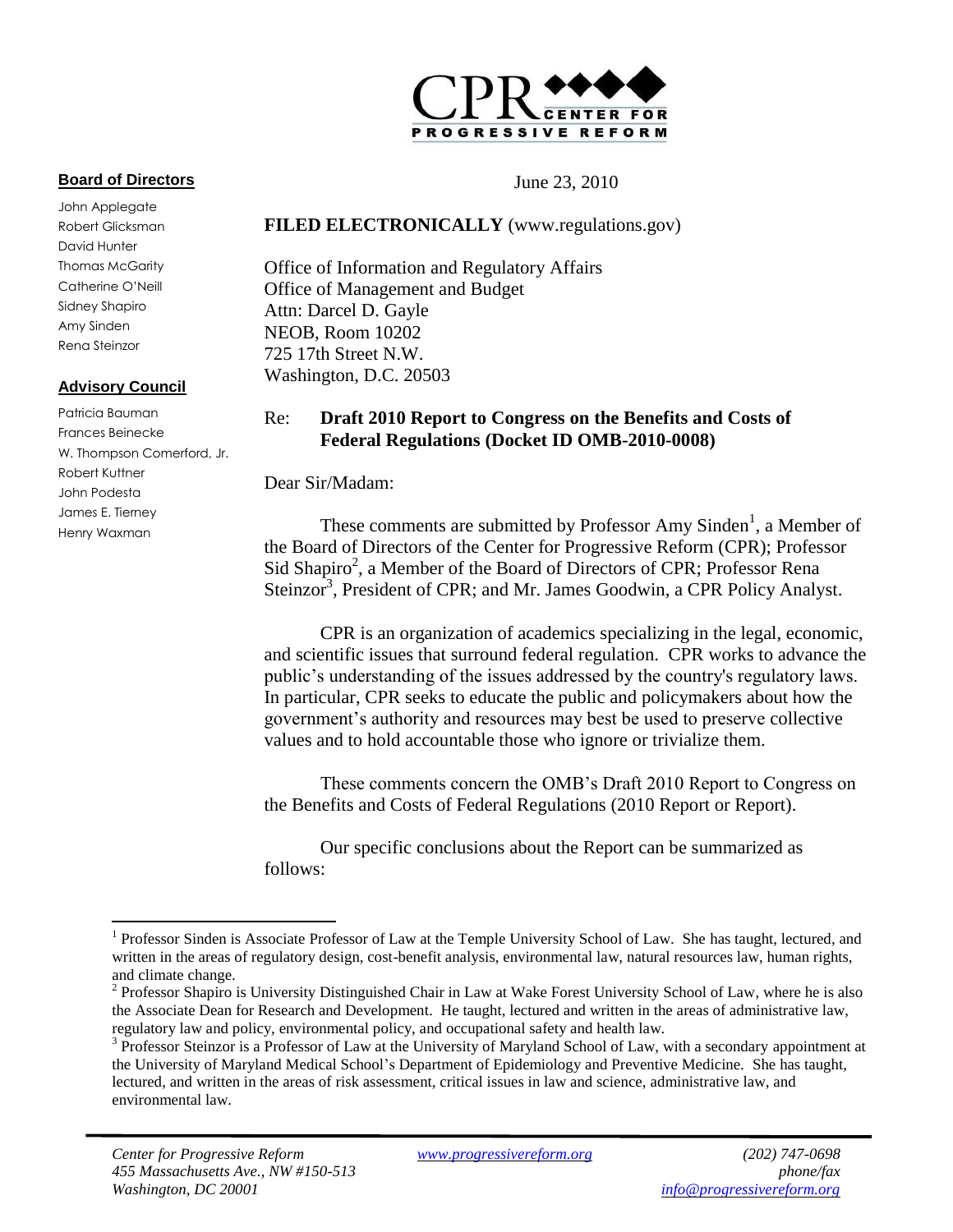- 1) The task of aggregating cost-benefit analyses is fundamentally counterproductive. In particular, we respectfully disagree that the aggregate estimates presented in the Report provide "valuable information." We also urge OMB to abandon its efforts to revive the use of "Morrall tables," since this method of regulatory analysis suffers from many of the same problems as cost-benefit analysis.
- 2) The contents and recommendations of this year's Report confirm that OMB intends to continue micromanaging agency decisionmaking. Invariably, this micromanagement leads to needless delay of regulatory action and to the promulgation of regulations that deviate from the requirements of applicable law and the available science.
- 3) In principle, we commend the 2010 Report for seeking to promote greater transparency in the regulatory decisionmaking process. However, its recommendations for increasing transparency are incomplete, since they do not seek to increase the transparency of OMB's participation in the regulatory process. We also strongly oppose any recommendations for increasing transparency that would impose unjustifiably large compliance burdens on regulatory agencies.
- 4) The report implies that the process the Interagency Task Force followed for developing a proposed value for the Social Costs of Carbon (SCC) offers a good example of transparent regulatory decisionmaking. We disagree, because the Task Force has not revealed the identity of its membership; nor did it invite public comment on its analysis. The proposed SCC value is also substantively wrong. The Interagency Task Force employed flawed economic models, data, and assumptions, and as a result, it generated a proposed SCC that is so low that it will lead to ineffective regulatory action on climate change.

### I. THIS YEAR'S REPORT CONTINUES THE DISAPPOINTING TREND OF FOCUSING TOO GREATLY ON THE COUNTERPRODUCTIVE TASK OF AGGREGATING COST-BENEFIT ANALYSES

The authors of this year's Report have repeated the model of previous reports by undertaking the counterproductive task of aggregating the costs and benefits of regulations from the previous year and from the previous ten years. We understand that the Regulatory Right-to-Know Act of 2001 requires OMB to produce an annual "report containing . . . an estimate of the total annual costs and benefits (including quantifiable and nonquantifiable effects) of Federal rules  $\dots$  in the aggregate.<sup> $,4$ </sup> However, this task can be achieved with substantially less effort and with less opportunity for misrepresentation than the current approach entails. In particular, this task can be fulfilled through a simple presentation such as that provided in the Report's Executive Summary. Unfortunately, this year's Report adheres closely to the format and content of Reports from the previous administration, providing detailed, elaborate, and inevitably flawed analyses of the aggregate costs and benefits of past regulations that go well beyond the requirements of existing law (*e.g.*, the 10-year look-back at major federal regulations reviewed by OMB to examine their quantified and monetized costs and benefits).

 $4$  Pub. L. No. 106-554, § 624 (2001).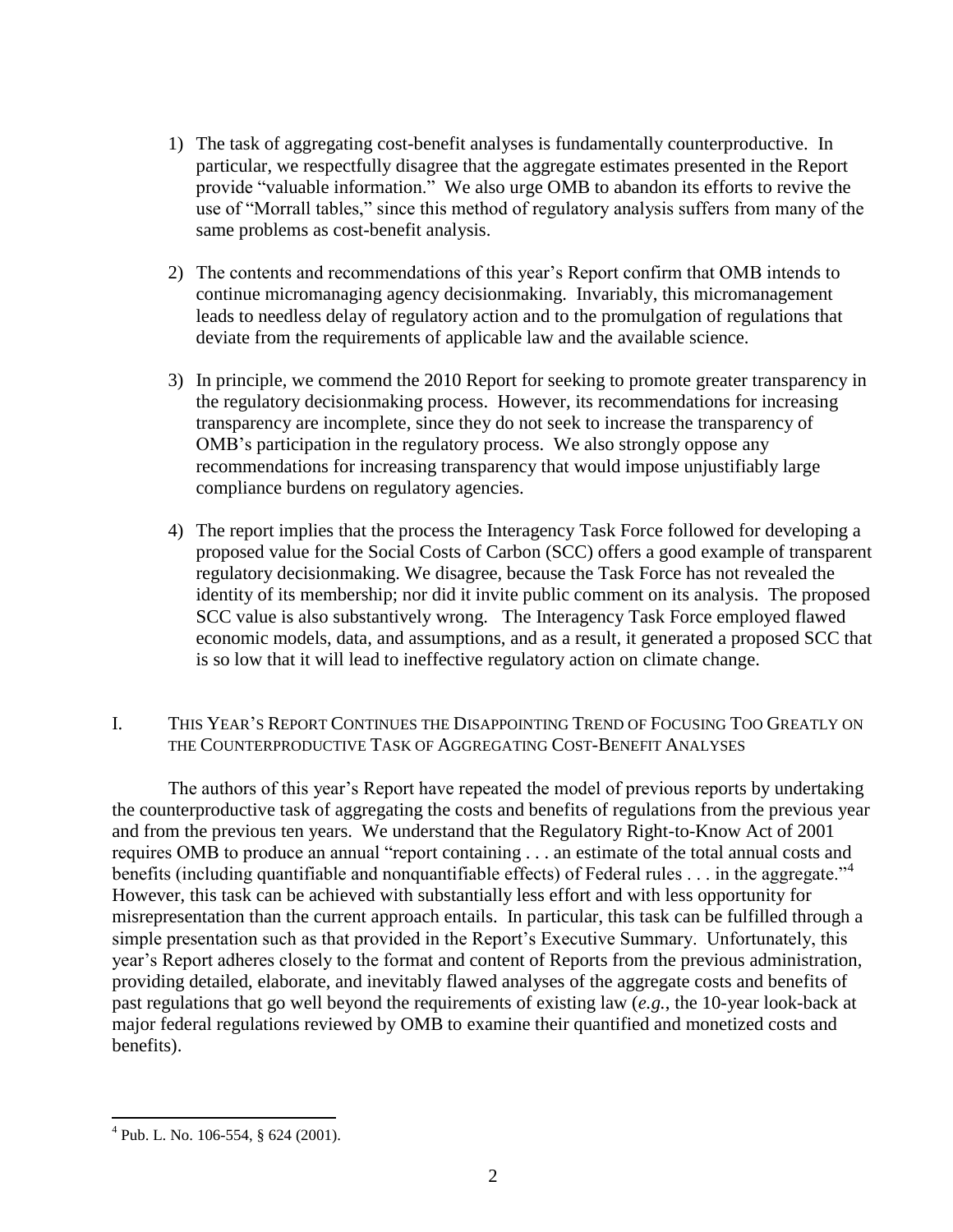We respectfully disagree that the aggregate estimates presented in the Report provide "valuable information."<sup>5</sup> As in the past, the cost-benefit analyses catalogued in this year's Report are based on incomplete and unreliable information, as well as controversial monetization techniques. (Indeed, we were particularly disappointed to see that this year's report continued the controversial practice of using a 7 percent discount rate in calculating future benefits. *See* Appendix A to CPR Comments at page 15, note 49. 6 ) Because such uncertainties and gaps are inevitable and inescapable, a properly developed cost-benefit analysis is always peppered with caveats and conditions that explain the uncertainties underlying the numbers, including which benefits could not be quantified, what assumptions were made to reach the numeric results, how changing those assumptions would effect the outcome, and what baseline the costs and benefits were measured against. Indeed, OMB's own guidance on conducting cost-benefit analyses, Circular A-4, stresses the importance of these narrative explanations of quantitative results, as do the European Union's guidelines on regulatory impact assessment.<sup>7</sup> The monetary estimates of costs and benefits cannot be properly understood in the absence of these caveats; indeed, in their absence, the monetary estimates are not just incomplete, but misleading.

The process of aggregation, however, must of necessity exclude all of this important narrative information. The result is a set of naked sums that at best provides no useful information and at worst can be dangerously misleading. Thus, in the Report's executive summary, OMB announces that the annual benefits of federal regulation "range from \$128 billion to \$616 billion" and the annual costs "range from \$43 billion to \$55 billion."<sup>8</sup> The seeming precision of these numbers creates a false illusion of scientific accuracy and objectivity, which belies the vast gaps and uncertainties that lie beneath the numbers and violates the commitment to transparency that OMB made in Circular A-4 and reiterates in this year's Report. Furthermore, as we explain in more detail in Appendix A, these gaps and uncertainties are far more likely to skew the numbers toward lower rather than higher net benefits.

In short, these inescapable shortcomings prevent aggregate estimates of regulatory costs and benefits from providing any useful information about the overall performance of the U.S. regulatory system and how it affects our society.

Every year for the last eight years, we or other CPR Member Scholars have explained in greater detail the shortcomings of cost-benefit analysis in general and of the exercise of aggregating these cost-benefit analyses in particular. We have provided a summary of these previous discussions in Appendix A to these comments. We also invite you to review our past comments for a fuller discussion of these issues [\(http://www.progressivereform.org/OMBCongress.cfm\)](http://www.progressivereform.org/OMBCongress.cfm).

<sup>5</sup> Draft Report at 4.

<sup>&</sup>lt;sup>6</sup> Appendix A to these comments presents a summary of criticisms of cost-benefit analysis and of the aggregation of costbenefit analyses that were included in past comments by CPR Member Scholars. Appendix B to the comments is a report by economists Frank Ackerman (a CPR Member Scholar) and Elizabeth A. Stanton critiquing the work of the Obama Administration's Interagency Task Force on Social Costs of Carbon.

<sup>7</sup> *See* Circular A-4 at 3;European Commission, *Impact Assessment Guidelines* (June 15, 2005), *available at* [http://ec.europa.eu/governance/impact/docs/SEC2005\\_791\\_IA%20guidelines\\_annexes.pdf.](http://ec.europa.eu/governance/impact/docs/SEC2005_791_IA%20guidelines_annexes.pdf)

<sup>8</sup> Draft Report at 3.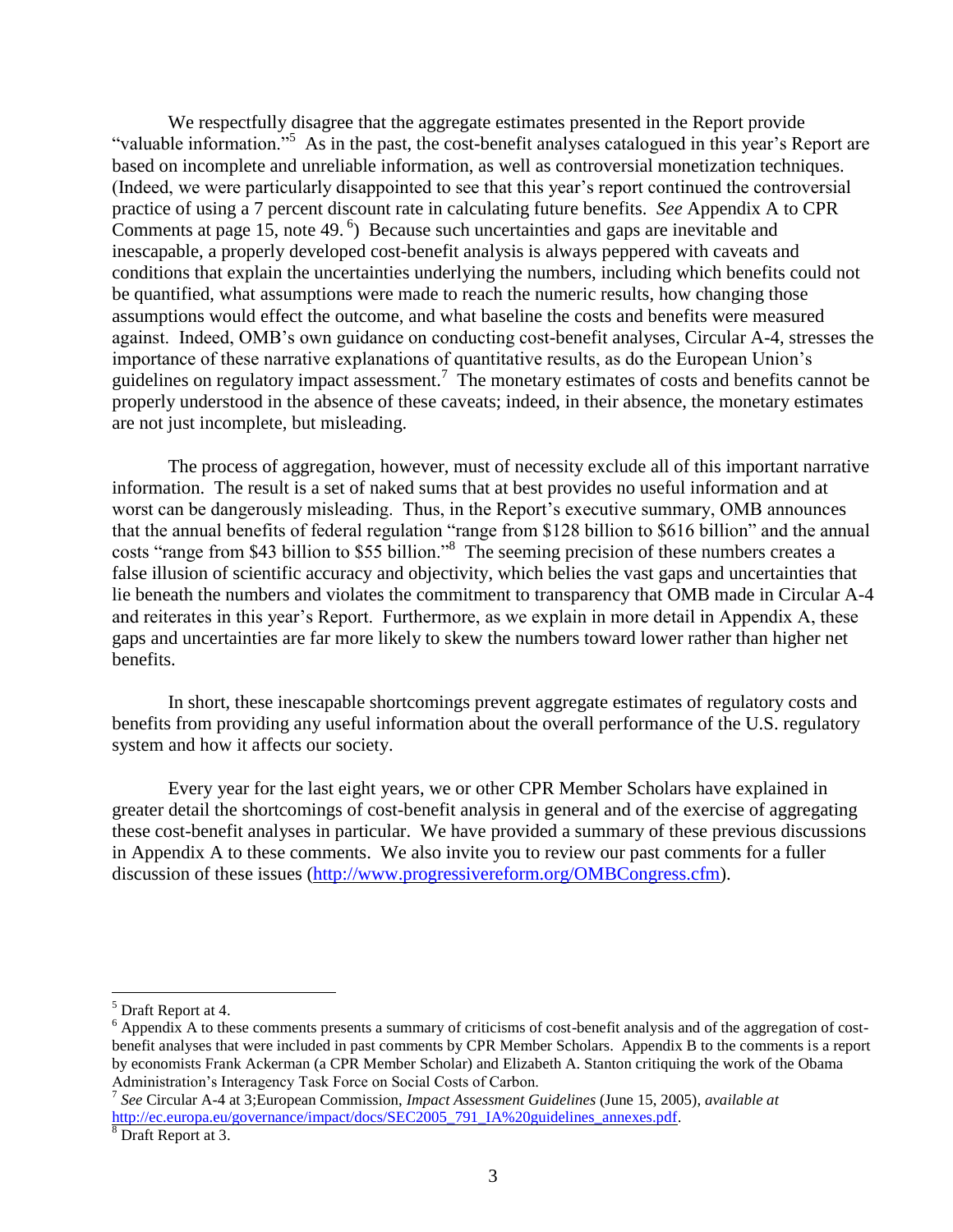Compounding these problems, this year's Report also attempts to revive the use of "Morrall" tables."<sup>9</sup> Morrall tables seek to rank and evaluate environmental, health, and safety regulations according to their estimated cost per life saved—that is, the dollar cost of the regulation per life saved by the regulation. Thus, if a regulation is predicted to impose costs of \$15 million and is predicted to prevent three deaths, then that regulation would be listed in a Morrall table as having a cost per life saved of \$5 million. This year's Report includes an example of a Morall-style table that compares the net costs per life saved of selected health and safety rules that were reviewed by OMB during the previous year. $10$ 

Scholars discredited Morrall tables more than a decade ago, showing that they were highly manipulable and full of errors.<sup>11</sup> For example, opponents of strong regulation often used discounting to artificially inflate the net costs per life saved of regulations, with the objective of making regulations look inordinately expensive and inefficient. Discounting makes sense in the context of using cost-benefit analysis for financial decisionmaking, since the value of a dollar three years from now is less than a dollar today. This logic does not apply to Morrall tables comparing costs per life saved, however. As Professor Richard Parker has explained:

[D]eath does not recognize human accounting conventions and death does not discount. As a result, if 1,000,000 people are exposed to a toxic chemical that produces a 1:10,000 probability of fatal cancer among those exposed, then the odds are quite high that approximately 100 people (not 37 . . . ) will lose their lives to cancer. [W]hatever the interior logic to some economists of discounting monetary values for risk to life, the average reader... . (and, I suspect, the majority of senior policymakers) are unlikely to understand that the physical reality of 100 lives saved in 20 years is, in fact, being treated as 37 . . . lives saved today. $12$ 

In Morrall tables, what is being discounted is not money or even the monetary valuation of a life (as would be the case in traditional cost-benefit analysis); instead, what is being discounted is lives. Ethically, it is difficult, if not impossible, to defend the conclusion that saving a life today is worth more than saving a life three, fifty, or a hundred years from now. Yet the use of discounting in Morrall tables endorses this conclusion in a way that obscures the underlying ethical conundrum.<sup>13</sup>

The Morrall-style table contained in the Report makes precisely this mistake. As the Report notes, "[t]he net cost per life saved is calculated using a 3% discount rate."<sup>14</sup> Nowhere, however, does the Report explain that by employing this discount rate, it is implicitly placing a higher value on lives saved today as compared to lives saved in the future.

<sup>&</sup>lt;sup>9</sup> These tables are often referred to as Morrall tables, since their use was first popularized by a former OMB economist named John Morrall. *See* Lisa Heinzerling, *Regulatory Costs of Mythic Proportions*, 107 YALE L.J. 1981, 1983 (1998). We will follow this convention in our comments.

 $10$  Draft Report at 23-25. The table in the Report differs slightly from the original Morrall tables in that it accounts for monetized benefits not related to mortality reduction (*e.g.*, lost work days due to illness) by subtracting them from costs. In this regard, the Report's version of the Morrall tables is a slight improvement over the original, which simply ignored monetized benefits not related to mortality reduction.

<sup>11</sup> *See, e.g*., Heinzerling, *supra* note 9; Richard W. Parker, *Grading the Government*, 70 U. CHI. L. REV. 1345 (2003).

<sup>12</sup> Parker, *supra* note 11, at 1374.

<sup>&</sup>lt;sup>13</sup> Heinzerling, *supra* note 9, at 2043-56.

<sup>&</sup>lt;sup>14</sup> Draft Report at 23.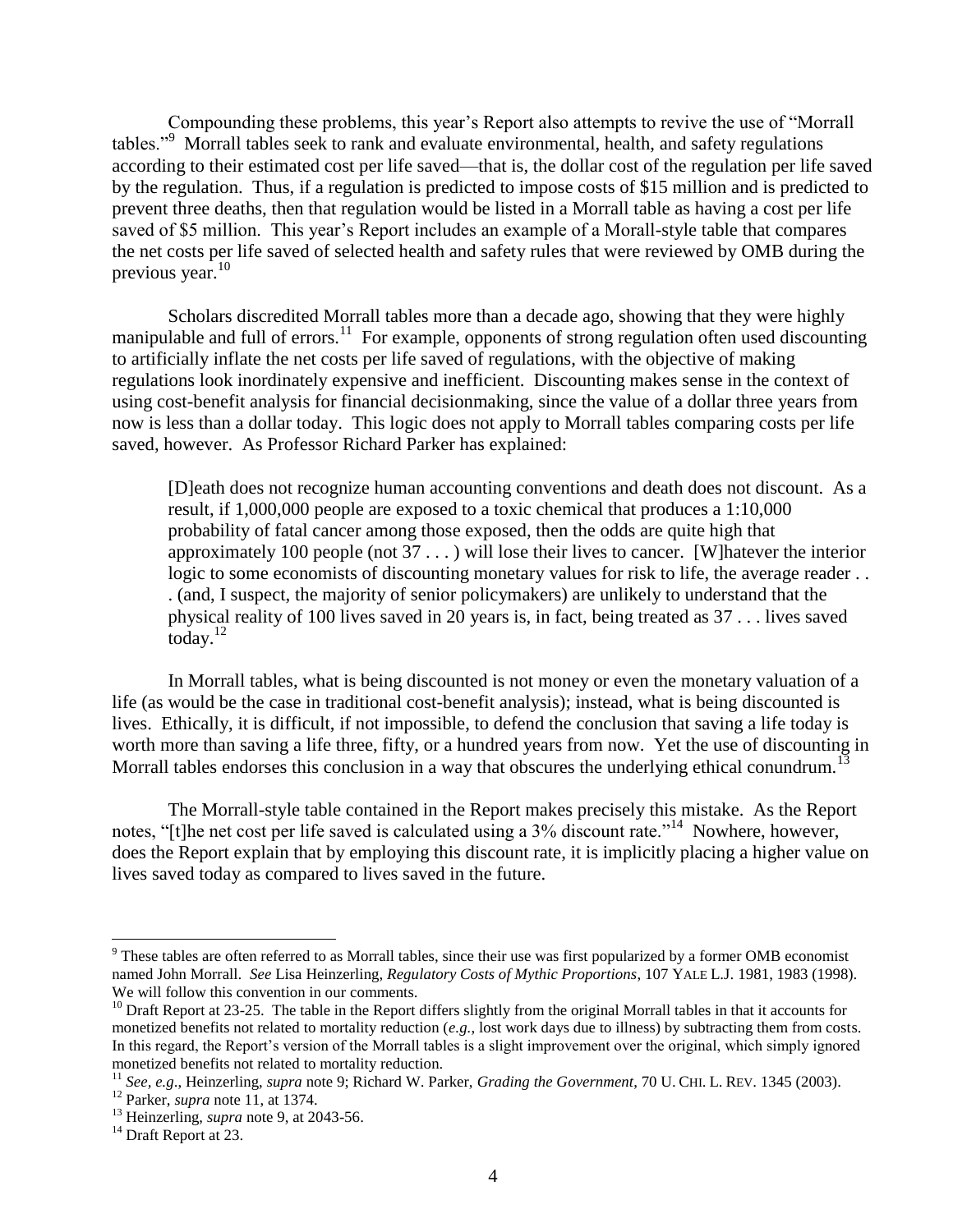Far from "increase [ing] the likelihood that scarce resources will be used as effectively as possible.<sup>"15</sup> the revived use of this long-discredited technique serves chiefly to obfuscate and mislead. Consequently, we urge OMB to abandon any further efforts to revive the use of Morrrall-style tables.

### II. OMB SHOULD ABANDON ITS MICROMANAGEMENT OF THE AGENCIES.

Over four decades, OMB has micromanaged agency decisionmaking by overseeing a system of centralized review of regulations conducted through the lens of cost-benefit analysis. This system has not improved the quality of regulatory decisionmaking; instead, it has degraded it by providing industry with a powerful lever for weakening and delaying agency rules.

Because Barack Obama ran under the banner of bringing change to Washington and activating government to do for people what they cannot do for themselves, we had expected his Administration to discontinue the kind of micromanagement that prevailed at OMB during the George W. Bush Administration. We had hoped to see OMB become instead a champion of the agencies, working to affirmatively help them to achieve their regulatory missions. Those hopes have been disappointed, however. As OMB's review of the Environmental Protection Agency's (EPA) rule for regulating the disposal of coal ash waste illustrates, the office is continuing to use costbenefit analysis and lobbying meetings with industry to micromanage agencies and delay important health, safety, and environmental rules.

Coal ash is the solid waste left over when power plants burn coal to produce energy. It's dangerous stuff, containing arsenic, cadmium, mercury, and a host of other toxins that pose a significant threat to basic human health. In 2008 alone, coal-fired power plants produced some 136 millions tons of this waste. And yet coal ash disposal is largely unregulated.

Last year, approximately 55 percent of this waste was stored in holes in the ground or in piles surrounded by earthen walls. The coal ash spill in Kingston, Tennessee, two years ago, which involved one billion gallons of inky sludge spreading to cover 300 acres, provided an all-too-graphic illustration of the catastrophic consequences that can result when these weak earthen walls fail.

The 45 percent of the waste that is not disposed in surface impoundments and unlined landfills is "beneficially reused" in various ways, including as an ingredient in the production of building materials like concrete and wallboard, as a soil additive for agriculture, and as an alternative to salt for improving automobile traction control on snowy or icy roads. Not all beneficial reuses are environmentally safe, however. Environmentally safe uses include many of those in which the coal ash remains permanently encapsulated. When it is used as an ingredient in cement, for example, the harmful materials are prevented from escaping into the environment. Use of coal ash in agriculture or as an alternative to road salt, however, is not environmentally safe, since the harmful constituents in coal ash can easily leach into ground water supplies or escape into the air where they can be inhaled by humans and animals alike. Indeed, this latter form of beneficial reuse is no different from careless disposal.

Prompted by the Kingston disaster, EPA crafted a draft proposed rule that would formally declare coal ash to be a hazardous waste whenever it is not destined for specified types of

 $\overline{a}$ <sup>15</sup> *Id*. at 24.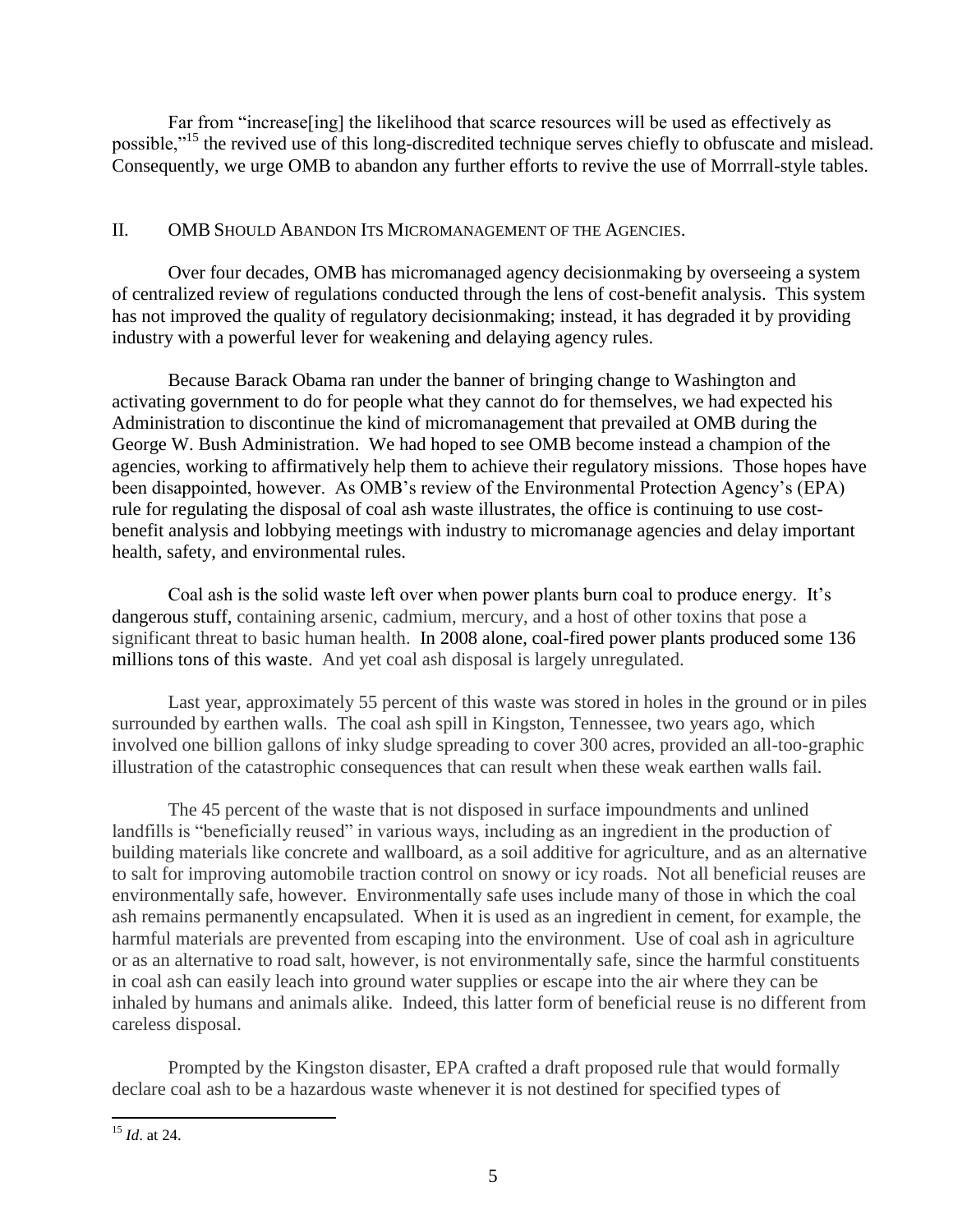environmentally safe beneficial use. (This declaration is known as the Bevill Determination.) The draft proposal also described how—as a hazardous waste—coal ash would be regulated from "cradle" to grave" under Subtitle C of the Resource Conservation and Recovery Act (RCRA).<sup>16</sup> EPA submitted this draft proposal to OMB for review last October.

OMB's review of the coal ash rule lasted over six months—well past the 120-day time limit that Executive Order 12866 allows. During that time, OMB hosted 43 meetings regarding the coal ash rule—by far the most meetings the office has ever held for a single rule. Thirty of these meetings were with industry groups opposed to a strong coal ash rule, including the power plant industry and its affiliates, the coal mining industry, and the beneficial reuse industry and its clients. The remaining thirteen meetings were with groups in favor of a strong rule, including various public interest groups and a company specializing in environmental cleanup projects.

When the proposed coal ash rule finally emerged from regulatory review, it looked vastly different from the one that EPA had originally sent over. Rather than endorsing one clear regulatory option, the final proposal instead "co-proposed" two strikingly different alternatives—one strong and one weak—thereby ensuring that definitive regulatory action on this toxic waste would be delayed for at least another six months, if not longer.<sup>17</sup> The weak alternative would declare coal ash to be a non-hazardous waste (*i.e.*, no different from household garbage) and leave it up to a patchwork of state regulatory programs to govern its disposal, pursuant to Subtitle D of RCRA.<sup>18</sup> The strong alternative is similar to EPA's original proposal in that it would regulate coal ash according to RCRA's strict Subtitle C program; the big difference is that the strong alternative would designate the stuff as a "special waste" rather than as a "hazardous waste." A "special waste" designation is unprecedented, so it is not clear if it makes this co-proposed alternative "weaker" than the original proposal. In any event, EPA appears to have abandoned the idea of designating coal ash as a hazardous waste in its final proposal.

EPA made these changes largely in response to OMB's criticisms of its original proposal. OMB's comments on the rule, which were inadvertently posted to the rule's online docket shortly after the proposed rule was released, show that OMB was primarily concerned that the cost-benefit analysis for the original proposal (1) did not adequately account for the possibility that regulating coal ash as a hazardous waste would reduce beneficial reuse, costing the beneficial reuse industry billions of dollars annually, and (2) did not adequately assess the costs and benefits of regulatory alternatives other than EPA's preferred option. OMB also sought to discourage EPA from identifying the Subtitle C program as its preferred regulatory option for coal ash waste—even though the agency also solicited comments on other regulatory alternatives in its original draft proposal since even this gesture might be enough to attach a stigma to coal ash waste sufficient to discourage its beneficial reuse. OMB's comments state: "Proposed rule invites comments on alternative approaches, but a proposed rule with a preferred option [for a Subtitle C program] alone may have unintended consequences on beneficial reuse, even if an alternative option is selected for final."<sup>19</sup>

<sup>16</sup> 42 U.S.C. §§6901 – 6992k (2010). RCRA's Subtitle C provisions are at 42 U.S.C §§6921 – 6939e (2010). <sup>17</sup> Disposal of Coal Combustion Residuals from Electric Utilities, 75 Fed. Reg. 35127 (proposed June 21, 2010) (to be codified at 40 C.F.R. pts. 257, 261, 264, 265, 268, 271 and 302).

<sup>&</sup>lt;sup>18</sup> RCRA's Subtitle D provisions are at 42 U.S.C.  $\S$ §6941 – 6949a (2010).

<sup>19</sup> Regulations.gov, *Interagency Working Comments on Draft Rule Under EO 12866*, *Document ID: EPA-HQ-RCRA-2009-0640-0350*[, http://www.regulations.gov/search/Regs/home.html#documentDetail?R=0900006480af0f01](http://www.regulations.gov/search/Regs/home.html#documentDetail?R=0900006480af0f01) (follow "Portable Document Format (PDF) Logo" hyperlink) (last visited June 16, 2010).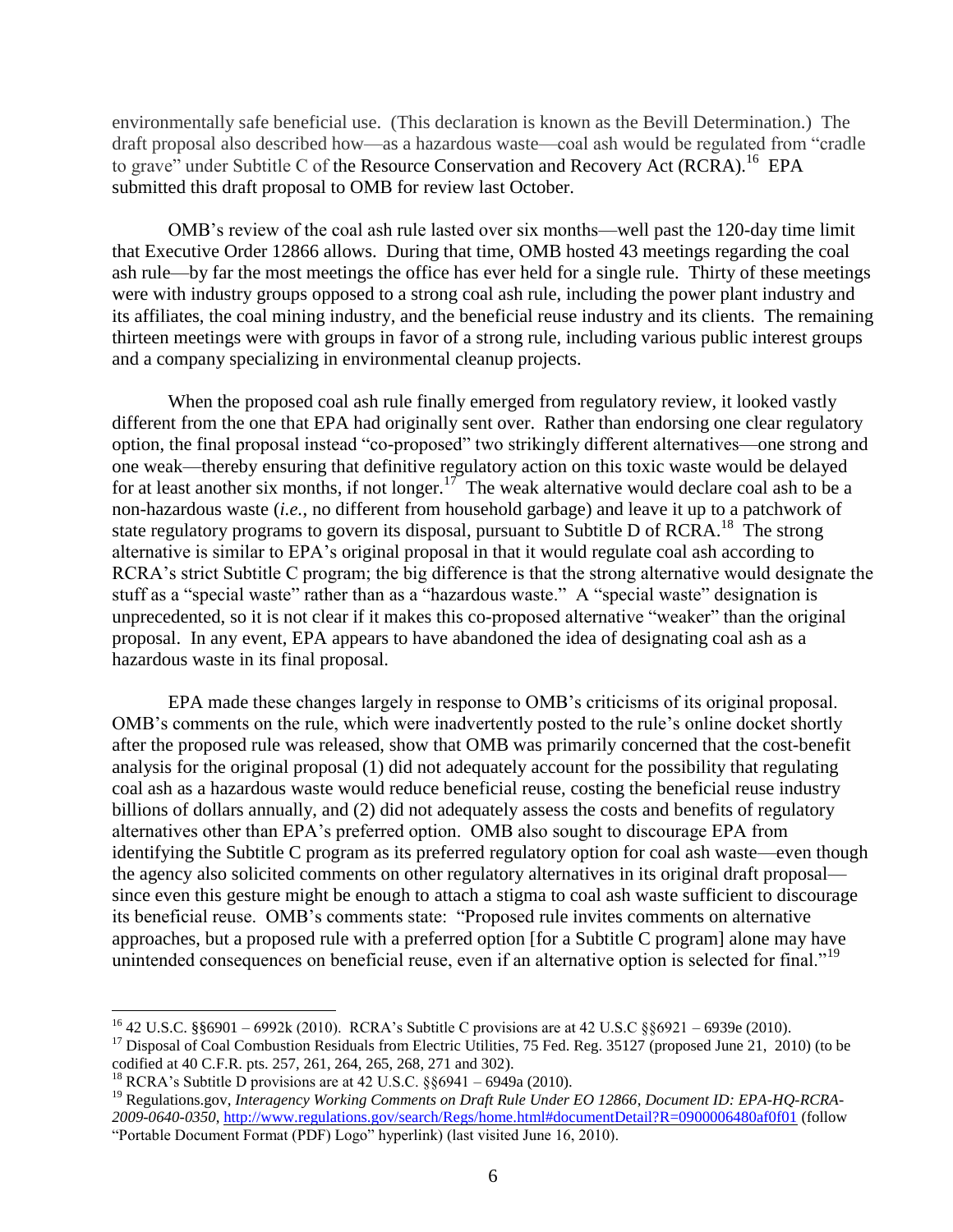Notably, EPA's final proposal no longer identifies regulating coal ash under Subtitle C of RCRA as its preferred option.

The practical effect of these changes to EPA's proposed rule is that it increases the likelihood that coal ash waste will be regulated no differently from standard household garbage under Subtitle D of RCRA. Given that coal ash waste is significantly more toxic than what you take out to your curb every Monday morning, this outcome would leave people and the environment unprotected. Existing dangerous dump sites will continue to operate with little or no restriction, increasing the chances of another Kingston-type catastrophe. Future dumps for coal ash will continue to have inadequate linings, so that toxic constituents such as arsenic and selenium in the coal ash waste will be able to freely leach into nearby groundwater supplies and surface waters. The citizens who are adversely affected by the weak regulations—a population that comprises disproportionately high numbers of low-income and African-American people—will be left with little legal recourse. Since Subtitle D of RCRA gives EPA no enforcement authority, these citizens will have to resort to costly and complex lawsuits if they are to obtain any justice at all.

OMB's micromanagement of EPA's decisionmaking did nothing to improve the quality of the agency's proposed coal ash rule. Rather, it delayed the rule by six months and forced EPA to include a weaker alternative that the agency had in its expert judgment already rejected.

Unfortunately, one of the recommendations for reform included in this year's Report appears to move in exactly the wrong direction by threatening to increase OMB's micromanagement of the agencies. The report proposes to give OMB nearly unbridled authority to review agency regulations that employ disclosure as a regulatory tool to ensure that they "are empirically informed and sensitive to how people process information."<sup>20</sup> OMB's interference with the National Highway Traffic Safety Administration's (NHTSA) Tire Fuel Efficiency Consumer Information Program illustrates how this expanded micromanagement might lead to further delays in agency action.

The Energy Independence and Security Act of 2007 directs NHTSA to draft a rule establishing a Tire Fuel Efficiency Consumer Information Program. The Program is to include a "a national tire fuel efficiency rating system" as well as "requirements for providing information to consumers, including information at the point of sale"—that is, labels for tire manufacturers to affix to their products that convey the efficiency ratings to consumers, so they can consider fuel-efficiency when deciding which tires to buy. $^{21}$ 

When NHTSA sent OMB its draft final rule on tire fuel efficiency in December, it appeared that the rule was nearly ready to go. In full accordance with its duties under the Energy Independence and Security Act of 2007, the agency had devised a system for rating tire fuel efficiency, and a label for conveying that information to consumers. The agency had used extensive survey and focus group research in designing the label, and had made a determination based on that research that the labels it had created were comprehensible and effective in conveying information about a tire's fuel efficiency rating and the significance of this rating.

By the time the final rule emerged from OMB three months later, only half of the draft final rule still remained. OMB had approved NHTSA's tire fuel efficiency ratings, but rejected its

 $20$  Draft Report at 43-44.

<sup>&</sup>lt;sup>21</sup> 49 U.S.C. §32304A(a)(1) – (2).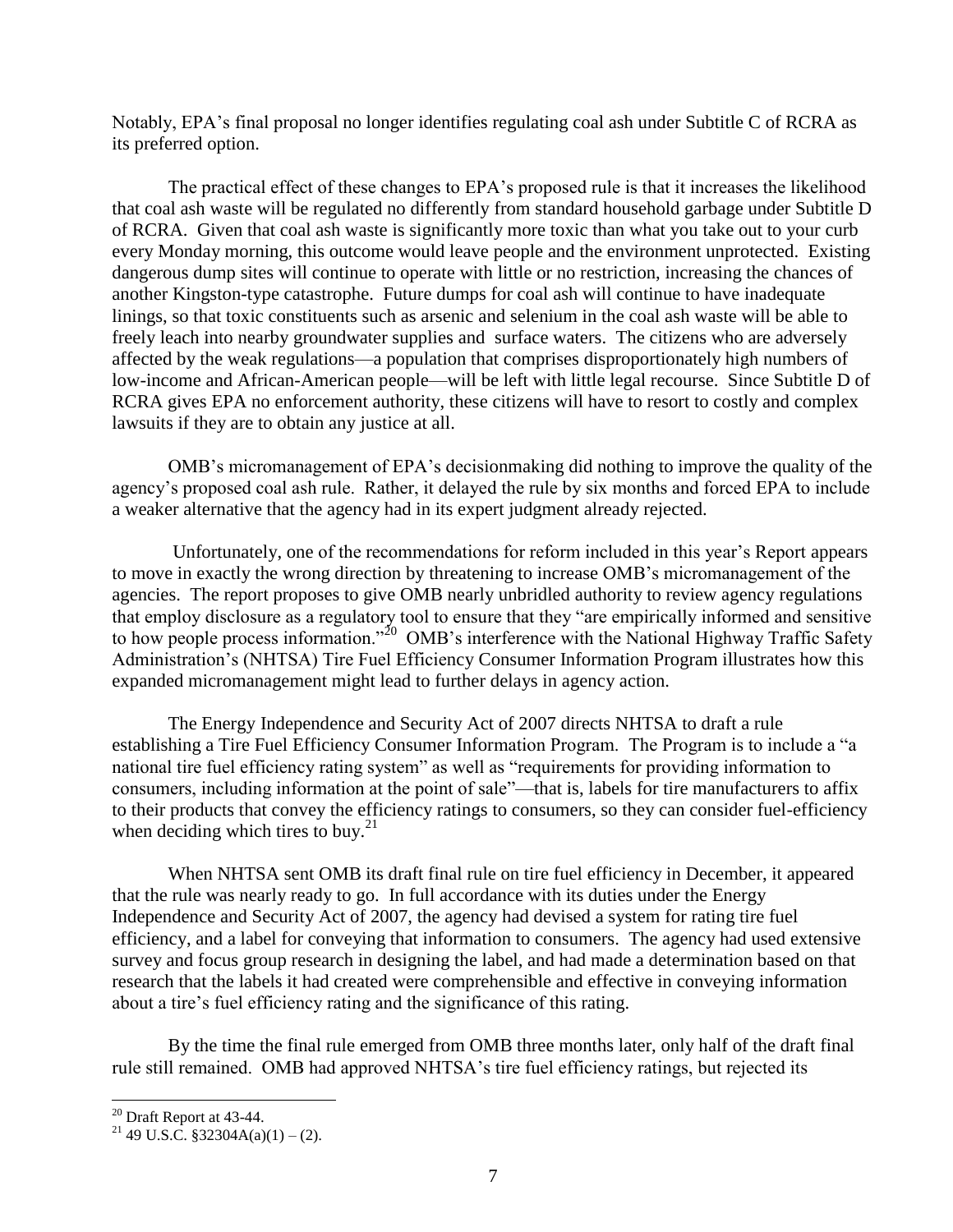proposed labels. Accordingly, on March 30, NHTSA published a final rule putting the tire fuel efficiency ratings system into effect but postponing a final label design until the completion of a new set of studies.<sup>22</sup> According to NHTSA's research plan, these studies will not be completed until September 30, 2010—a full six months after publication of the final rule. After that, NHTSA must ―re-propose‖ a new label requirement in a supplemental Notice of Proposed Rulemaking and go through the whole notice-and-comment process again. It could be well over a year before NHTSA is able to issue a final rule for its label. Until then, the agency's recently adopted tire fuel efficiency ratings system is of little use.

According to a Review Letter<sup>23</sup> issued by Office of Information and Regulatory Affairs (OIRA) Administrator Cass Sunstein, the first such letter from the Obama Administration, the new research plan was necessary because the original label design was based on focus group testing, which is incapable of quantifying "consumers' understanding of the label." The letter directed NHTSA to undertake a new research plan that included "scientifically valid experiments" that were capable of such quantification.<sup>24</sup> As NHTSA scrambles to respond to the Toyota recalls, OMB's insistence that this chronically overworked and underfunded agency go back to the drawing board in some quixotic pursuit of regulatory perfection seems counterproductive.

Rather than spending valuable time and resources on this kind of micromanagement of agency rulemakings, we urge OMB instead to find ways that it can affirmatively help agencies to carry out their regulatory missions. To this end, we reiterate the recommendations that Professors Sinden and Steinzor and Mr. Goodwin made in their comments on the 2009 Draft Report.<sup>25</sup>

#### III. OMB SHOULD INCREASE THE TRANSPARENCY OF ITS PARTICIPATION IN THE REGULATORY PROCESS.

The Obama Administration has sought to increase transparency in government, and we are generally supportive of these efforts. OMB has likewise directed agencies to introduce more openness into the regulatory process. We are concerned, however, that OMB is not living up to these transparency principles. Indeed, these concerns prompted us to send a letter last March to White House Counsel Robert Bauer<sup>26</sup> requesting a review of OMB's repeated violations of Executive Order 12866's transparency requirements. We still have not received a response to this letter.

One of the Report's recommendations for reform seeks to introduce greater openness into agencies' regulatory analysis, by, among other things, requiring agencies to present these analyses in a more transparent format.<sup>27</sup> Specifically, the report recommends that "[r]egulatory analysis should be made as transparent as possible by a prominent and accessible summary—written in a 'plain

<sup>26</sup> Letter from Robert Glicksman, Member, Board of Directors, CPR, et al., to Robert Bauer, Esq., White House Counsel, March 17, 2010, *available at* [http://www.progressivereform.org/articles/WH\\_Counsel\\_re\\_OIRA\\_March2010.pdf.](http://www.progressivereform.org/articles/WH_Counsel_re_OIRA_March2010.pdf)

<sup>&</sup>lt;sup>22</sup> Tire Fuel Efficiency Consumer Information Program, 75 Fed. Reg. 15893 (Mar. 30, 2010) (to be codified at 49 C.F.R. pt. 575).

<sup>&</sup>lt;sup>23</sup> Letter from Cass R. Sunstein, Administrator, OIRA, to David Strickland, Administrator, NHTSA, Mar. 19, 2010, *available at* [http://www.reginfo.gov/public/postreview/Tire\\_Fuel\\_Efficiency\\_Consumer\\_Information\\_Final\\_Rule.pdf.](http://www.reginfo.gov/public/postreview/Tire_Fuel_Efficiency_Consumer_Information_Final_Rule.pdf) <sup>24</sup> *Id*.

<sup>25</sup> *See* Letter from CPR to Darcel D. Gayle, 11/5/09 at 3-11, *available at* [http://www.progressivereform.org/articles/2009\\_CPR\\_Comments\\_OMB\\_Report.pdf.](http://www.progressivereform.org/articles/2009_CPR_Comments_OMB_Report.pdf)

 $27$  Draft Report at 39-41.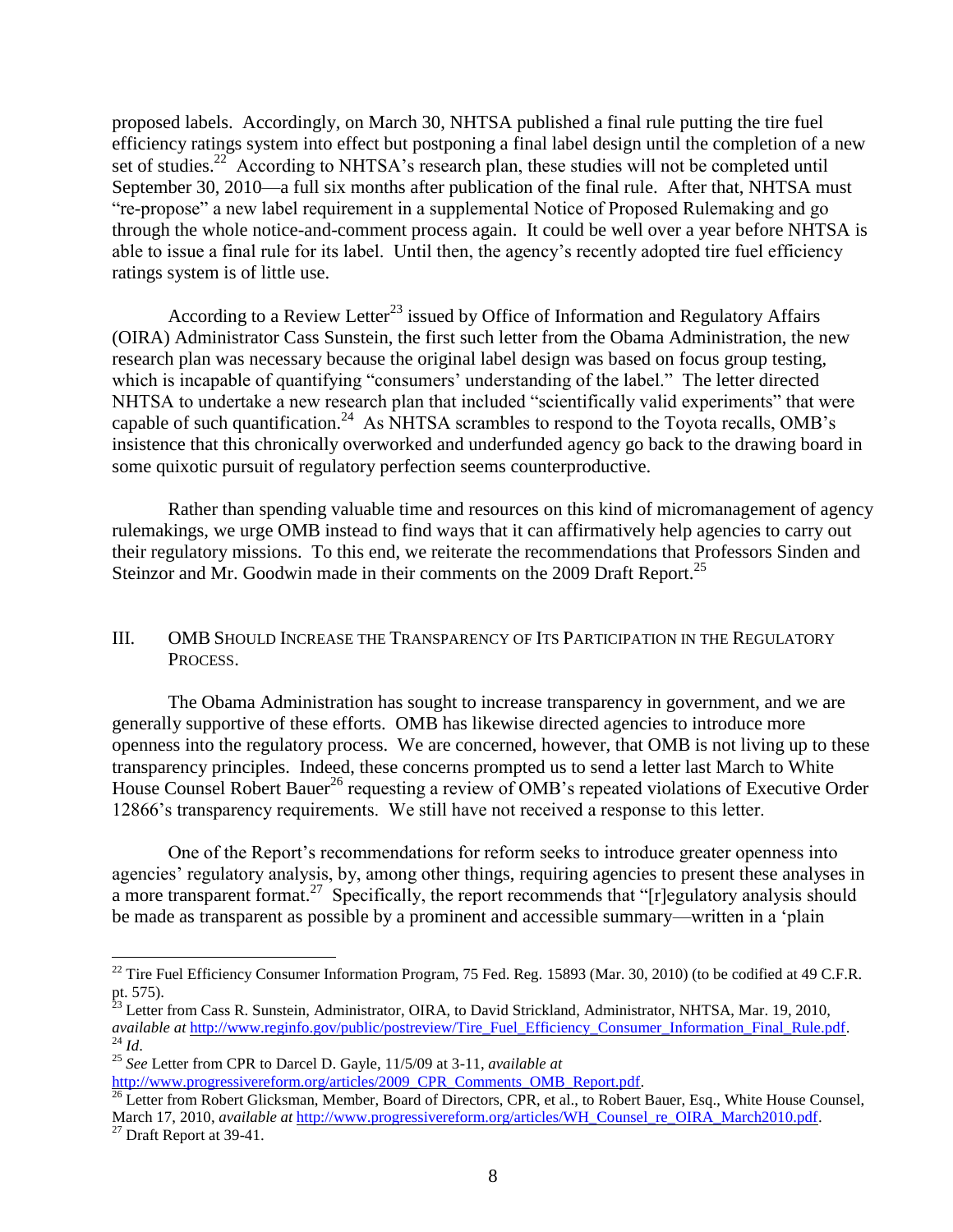language' manner designed to be understandable to the public—that outlines the central judgments that support regulations, including the key findings of the analysis (such as central assumptions and uncertainties)."<sup>28</sup>

Yet, OMB fails to present its own regulatory analyses in a transparent format, as exemplified by the Report's presentation of its retrospective analysis and aggregation of past cost-benefit analyses. For example, the Report fails to present a prominent and accessible summary of the unquantified or nonmonetized effects of the rules that the Report analyzes and aggregates. According to footnote 10, the Report has "conveyed the essence of these unquantified effects on a rule-by-rule basis in the columns titled 'Other Information' in Appendix A."<sup>29</sup> Of the 66 rules presented in the Appendix A table, however, only two (FDA's Rule on Use of Ozone-Depleting Substances; Removal of Essential Use Designations [Epinephrine] and the Department of Labor's Abandoned Mine Land Program) provide any discussion of unquantified effects. Many other rules in the table undoubtedly contain large unquantified effects, such as the Department of Energy's Rule on Energy Efficiency Standards for General Service Fluorescent Lamps and Incandescent Lamps (unquantified environmental benefits) and EPA's Review of the National Ambient Air Quality Standards for Lead (unquantified public health benefits). But these effects go entirely unmentioned.

A prominent and accessible summary of unquantified effects is particularly important for environmental, health, and safety regulations, since the bulk of their benefits defy quantification and monetization. As such, the omission of such information from the Report is particularly troubling, since these massive unquantified and nonmonetized benefits introduce a great deal of uncertainty into the Report's analysis.

A similar lack of transparency has marked much of OMB's participation in the regulatory process, as exemplified by its review of EPA's proposed coal ash rule. Executive Order 12866  $§6(b)(4)(D)$  provides that "[a]fter the regulatory action has been published in the Federal Register or otherwise issued to the public, . . . OIRA shall make available to the public *all documents* exchanged between OIRA and the agency during the review by OIRA."<sup>30</sup> The proposed coal ash rule was first issued to the public on May 4, 2010, yet few of the documents exchanged between OIRA and EPA during OIRA's six-month-long review of the proposed rule have been made public. So far, the only such documents to be published are the original proposed rule, the original regulatory impact analysis, and a "red-lined" version of the proposed rule, showing all the changes that were made to it during the review. Surely other documents were exchanged between OIRA and EPA during that period, including alternative revisions to the proposed rule that were considered but rejected, additional studies or reports that were considered as evidence for or against the proposed rule, and correspondence (*e.g.*, letters, electronic mail, and faxes) between members of the two staffs. This last category of documents is especially important, since such documents would likely highlight what the major points of contention were during the review and how they were ultimately resolved.

OIRA's failure to comply with Executive Order  $12866 \frac{86(b)(4)(D)}{2}$  is by no means limited to its review of EPA's coal ash rule. It has failed to release most or any documents exchanged between it and the rulemaking agency on numerous other rules, including (as of this date) NHTSA's final rule

<sup>&</sup>lt;sup>28</sup> *Id.* at 40 (emphasis added).

<sup>29</sup> *Id*. at 10 n. 10.

 $30$  Executive Order 12866  $\S6(b)(4)(D)$  (emphasis added).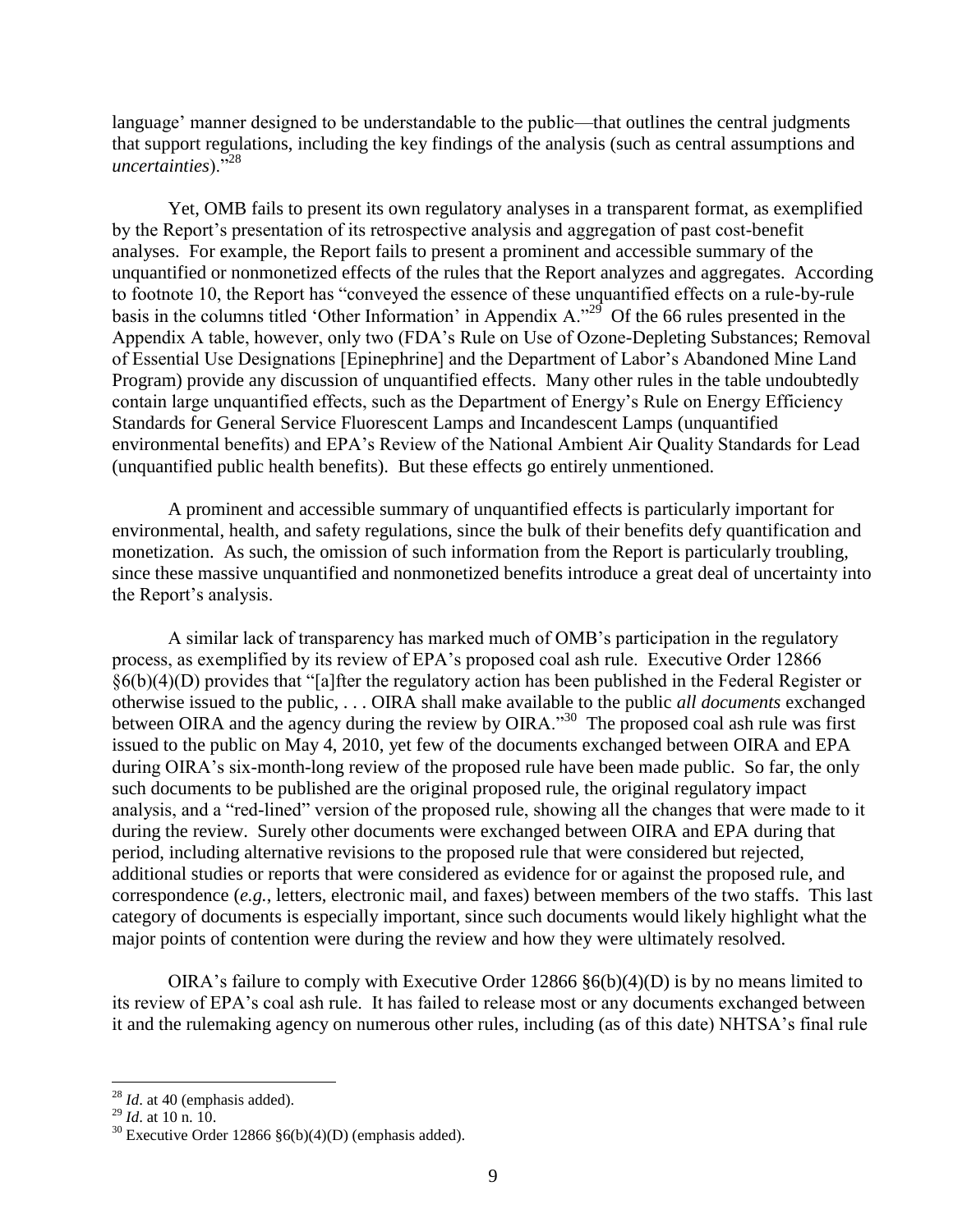for the Tire Fuel Efficiency Consumer Information Program,<sup>31</sup> and EPA's rule amending the Opt-out and Recordkeeping Provisions in the Renovation, Repair, and Painting Program for Lead under the Toxic Substances Control Act.<sup>32</sup>

Despite OMB's own lack of transparency, the Report's recommendations for reform focus entirely on ways that regulatory agencies can introduce greater openness into their regulatory analysis. We support these efforts to increase the openness of regulatory decisionmaking, as long as they are not implemented in a way that imposes significant additional burdens on agencies and delays important rulemakings. Agencies such as OSHA are already so overburdened with procedural constraints and limited resources that their regulatory output has been reduced to a trickle during the last decade.<sup>33</sup> We assume, for example, that OMB's suggestion that agencies be required to provide a "period for public comment on their regulatory analyses and supporting documents"<sup>34</sup> contemplates an additional comment procedure that would run concurrently with the normal notice-and-comment period of informal rulemaking.

In addition, we strongly urge OMB to take steps to improve the openness of its own participation in the regulatory process. Most importantly, we urge OIRA to comply with Executive Order 12866 §6(b)(4)(D) and begin publishing all documents that are exchanged between it and the agencies during regulatory review. As we noted in our letter to White House Counsel Robert Bauer on this issue last March, the "failure to post [these documents] deprives the public of the transparency that the Obama Administration has promised."<sup>35</sup>

#### IV. THE PROPOSED SOCIAL COSTS OF CARBON WAS DEVELOPED WITHOUT ADEQUATE TRANSPARENCY AND IS SUBSTANTIVELY FLAWED

The Report commends the Interagency Task Force for employing an open process for calculating a proposed Social Costs of Carbon (SCC) value.<sup>36</sup> We disagree with this assessment. To begin with, the Task Force has never revealed the identity of the individuals that comprise its membership. Instead, all we know is that its membership consisted of "representatives" from various executive branch offices and agencies. Next, the Interagency Task Force could have promoted greater transparency and public participation by providing the public with an opportunity to review and comment on the proposed SCC, in a process similar to what is required for informal rulemaking under the Administrative Procedure Act. Inviting public comment would have been more consistent with the Obama Administration's efforts to promote transparency in the regulatory process and likely would have contributed to the development of a more accurate SCC value.

<sup>&</sup>lt;sup>31</sup> Tire Fuel Efficiency Consumer Information Program, 75 Fed. Reg. 15893 (Mar. 30, 2010) (to be codified at 49 C.F.R. pt. 575).

 $32$  Lead; Amendment to the Opt-Out and Recordkeeping Provisions in the Renovation, Repair, and Painting Program, 75 Fed. Reg. 24802 (May 6, 2010) (to be codified at 40 C.F.R. pt. 745).

 $33$  For example, during the past decade, OSHA issued comprehensive workplace regulations for only two chemicals, even though it has established legally enforceable exposure limitations for fewer than 200 of the approximately 3,000 chemicals that EPA characterizes as "high production volume" chemicals.

<sup>&</sup>lt;sup>34</sup> Draft Report at 40.

<sup>&</sup>lt;sup>35</sup> Letter from Robert Glicksman, Member, Board of Directors, CPR, et al., to Robert Bauer, Esq., White House Counsel, March 17, 2010, *available at* [http://www.progressivereform.org/articles/WH\\_Counsel\\_re\\_OIRA\\_March2010.pdf.](http://www.progressivereform.org/articles/WH_Counsel_re_OIRA_March2010.pdf)

<sup>&</sup>lt;sup>36</sup> Draft Report at 43.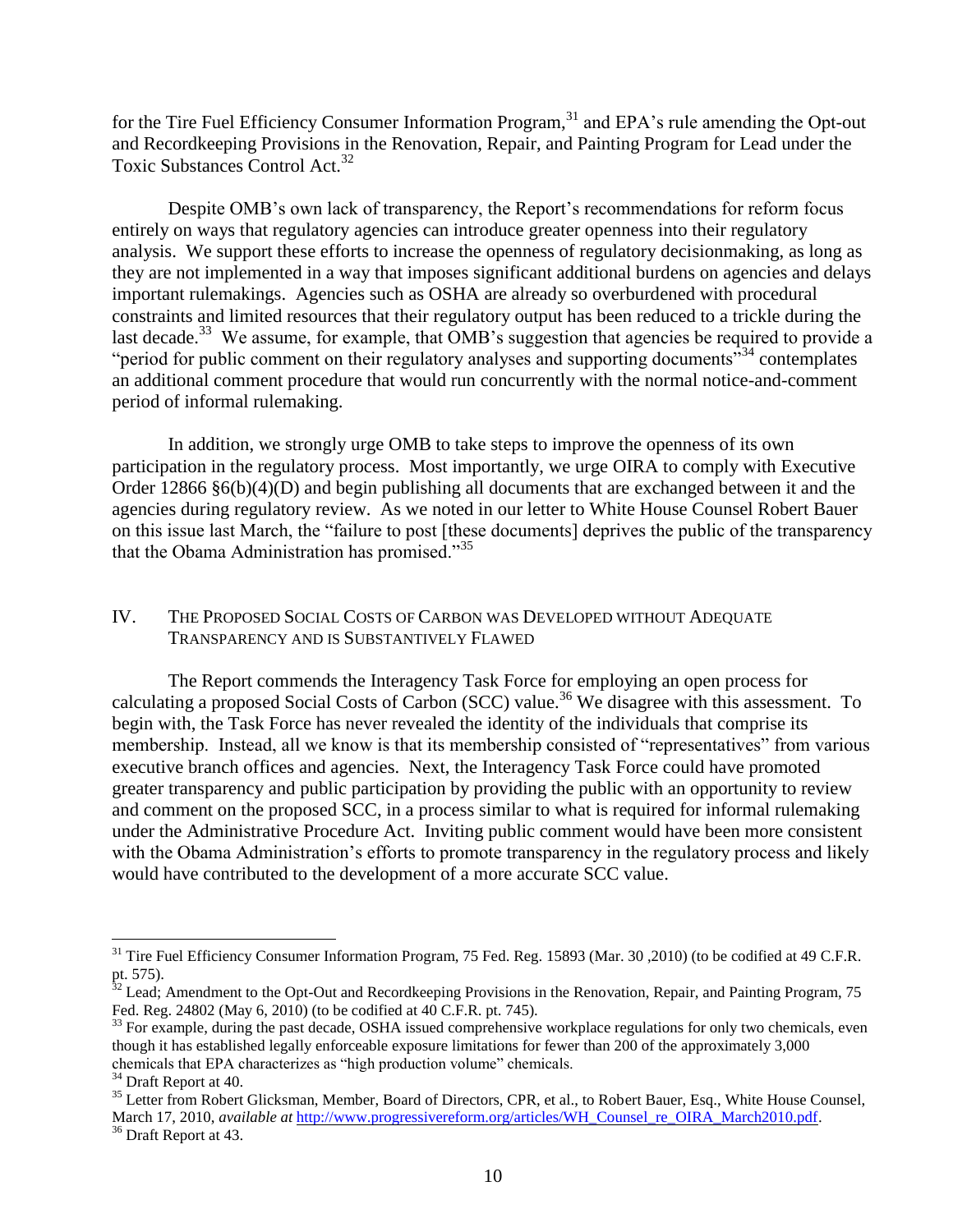In developing the proposed SCC, the Interagency Task Force relied on deeply flawed economic models, data, and assumptions that lead to gross miscalculations of the impact of carbon on the climate and on the nation's economic future. These shortcomings have been comprehensively documented and analyzed in *The Social Costs of Carbon*, <sup>37</sup> a report by economists Frank Ackerman (a CPR Member Scholar) and Elizabeth A. Stanton, which we have appended to these comments as Appendix B.

While the Task Force has not set an official SCC, it has endorsed a "central" estimate of \$21 per ton of  $CO<sub>2</sub>$  in 2010 in its two recent analyses. If widely adopted, this value will provide nowhere near the kind of economic incentives that are necessary to induce society to reduce atmospheric  $CO<sub>2</sub>$ concentrations to 350 ppm, a level now advocated by a growing number of climate scientists and policy analysts. One problem with the Task Force's analysis was its heavy reliance on a 2008 "metaanalysis" of the SCC performed by economist Richard Tol.<sup>38</sup> This "meta-analysis" surveyed 211 estimates of the SCC in the economics literature and concluded that the mean estimate was approximately \$20 to \$25 per metric ton of carbon.<sup>39</sup> But of the 211 studies included, 112 were authored by Tol. Moreover, they did not represent 112 separate estimates of the SCC, but rather simply multiple scenarios and sensitivity analyses within the same small number of studies. Tol's models were also based on certain unwarranted assumptions, like the assumption that climate change in the early stages will produce a large reduction in mortality.<sup>40</sup> Many of the remaining studies in Tol's meta-analysis were authored by William Nordhaus. Like Tol, Nordhaus builds problematic assumptions into his models, including the assumption, based on little evidence, that most people in the world would be willing to pay for a warmer climate.<sup>41</sup> At the same time, the Interagency Task Force ignored several influential climate models, such as that used in the Stern Review.<sup>42</sup> Another problem is that the Task Force was overly aggressive in discounting the value of future costs, using rates of 2.5 to 5 percent per year. $43$  In the context of climate change, where the choice of discount rate implicates our ethical obligations to future generations, these discount rates are extraordinarily high and controversial. The Stern Review, for example, used a discount rate of just 1.4 percent.<sup>44</sup>

#### V. CONCLUSION

While oil continues to gush into the Gulf of Mexico, the need for forceful and effective environmental regulation has never been clearer. It is disheartening, then, to see OMB continuing business as usual—micromanaging agency decisionmaking, operating under a shroud of secrecy, offering a back door to industry lobbyists, and continuing to waste scarce government resources on

[http://www.e3network.org/papers/SocialCostOfCarbon\\_SEI\\_20100401.pdf.](http://www.e3network.org/papers/SocialCostOfCarbon_SEI_20100401.pdf)

<sup>&</sup>lt;sup>37</sup> FRANK ACKERMAN & ELIZABETH A. STANTON, THE SOCIAL COST OF CARBON (A Report for the Economics for Equity and the Environment Network, Apr. 1, 2010), *available at* 

<sup>38</sup> Richard S.J. Tol, *The Social Cost of Carbon: Trends, Outliers and Catastrophes*, 2 ECON: OPEN-ACCESS, OPEN-ASSESSMENT E-J. (2008), *available at* [http://www.economics-ejournal.org/economics/journalarticles/2008-25.](http://www.economics-ejournal.org/economics/journalarticles/2008-25)

<sup>39</sup> *Id*. at 9-10 (in 2000 dollars).

<sup>40</sup> *Id*.

<sup>&</sup>lt;sup>41</sup> WILLIAM D. NORDHAUS & JOSEPH BOYER, WARMING THE WORLD: ECONOMIC MODELS OF GLOBAL WARMING 84-85 (2000).

 $^{42}$  Nicholas Stern, The Economics of Climate Change: The Stern Review 322 (2007).

<sup>&</sup>lt;sup>43</sup> The larger the discount rate, the less future costs are valued in present-day terms, and therefore the less we would be willing to spend now to prevent future climate-related damage. Because the costs of climate change are likely not to occur until the distant future, the choice of discount rate can have a huge impact on the SCC value.

<sup>44</sup> STERN, *supra* note 42, at 49-61.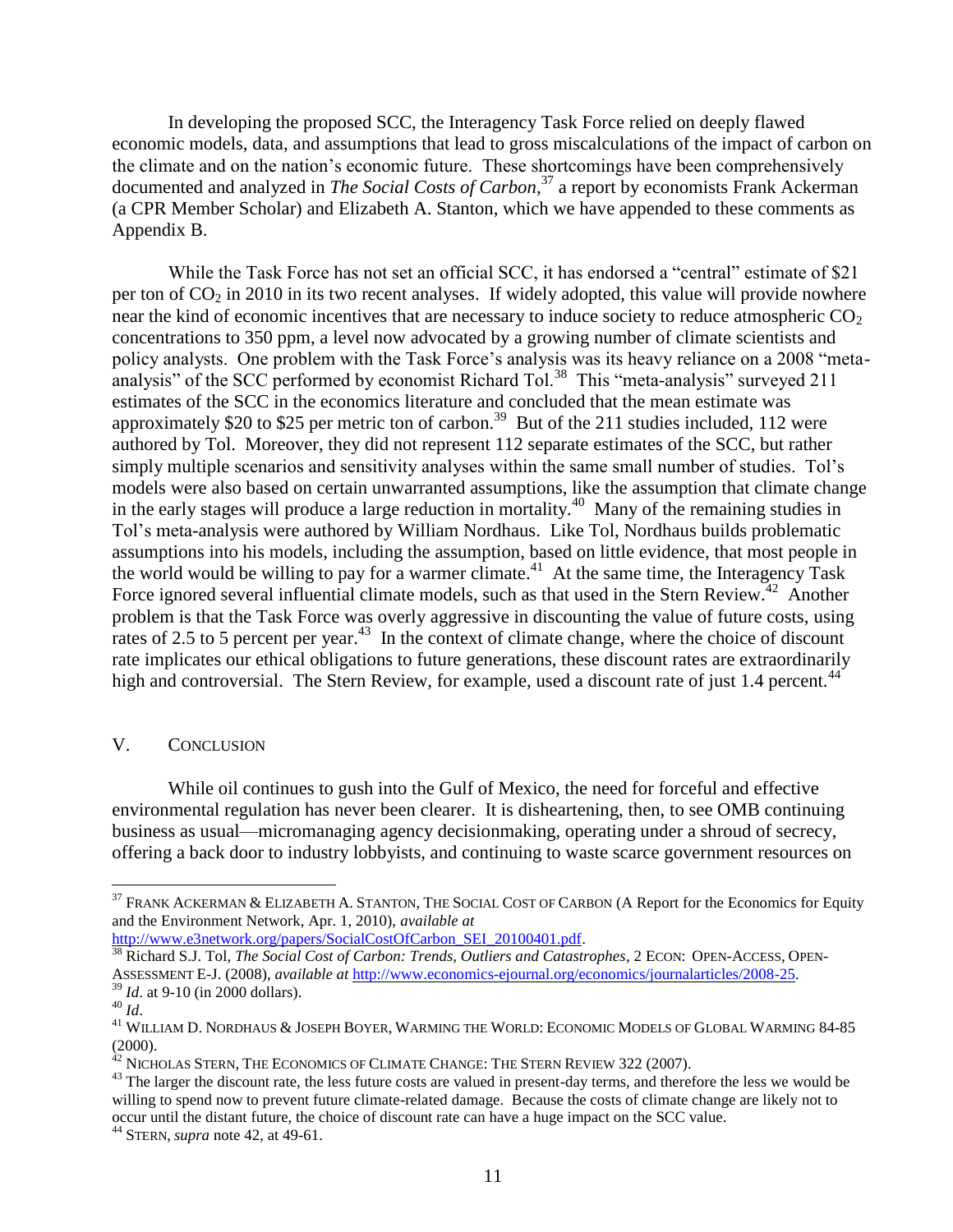the inane task of aggregating a set of disparate, inconsistent, and fundamentally flawed cost-benefit analyses into a set of meaningless and misleading numbers. True regulatory reform has never been more urgent. Now is the time for OMB reinvent itself, to think of creative and constructive ways to support the beleaguered and underfunded protector agencies and to affirmatively assist them in achieving the crucial regulatory mission of protecting people and the environment.

Thank you for your attention to these comments.

Sincerely,

#### **Sidney Shapiro, J.D.**

Board Member, Center for Progressive Reform University Distinguished Chair in Law Wake Forest University School of Law

#### **Amy Sinden, J.D.**

Board Member, Center for Progressive Reform Associate Professor of Law Temple University Beasley School of Law

#### **Rena Steinzor, J.D.**

President, Center for Progressive Reform Professor of Law University of Maryland School of Law

#### **James Goodwin, J.D., M.P.P.**

Policy Analyst, Center for Progressive Reform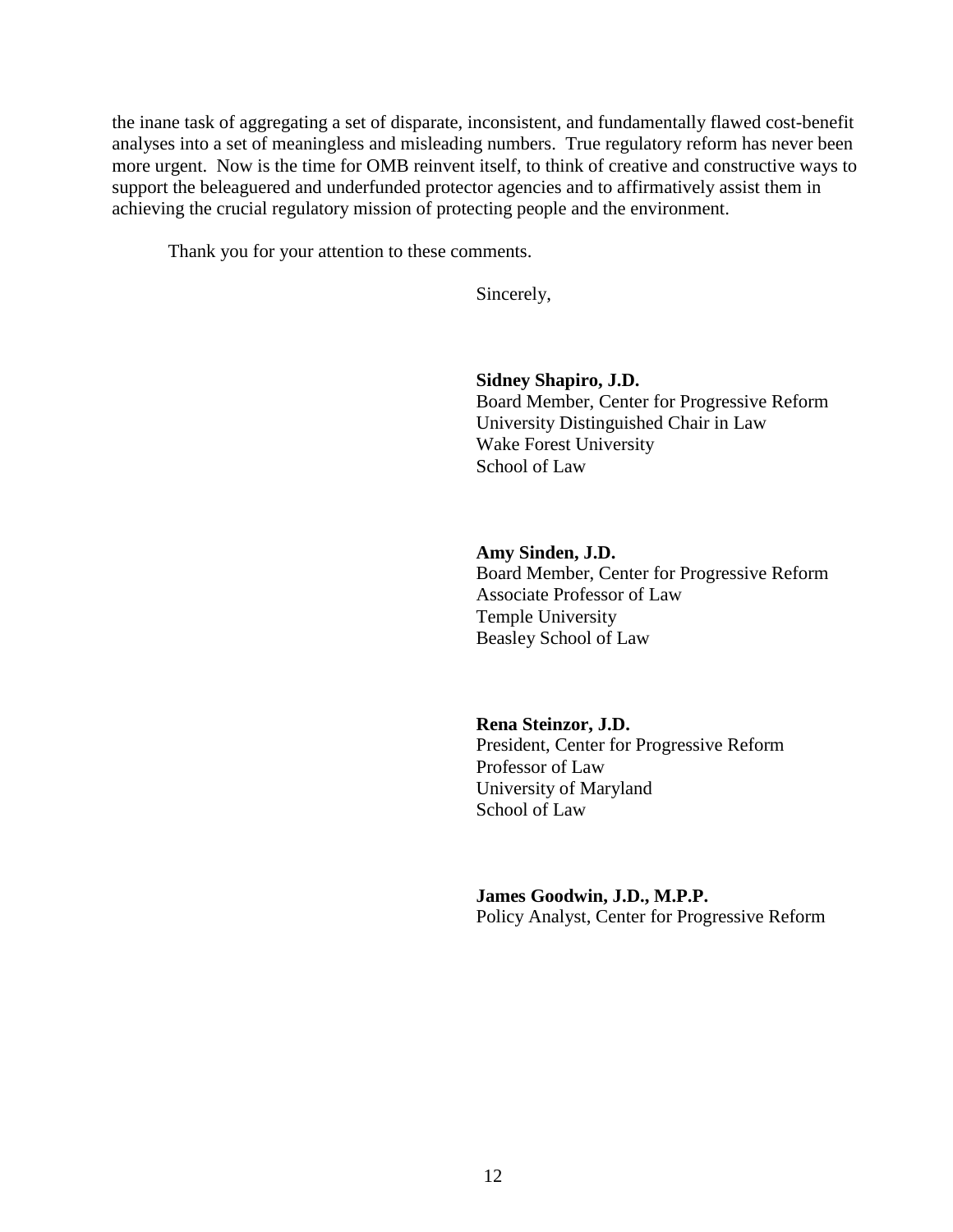### **Appendix A to CPR Comments on 2010 Draft CBA Report**

#### OMB'S AGGREGATION OF REGULATORY COSTS AND BENEFITS IS MISGUIDED AND MISLEADING.

We respectfully disagree that the practice of aggregating *ex ante* projections of costs and benefits of federal regulations provides "valuable information" about the effects of such regulation. The estimates of costs and benefits for each rule are based on such flawed and uncertain information that it is impossible to compare or aggregate cost-benefit analyses in any meaningful way. Indeed, in the process of aggregating these cost-benefit analyses, crucial information about each of the rules information that cannot be reduced to a number and dollar value—is inevitably lost, even though this information may provide the real benchmark by which to judge the quality of these rules. The simple measurement of whether these rules' benefits outweigh their costs does not demonstrate whether or not our regulatory system has been "efficient" or "optimal." If anything, this simplified version of cost-benefit analysis leads to systematic under-regulation that leaves people and the environment insufficiently protected against unreasonable risk. In short, the practice of aggregating regulatory costs and benefits is at best unhelpful and at worse harmful to Americans and to the environment upon which we depend.

### **A. The Enterprise of Aggregating the Purported Costs and Benefits of All Federal Regulations is Fundamentally Misguided and has no Basis in Economics.**

The entire premise of this Report—the notion that the aggregation of *ex ante* projections of the costs and benefits of all federal regulations can provide "valuable information" about the effects of such regulation—is misguided. It is based on a fundamental misunderstanding of the economic theory in which OMB purports to ground its cost-benefit mandate. Rather than illuminating the issues surrounding federal regulatory design, it serves only to distract attention from the real issue namely, whether or not regulatory agencies are fulfilling their statutory missions in as effective and timely manner as possible.

If in a perfect world we could accurately measure and express in dollar terms all of the costs and all of the benefits to society as a whole of various regulatory alternatives,  $45$  then, under basic principles of welfare economics, we could use that information to determine which regulations would produce economically "efficient" results. That is, we could determine which regulations would maximize overall social welfare.

If, for example, we were designing a regulation to limit the amount of mercury emitted by electric power plants, we would estimate the costs and benefits that would accrue to society as a whole from incrementally more stringent levels of regulation. (The change in the level of costs or benefits produced by each incremental change in the stringency of the regulation is called a "marginal" cost" or a "marginal benefit.") Assuming (as is usually the case) that at low levels of stringency the marginal benefits of pollution control outweighed the costs but that as the stringency of regulation increased the marginal costs gradually increased while the marginal benefits gradually decreased, then the optimal (or economically efficient) level of regulation would be that level at which marginal costs were just equal to marginal benefits. That would also be the level at which the net benefits of regulation were maximized.

 $45$  As the next section explores, this is a very big "if."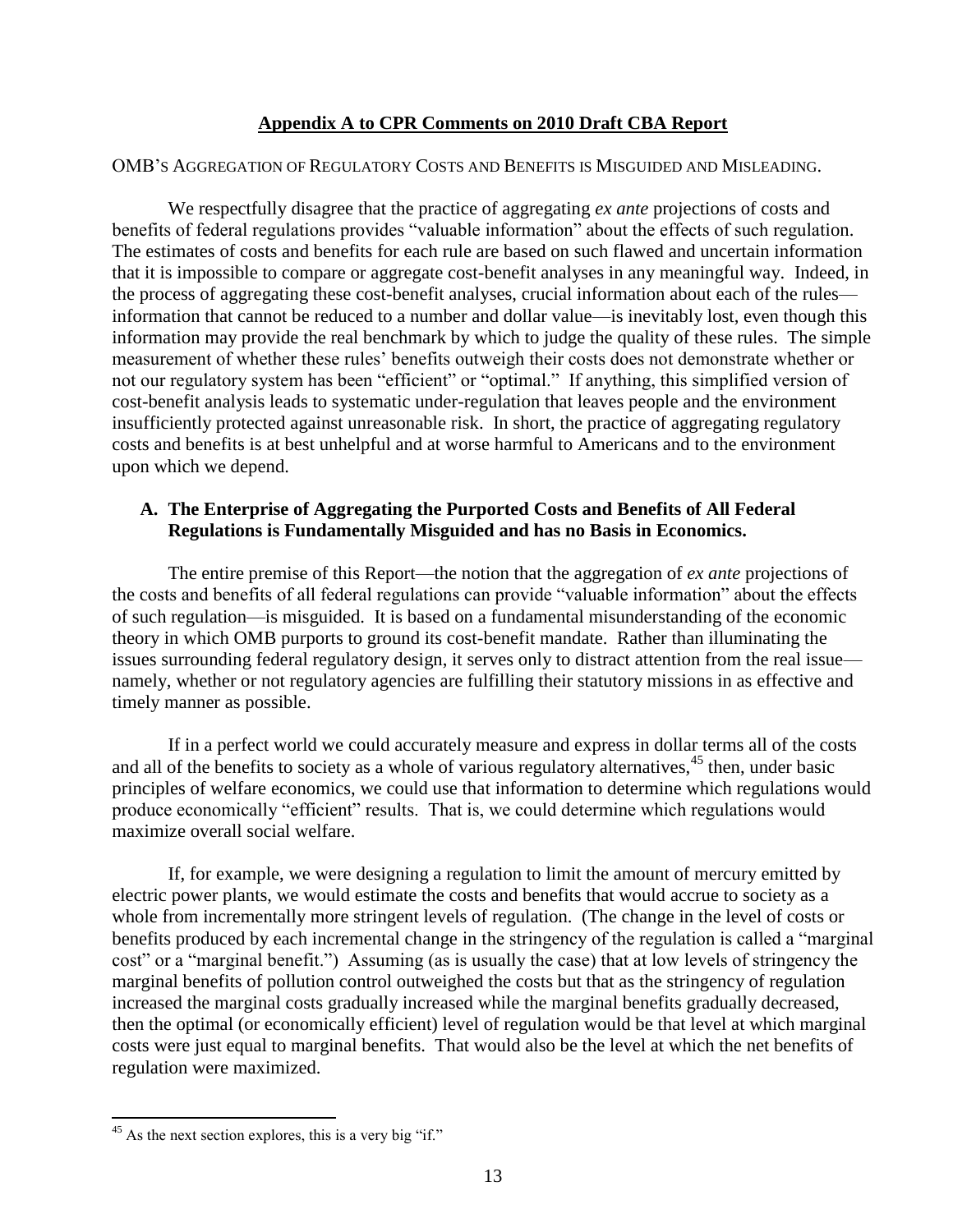Thus, a cost-benefit analysis, as understood by an economist, considers the marginal costs and benefits of a series of regulatory options and picks the one for which marginal costs equal marginal benefits. Or, said another way, the cost-benefit analyst picks the option that produces the highest possible net benefits. So the criteria for an economically efficient regulation—that marginal benefits equal marginal costs and net benefits are therefore maximized—are very different from a criterion that simply requires the total benefits of a regulation to exceed its total costs. The latter criterion tells us very little about the efficiency of a regulation. While it is probably true that a regulation that produces more total costs than total benefits is inefficient, the converse is not true: Just because a regulation produces total benefits in excess of total costs does not mean that it is efficient.

Many grossly inefficient regulations produce overall benefits in excess of costs. Imagine for example that the efficient level of mercury regulation would reduce national emissions from 48 to 15 tons per year, and that such a regulation would cost society \$5 billion and produce \$45 billion in social benefits. This regulation would pass either version of the cost-benefit test—it maximizes net benefits *and* total benefits exceed total costs. But while this is the only level of mercury regulation that meets the economists' cost-benefit test, many other alternatives could meet the simple benefitsexceed-costs criterion. In our example it is easy to imagine, for example, that a regulation that reduced national mercury emissions by just one ton—from 48 to 47 tons per year—would still produce benefits that significantly outweighed the costs and thus would pass the simple benefitsexceed-costs test with flying colors. But such a regulation would not be at all efficient. In order to be efficient, the regulation would have to be much tougher: It would have to cut emissions down to the 15 tons-per-year level.

Thus, the simple benefits-exceed-costs criterion is a poor proxy for actual economic efficiency. Moreover, it is systematically biased toward striking down regulations that are too stringent and allowing regulations that are too lenient. This is because a regulation for which total costs exceed total benefits is usually one that is too stringent. A regulation that errs in the other direction, on the other hand—one that is too lenient—will likely produce positive net benefits, just less of them than an efficient regulation would have produced. Accordingly, a lenient regulation will be upheld under the simple benefits-exceed-costs test, even when under an efficiency test, it ought to be made more stringent. In this way, as Prof. David Driesen has shown, the simple version of costbenefit analysis operates as a one-way ratchet—always pushing regulation toward less stringency, but never in the opposite direction.<sup>46</sup>

OMB purports to ground its policies in economic theory, and indeed, it explicitly adopts the more sophisticated economics-based version of cost-benefit analysis in its guidelines to agencies. Thus, Circular A-4 instructs agencies "to measur[e] incremental benefits and costs of successively more stringent regulatory alternatives [in order to] identify the alternative that maximizes net benefits." $47$  But OMB does not consistently hold agencies to that standard—particularly not when doing so would point toward a more stringent regulation.<sup>48</sup> And OMB's annual report to Congress abandons the economic-based version of cost-benefit analysis in favor of the simplistic benefitsexceed-costs test. Accordingly, it tells us virtually nothing about the actual efficiency of regulations.

<sup>46</sup> *See* David M. Driesen, *Is Cost-Benefit Analysis Neutral?*, 77 U. COLO. L. REV. 335, 380 (2006).

<sup>47</sup> OMB Circular A-4 at 10. *See also* Executive Order 12866, 58 Fed. Reg. 51735 (Sept. 30, 1993) (Section 1: directing agencies to choose regulatory approaches that "maximize net benefits").

<sup>48</sup> *See* Lisa Heinzerling & Rena Steinzor, *A Perfect Storm: Mercury and the Bush Administration, Part II*, 34 ELR 10485, 10487 (2004); Driesen, *supra* note 46.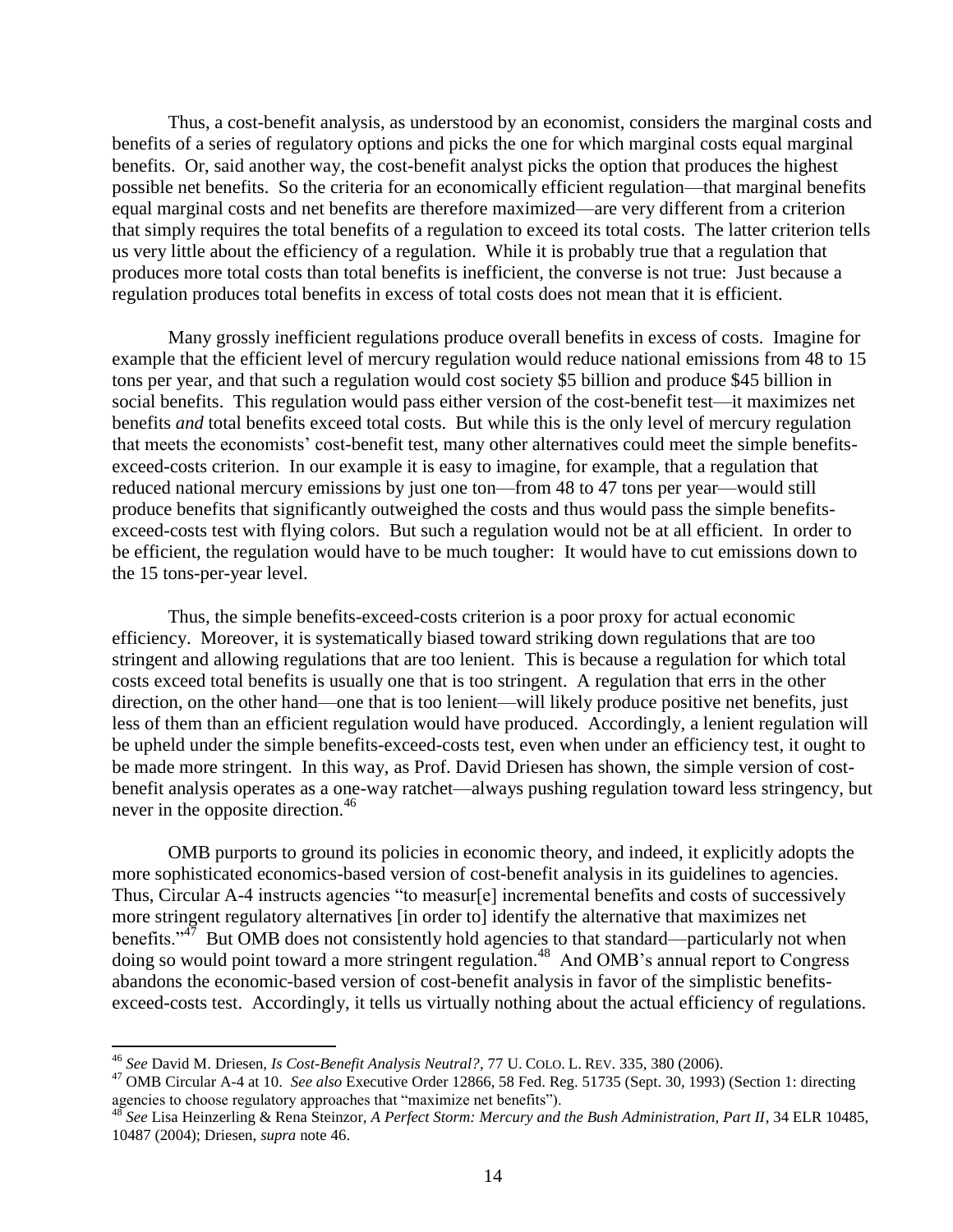Indeed, it could easily be that the overall benefits of regulation outweigh the overall costs, and yet regulations on the whole are far less stringent than they should be if they were set at economically efficient levels. (It is less likely that they err in the direction of too much stringency if total benefits exceed total costs.)

All of this, of course, assumes that the estimates of costs and benefits that form the basis of the Report bear some relationship to reality to begin with. In fact, as the next sections will show, OMB's accounting of the overall costs and benefits of federal regulation is built on estimates of regulatory costs and benefits that are almost certainly inaccurate, and thus untrustworthy.

#### **B. In the Process of Aggregation, Crucial Information is Lost.**

 $\overline{a}$ 

Cost-benefit analysis attempts to distill a large and complicated body of information into a few numbers. The information on which the analysis is based is always full of uncertainty and imperfections. Data are never complete. Scientific conclusions are never certain. And the process of converting intangible environmental values into monetary terms is fraught with unsolvable theoretical conundrums.<sup>49</sup> Accordingly, a properly developed cost-benefit analysis is always peppered with caveats and conditions that explain the uncertainties underlying the numbers, including which benefits could not be quantified, what assumptions were made to reach the numeric results, how changing those assumptions would effect the outcome, and what baseline the costs and benefits were measured against. Indeed, OMB's own guidance on conducting cost-benefit analyses, Circular A-4, stresses the importance of these narrative explanations of quantitative results, $50$  as do the European Union's guidelines on regulatory impact assessment.<sup>51</sup> The monetary estimates of costs and benefits cannot be properly understood in the absence of these caveats.

The process of aggregation, however, must of necessity exclude all of this important narrative information. The result is a set of naked sums that at best provides no useful information and at

<sup>&</sup>lt;sup>49</sup> Prominent among these theoretical conundrums is the problem of discounting. Although discounting based on inflation and interest rates makes sense for purely monetary costs, there is considerable debate and controversy over OMB's practice of applying a discount rate to benefits of environmental health and safety regulation, like the value of human life, prevention of harms to future generations, and the prevention of ecological harms. Several of CPR's Member Scholars and other prominent academics have argued that there is no theoretical justification for using any discount rate at all for ecological benefits and other benefits implicating future generations. *See, e.g.,* Lisa Heinzerling, *Discounting Our Future*, 34 LAND & WATER L. REV. 39, 40-41 (1999) (arguing that discounting should be abandoned for measuring future lives saved); *see also* Richard Revesz, *Environmental Regulation, Cost-Benefit Analysis, and the Discounting of Human Lives*, 99 COLUM. L. REV. 941, 955–86 (1999). Indeed, use of a discount rate in such circumstances can yield absurd results. Applying a discount rate of five percent to the prevention of a billion deaths 500 years from now, for example, yields the conclusion that such a measure is less beneficial than the prevention of one death today.

Nonetheless, despite this wide-spread discrediting of the practice of discounting benefits and despite Professor Sinden's extensive comments criticizing OMB's use of discounting in response to previous draft reports, *see, e.g.*, Letter from CPR to Lorraine Hunt, 5/20/04 at 13-14, OMB once again announces in the 2009 Report its continued practice of using a seven percent discount rate across the board, without acknowledging the considerable controversy surrounding this practice. Draft Report at 9 n. 6, 69 (Appendix A).

<sup>50</sup> *See* Circular A-4 at 3 ("A complete regulatory analysis includes a discussion of non-quantified as well as quantified benefits and costs. . . . A good analysis is transparent. . . . For transparency's sake, you should state in your report what assumptions were used, such as the time horizon for the analysis the discount rates applied to future benefits and costs. It is usually necessary to provide a sensitivity analysis to reveal whether, and to what extent, the results of the analysis are sensitive to plausible changes in the main assumptions and numeric inputs.")

<sup>51</sup> *See* European Commission, *Impact Assessment Guidelines* (June 15, 2005), *available at* [http://ec.europa.eu/governance/impact/docs/SEC2005\\_791\\_IA%20guidelines\\_annexes.pdf.](http://ec.europa.eu/governance/impact/docs/SEC2005_791_IA%20guidelines_annexes.pdf)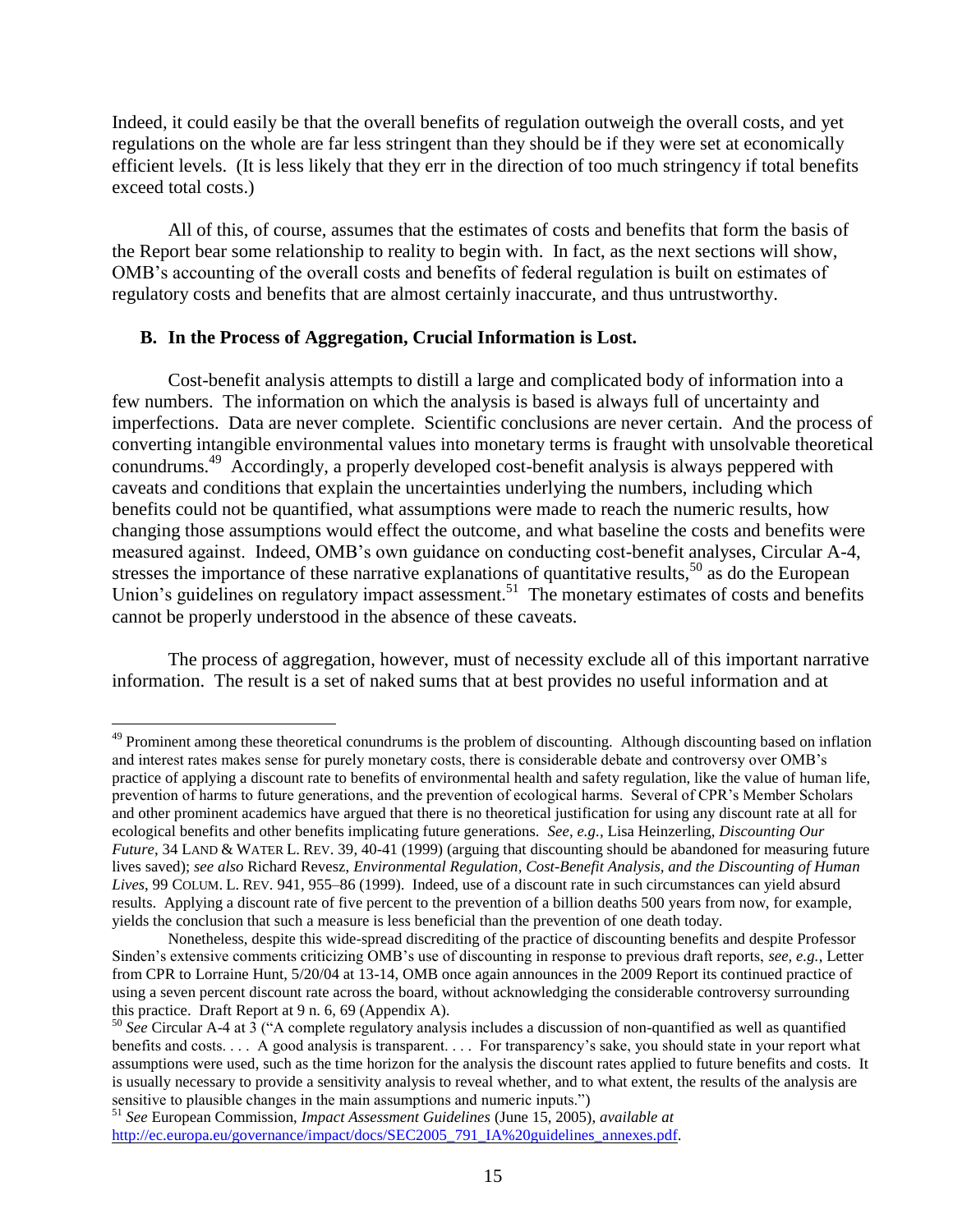worst can be dangerously misleading.<sup>52</sup> Thus, in the Report's executive summary, OMB announces that the annual benefits of federal regulation "range from \$128 billion to \$616 billion" and the annual costs "range from \$43 billion to \$55 billion." The seeming precision of these numbers creates a false illusion of scientific accuracy and objectivity, which belies the vast gaps and uncertainties that lie beneath the numbers and violates the commitment to transparency that OMB made in Circular A-4. Furthermore, these gaps and uncertainties are far more likely to skew the numbers toward lower rather than higher net benefits.

Perhaps the biggest factor leading to the undercounting of benefits is the fact that many regulatory benefits are simply unquantifiable. Indeed, OMB acknowledges that "[i]n many instances, agencies were unable to quantify all benefits and costs."<sup>53</sup> In fact, for 13 of the 29 major environmental, health, and safety regulations reviewed by OMB this past year, the agencies were unable to provide a quantified estimate of any of the benefits at all. (They could not provide any quantified estimate of costs for 11 of the rules.)<sup>54</sup> Undoubtedly, there were other rules for which the benefits estimates reported by OMB were incomplete. OMB directs the reader to Table A-1 (part of an appendix to the report) for a narrative description of these "unquantified effects on a rule-by-rule basis,"<sup>55</sup> and in the earlier years of these reports, Table A-1 has indeed provided that information. In more recent years though, the explanations in the fifth column of the Table A-1 (labeled "Other Information") contain little or no mention of unquantified benefits.

Another factor leading to the undercounting of net benefits is the systematic over-counting of regulatory costs. There is considerable evidence that agencies routinely over-estimate the costs of regulatory compliance *ex ante*.<sup>56</sup> This is not surprising in light of the fact that agencies are usually heavily dependent on regulated industries themselves for information on compliance costs and those industries have an incentive to exaggerate the potential costs of regulation in hopes of pushing agencies toward less stringent rules.

### **C. The Underlying Estimates of the Costs and Benefits of Each Rule are not Trustworthy.**

Ultimately, the individual cost and benefit estimates on which OMB's aggregate accounting is built are simply not trustworthy. The problem is that, at least in the context of environmental, health and safety regulation, the numbers produced by cost-benefit analysis are built on so many layers of assumption and uncertainty that they are ultimately endlessly contestable and manipulable.

 $\overline{a}$ <sup>52</sup> *See* Parker, *supra* note 11, at 1348–49, 1404–06.

<sup>53</sup> *See* Draft Report at 10 n. 10.

<sup>54</sup> *See id*. at 20-23 (Table 1-4).

<sup>55</sup> *See id*. at 10 n. 10.

<sup>56</sup> *See* Frank Ackerman, *The Unbearable Lightness of Regulatory Costs*, 33 FORDHAM URB. L.J. 1071(2006); W. Harrington & R.D. Morgenstern, et al., *On the Accuracy of Regulatory Cost Estimates*, 19 J. POL'Y ANALYSIS & MGMT. 297 (2000); H. Hodges, *Falling Prices: Costs of Complying with Environmental Regulations Almost Always Less Than Advertised* (Econ. Pol'y Inst., 1997); U.S. Congress, Office of Tech. Assessment, *Gauging Control Technology and Regulatory Impacts in Occupational Safety and Health—An Appraisal of OSHA's Analytic Approach*, U.S. Gov't Printing Office OTA-ENV-635, *available at* [http://www.fas.org/ota/reports/9531.pdf;](http://www.fas.org/ota/reports/9531.pdf) Thomas O. McGarity & Ruth Ruttenberg, *Counting the Cost of Health, Safety, and Environmental Regulation,* 80 TEX. L. REV. 1997, 2042- 44 (2002) (collecting studies); Ruth Ruttenberg, *Not Too Costly After All: An Examination of the Inflated Cost Estimates of Health, Safety, and Environmental Protections*, (Public Citizen White Paper, Feb. 2004), *available at* [http://www.citizen.org/documents/ACF187.pdf.](http://www.citizen.org/documents/ACF187.pdf)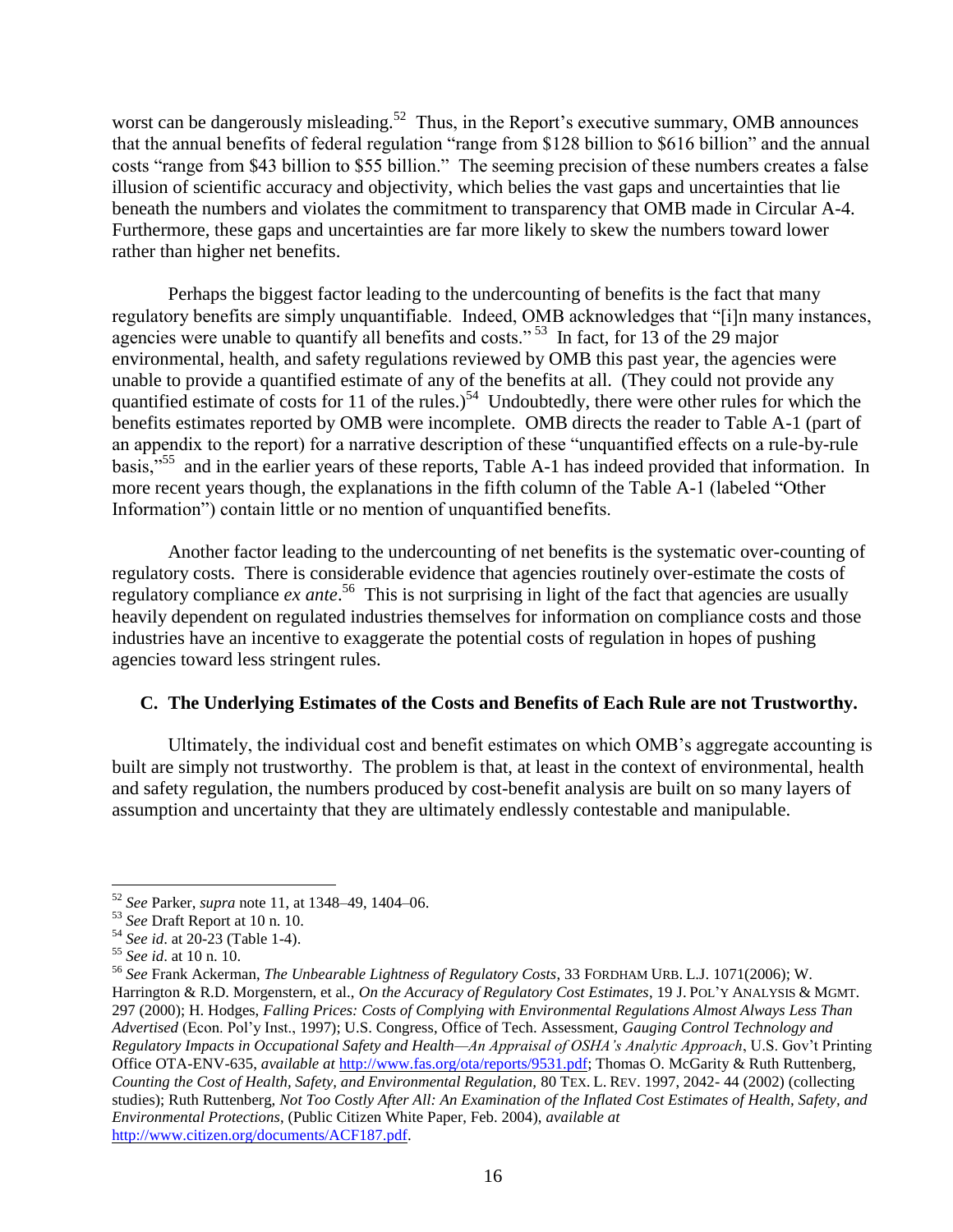In 2006, Professor Sinden used the Environmental Protection Agency's (EPA) cost-benefit analysis of the Mercury Rule as a cautionary tale to show how cost-benefit analysis can fluctuate wildly in the political winds. EPA's cost-benefit analysis for the mercury rule went from estimating net benefits in connection with the proposed rule of \$13 to 70 billion to estimating *negative* net benefits of \$850 million in connection with the only slightly less stringent final rule. The story of how EPA went about achieving such a dramatic about-face involved stunning leaps of logic—like counting the fact that people with lower IQs tend to attend fewer years of school than those with higher IQs as a *benefit* of mercury poisoning—and the mysterious exclusion from the second analysis of large categories of benefits that had been quantified and included in the first analysis. But the point of the story was simply to illustrate again the indeterminacy and contestability of the numbers upon which agency cost-benefit analyses are built.

In 2007, the National Highway Traffic Safety Administration's (NHTSA) rule setting new fuel efficiency standards for light trucks stood out as one that received considerable attention from the media and accordingly was presumably subject to relatively careful review by the agency. Indeed, fuel efficiency has been a particularly salient political issue because of widespread consensus and concern about global warming. Nevertheless, the benefits estimate for the fuel efficiency rule did not include global warming impacts, because NHTSA deemed them too difficult to quantify—an admission that is buried on page 252 of the 316-page cost-benefit analysis report.<sup>57</sup> (The analysis did, however, go on to calculate—down to the penny—the monetary value of the five minutes drivers would save each time they did not have to visit a gas station because the increased efficiency of their engine allowed them to go farther on a tank of gas.)<sup>58</sup> If cost-benefit analysis cannot incorporate the issue that constitutes one of the most important reasons for promulgating a rule in the first place, one has to wonder if cost-benefit analysis has any relevance at all for public policy-making. Equally troubling was the fact that the 2007 Draft Report provided no hint of this striking omission from the cost-benefit estimate for the NHTSA rule. Although OMB promised that year (as it does again this year) to convey information about omitted, unquantifiable benefits on a rule-by-rule basis, it only met this obligation for those patient enough to dig to the table buried in Appendix  $A$ <sup>59</sup> But for the NHTSA rule, even the Appendix was silent on this point, providing no clue that significant benefits might be missing from the estimate. $60$ 

<sup>57</sup> *See* U.S. Department of Transportation, National Highway Traffic Safety Administration, *Final Regulatory Impact Analysis, Corporate Average Fuel Economy and CAFÉ Reform for MY 2008-2011 Light Trucks* VIII-64 to VIII-65 (March 2006)[hereinafter NHTSA RIA], *available at*

[http://www.nhtsa.dot.gov/staticfiles/DOT/NHTSA/Rulemaking/Rules/Associated%20Files/2006\\_FRIAPublic.pdf.](http://www.nhtsa.dot.gov/staticfiles/DOT/NHTSA/Rulemaking/Rules/Associated%20Files/2006_FRIAPublic.pdf) <sup>58</sup> *Id.* at VIII-66 to VIII-69.

<sup>59</sup> See 2007 Draft Report at 7 n. 8 ("In many instances, agencies were unable to quantify all benefits and costs. We have conveyed the essence of these unquantified effects on a rule-by-rule basis in the columns titled 'Other Information' in Appendix A.").

<sup>&</sup>lt;sup>60</sup> Moreover, even if NHTSA's benefits estimate had provided some reasonable approximation of the true social benefits of its rule, the method NHTSA used to conduct its analysis would have provided little useful information about the desirability of the rule. NHTSA's cost-benefit analysis—like virtually all of the cost-benefit analyses produced by federal agencies and approved by OMB—failed to analyze the efficiency of the rule in a manner consistent with the fundamental principles of economic theory to which OMB purports to subscribe. Instead, NHTSA analyzed a set of only three alternatives, which varied some in their administrative details but all of which accomplished roughly the same increase in average fuel efficiency—a modest increase of less than two miles per gallon over a four year period. (The 2007 standard was 22.2 miles per gallon (mpg). *See* Average Fuel Economy Standards for Light Trucks, Model Years 2008-2011, 71 Fed. Reg. 17566, 17568 (Apr. 6, 2006). The new rule raised the standard each year for the next four years, reaching a high of 24 mpg for model year 2011. *See id*. at 17566, 17645 (Table 15)). It justified this increase by concluding that the benefits exceeded the costs, but failed to consider whether more stringent options would have produced even higher net benefits. *See* NHTSA RIA, *supra* note 57, at IX-7.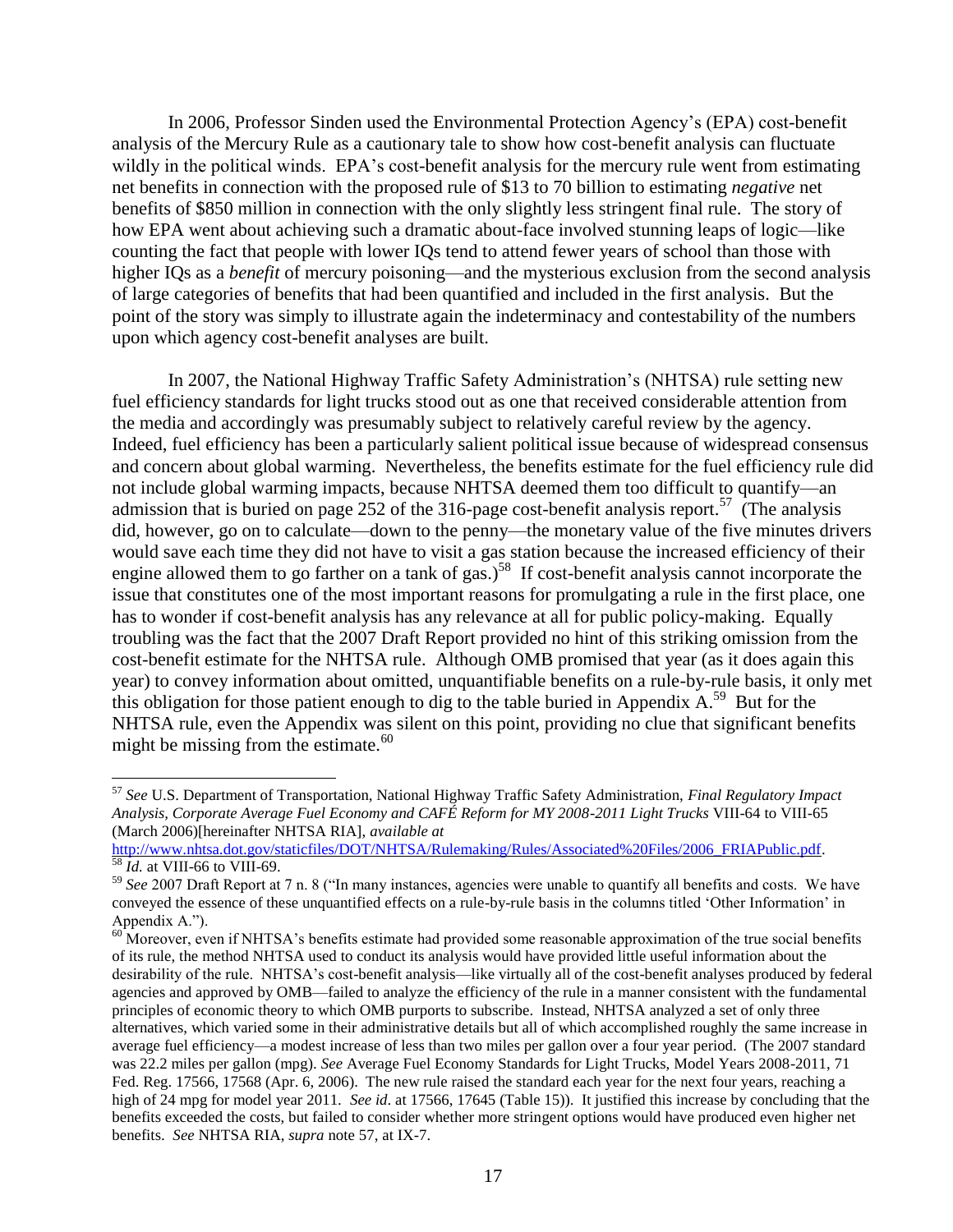In 2008, EPA's cost-benefit analysis for its Mobile Sources Air Toxics (MSAT) Rule demonstrated once again the futility of trying to express the benefits of environmental regulations in quantified, monetized terms. This rule—aimed specifically at the reduction of air toxics—produced a cost-benefit analysis that literally left the effects of air toxics out of its benefits estimate entirely. <sup>61</sup> This was not because the agency believed those effects to be insignificant. EPA acknowledged that it "expect[ed] to see significant reductions in mobile source air toxics" as well as reductions in volatile organic compounds as a result of this rule, and that those reductions would produce significant health benefits, including reductions in cancer, asthma, reproductive and developmental effects, anemia, and the still unspecified premature mortality risk associated with ozone exposure.<sup>62</sup> Nonetheless, the benefits analysis for the MSAT Rule was limited exclusively to consideration of *some* of the health benefits of reducing particulate matter (a non-toxic air pollutant) that arise as *co-benefits* to controlling air toxics from mobile sources.<sup>63</sup>

The underlying deficiencies described above are inherent to the exercise of costbenefit analysis, and thus are not limited to those included in Reports to Congress on the Benefits and Costs of Federal Regulation issued during the previous administration. Indeed, virtually every one of the cost-benefit analyses included in the 2009 Draft Report involved untrustworthy estimates of regulatory costs and benefits. For example, EPA candidly acknowledged that the cost-benefit analysis for its rule controlling air pollution from locomotive and smaller marine compression ignition engines did not account for all of the benefits that the rule would achieve by reducing particulate matter, ozone, and toxic air pollution.<sup>64</sup>

Other cost-benefit analyses from the 2009 Draft Report relied on questionable methods for attempting to put a monetary value on important health benefits. For example, in its rule on controlling air pollution from various types of spark ignited engines, EPA employed a "cost of illness" approach for measuring such health benefits as avoided hospital admissions. This approach assumes that the full "value" of avoiding a hospital admission is equal to the direct costs that one incurs as a result of a hospital admission. EPA, however, candidly acknowledges that the "cost of illness" approach greatly understates the value of

<sup>61</sup> U.S. Envtl. Prot. Agency, Office of Transp. & Air Quality, *Regulatory Impact Analysis for Final Rule: Control of Hazardous Air Pollutants from Mobile Sources* 12-6 to 12-7 (Feb. 2007) (Table 12.1-2) [hereinafter EPA HAP RIA], *available at* [http://epa.gov/OTAQ/regs/toxics/fr-ria-sections.htm.](http://epa.gov/OTAQ/regs/toxics/fr-ria-sections.htm)

<sup>&</sup>lt;sup>62</sup> Control of Hazardous Air Pollutants From Mobile Sources, 71 Fed. Reg. 15804, 15907, 15909 (Mar. 29, 2006).

<sup>&</sup>lt;sup>63</sup> Unfortunately, table A-1 in the 2008 Draft Report, which was supposed to provide a narrative description of

<sup>&</sup>quot;unquantified effects on a rule-by-rule basis," made no mention of these deficiencies. If anything, the entry in the "Other Information" column seemed misleadingly to suggest that the benefits estimate actually included the health benefits associated with reductions in one of the most dangerous air toxics targeted by the Rule, benzene. *See* Draft 2008 Report at 70. In order to discover that benzene, as well as all other air toxics, were in fact excluded from the analysis, one had to sift through either the hefty 807-page Regulatory Impact Analysis or the 160-page *Federal Register* notice for the final MSAT Rule.

<sup>64</sup> U.S. Envtl. Prot. Agency, Office of Transp. & Air Quality, *Regulatory Impact Analysis for Final Rule: Control of Emissions of Air Pollution from Locomotive Engines and Marine Compression Ignition Engines Less than 30 Liters Per Cylinder* 6-5 (May 2008) [hereinafter EPA, LOCOMOTIVE RIA], *available at*

http://www.epa.gov/oms/regs/nonroad/420r08001a.pdf ("[T]he full complement of human health and welfare effects associated with PM [particulate matter], ozone and air toxics remain unquantified because of current limitations in methods or available data").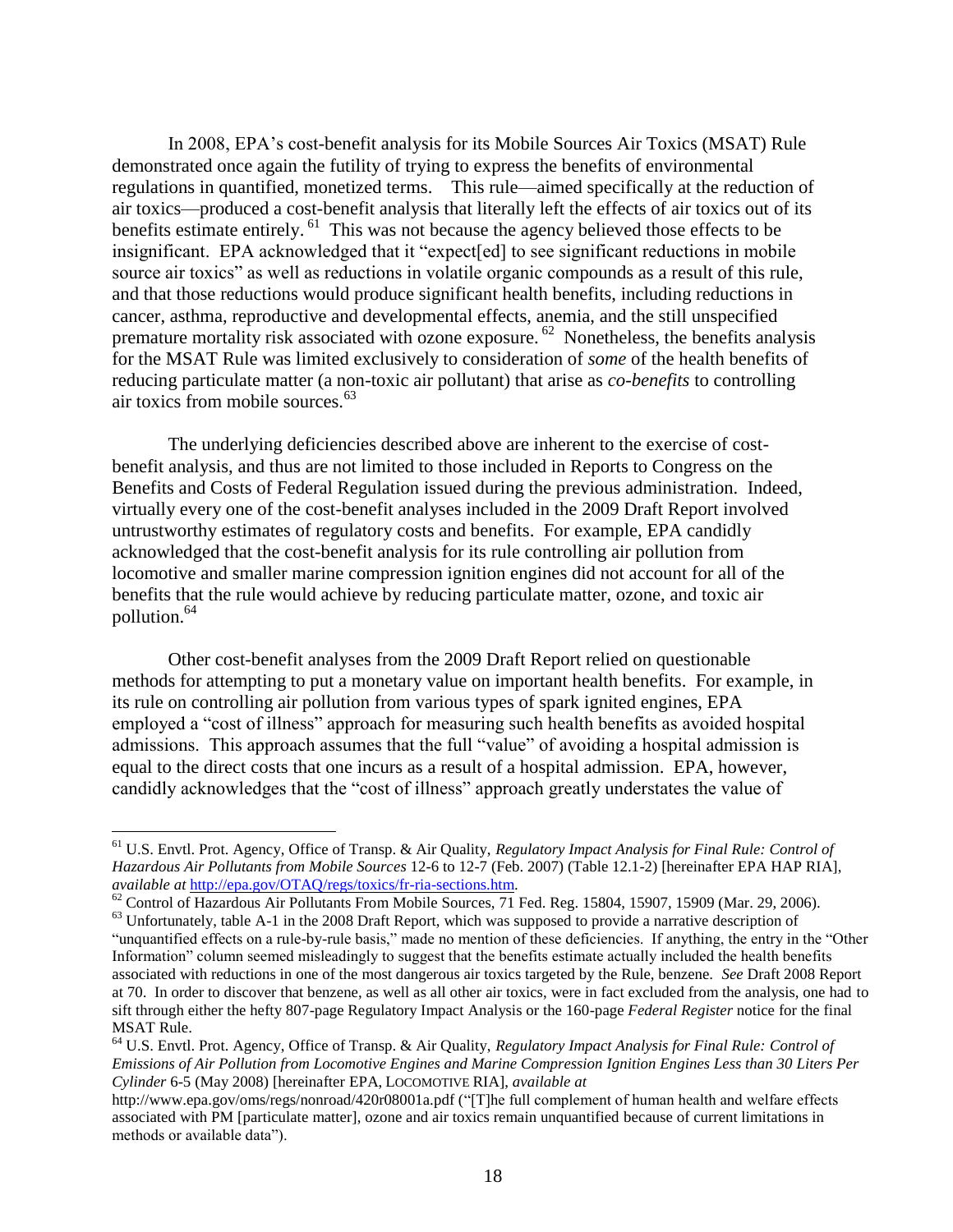these types of benefits by not accounting for the value of things such as avoided pain and suffering.<sup>65</sup> Thus, by overlooking entire benefits categories and by employing monetization techniques that greatly undervalue regulatory benefits, these and other cost-benefit analyses included in this year's Report present a greatly distorted view of the value of the regulations that agencies have promulgated in the past year. As in previous year's reports, however, table A-1 makes no mention of these deficiencies in the cost-benefit analyses that were aggregated in last year's report.<sup>66</sup>

#### **D. Summary**

Because of its many flaws, the practice of aggregating *ex ante* projections of regulatory costs and benefits is counterproductive and potentially even harmful. We understand that OMB is required by the Regulatory Right-to-Know Act of 2001 to assemble an annual report in which it aggregates these regulatory costs and benefits. However, we are also aware that regulatory agencies are in desperate shape right now; they are beset by so many challenges that they cannot properly fulfill their statutory missions. OMB is uniquely well positioned to help revitalize these agencies. Accordingly, OMB should focus its energies on helping agencies to fulfill their crucial missions of protecting people and the environment.

<sup>65</sup> U.S. Envtl. Prot. Agency, Office of Transp. & Air Quality, *Regulatory Impact Analysis for Final Rule: Control of Emissions of Air Pollution from Marine SI and Small SI Engines, Vessels, and Equipment* 8-28 (Sept. 2008) [hereinafter EPA, SI ENGINE RIA], *available at* <http://www.epa.gov/OMS/regs/nonroad/marinesi-equipld/420r08014.pdf> ("These cost-of-illness (COI) estimates generally understate the true value of reducing the risk of a health effect, because they reflect the direct expenditures related to treatment, but not the value of avoided pain and suffering" (internal citation omitted)).

<sup>66</sup> 2009 Draft Report at 54-60.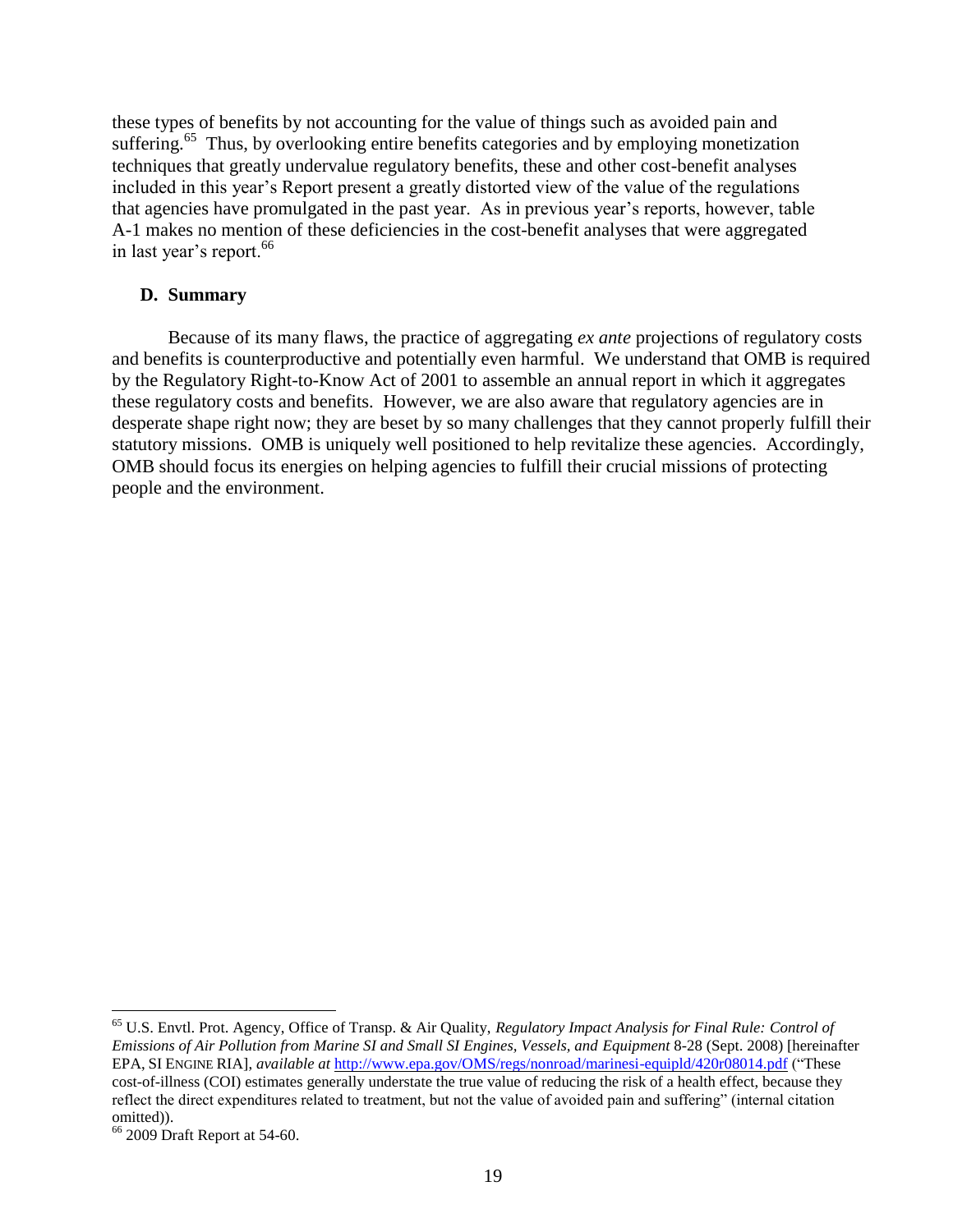# **Appendix B to CPR Comments on 2010 Draft CBA Report**

FULL SET OF COMMENTS ON THE SUBSTANTIVE FLAWS OF THE SOCIAL COSTS OF CARBON **CALCULATION**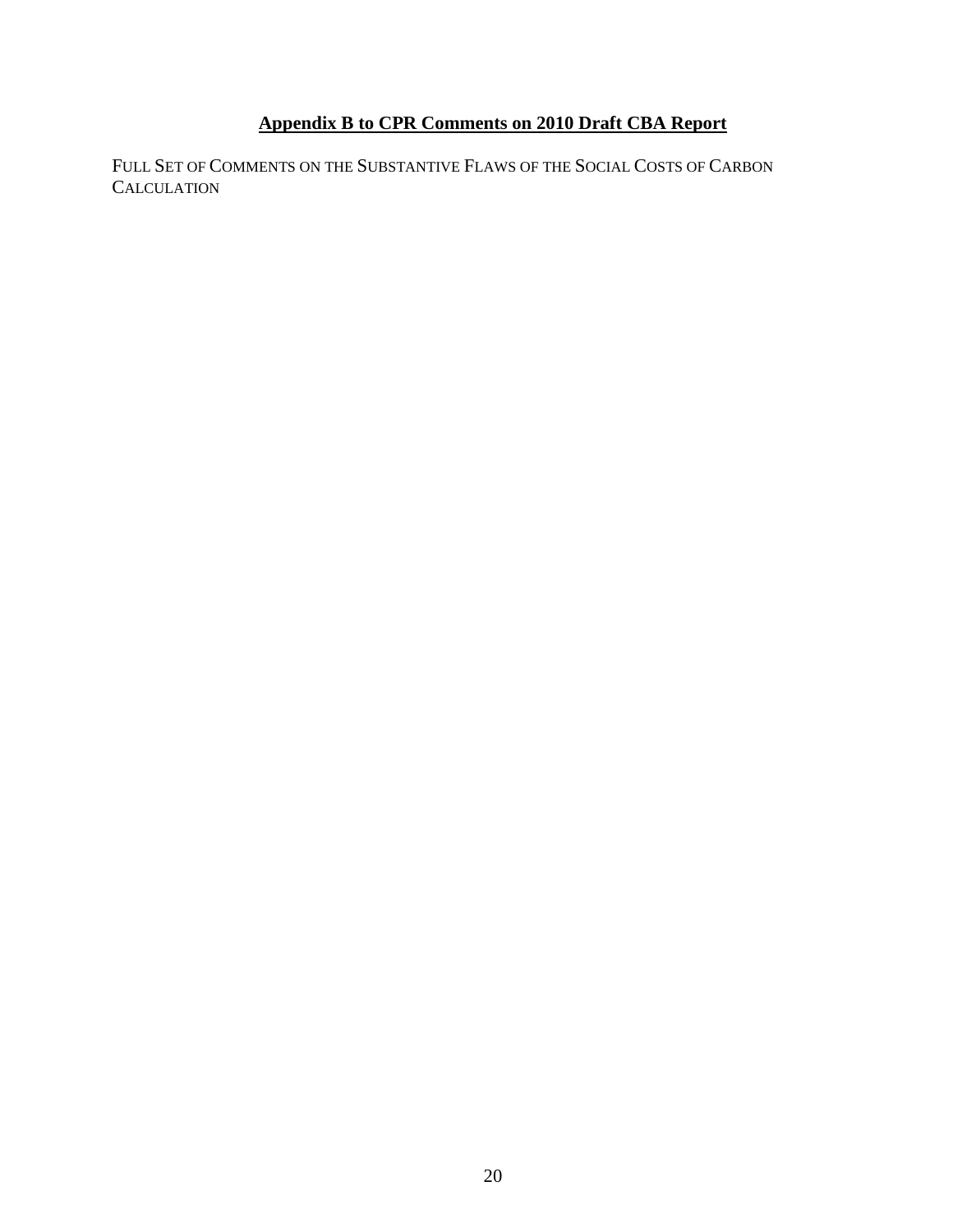# **The Social Cost of Carbon**

**A Report for the Economics for Equity and the Environment Network**

by

Frank Ackerman Stockholm Environment Institute – U.S. Center

Elizabeth A. Stanton Stockholm Environment Institute – U.S. Center

April 1, 2010



www.e3network.org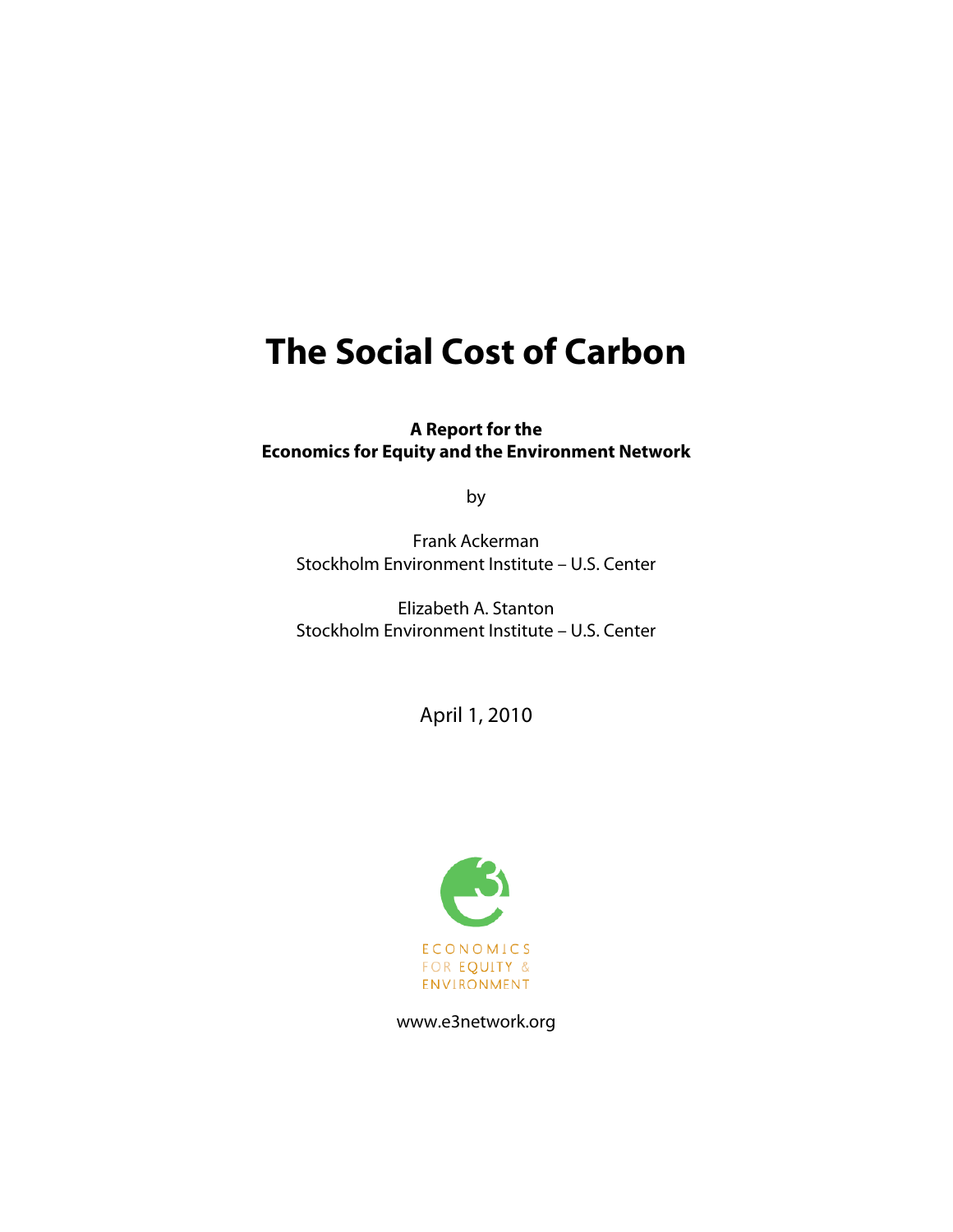# **Executive Summary**

In its first attempts to regulate carbon emissions, the U.S. government is undermining its own efforts by relying on deeply flawed economic models that lead to gross miscalculations of the impact of carbon on the climate and on the nation's economic future.

Agencies seeking to incorporate climate change considerations in rules and regulations often rely on a cost-benefit analysis, weighing the cost of curbing emissions against the expected damages from every ton of carbon dioxide  $(CO<sub>2</sub>)$  that goes into the atmosphere – a value known as the "social cost of carbon" (SCC). The higher the SCC, the more stringent the regulatory standards: If it's \$5, say, only regulations that cost less than \$5 to implement would be deemed worthwhile; if it's \$500, the demands imposed on polluters could be 100 times more costly. While no definite SCC has been set so far, an interagency working group has endorsed a "central" estimate of \$21 per ton of  $CO<sub>2</sub>$  in 2010, or roughly 20 cents per gallon of gasoline — far too small a price incentive to prompt substantive mitigation measures. If widely adopted, this low estimate of the SCC could result in ineffectual regulations that would barely reduce U.S. emissions, if at all.

The proposed SCC value is so low due to very specific, erroneous choices, starting with a narrow reading of the climate economics literature that considers only three models, FUND, PAGE, and DICE. All three are problematic: FUND mistakenly predicts a huge reduction in mortality from warming, then values the lives supposedly saved on the basis of their per capita incomes. As a result, it makes the morally offensive assumption that human lives in poor countries are worth less than in rich ones. PAGE has produced a wide range of estimates, the higher of which the working group ignored, and most of its estimates assume that developed nations will adapt to climate change at near-zero cost. DICE assumes on very thin evidence that most people in the world would prefer a warmer climate, and recommends a very slow "climate policy ramp" as a result.

The working group has also been overly aggressive in discounting the value of future costs, using rates of 2.5 to 5 percent per year. At the "central" estimate of 3 percent, the presentday value of \$100 in damages a century from now shrinks to as little as \$5. Because the costs today will benefit not those who incur them, but future generations, the choice of a discount rate is really an ethical judgment. For these reasons, we advocate lower discount rates and/or decreasing rates over time.

The working group's estimates of the SCC largely omit the widely discussed risks of catastrophic climate damage. While the average expected damages from climate change are substantial, the credible worst-case outcomes are disastrously greater; the urgent priority is to avoid those worst-case scenarios. Policy designed from this perspective would not rely on cost-benefit calculations, but would set a "safe" minimum standard, based on the scientific analysis of potential risks, and determine the least-cost strategies to meet it. The "cost" of carbon emissions would equal the cost of those strategies.

Different choices on any of these points would have led to a higher price on carbon emissions and, as a result, to the recommendation of more stringent regulations. We do not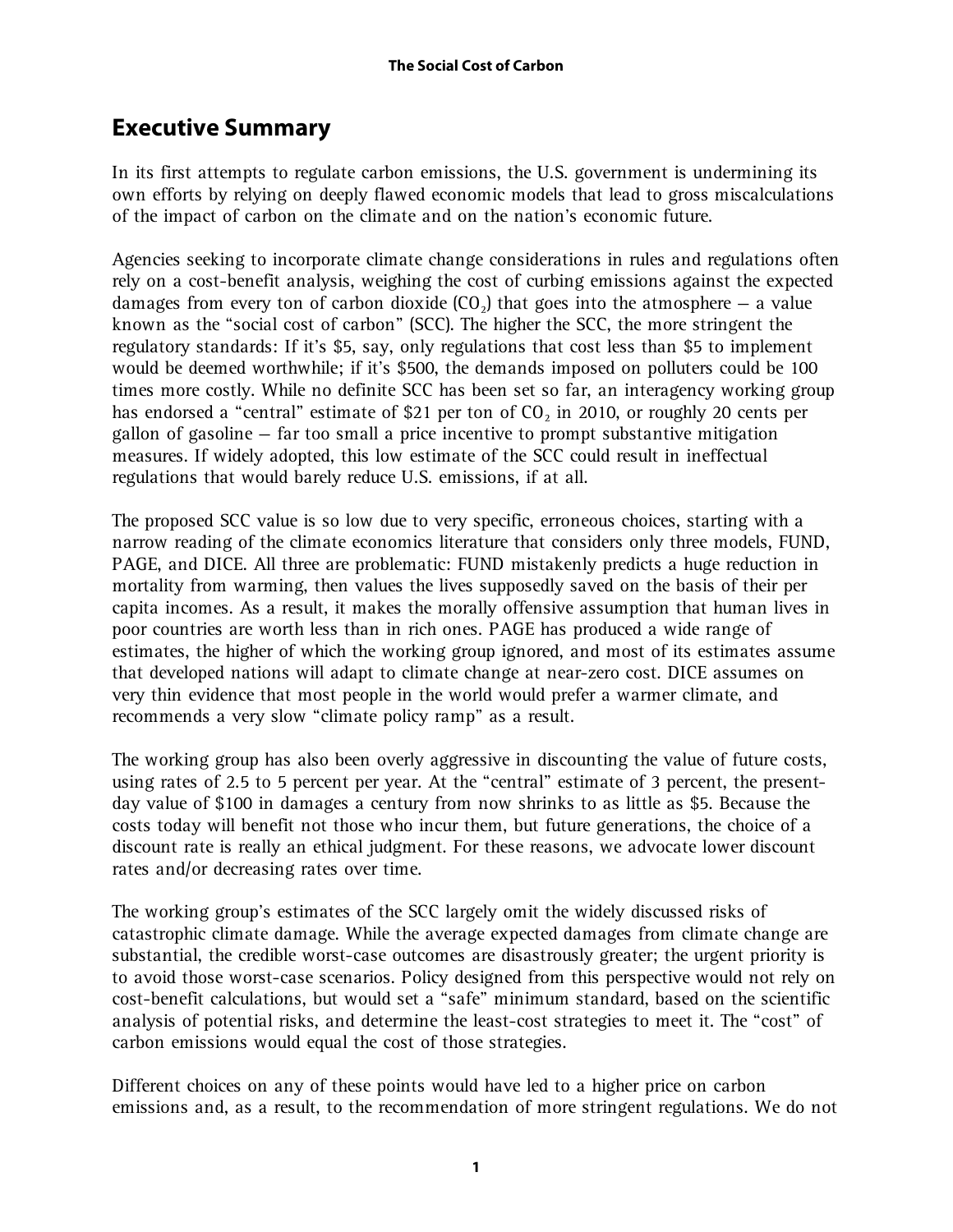have enough data to determine what the "correct" value should be, but believe there is a need for more research, examining the full range of available studies of climate damages and costs, and analyzing assumptions about the risks and magnitudes of potential climate catastrophes.

Carbon concentrations are already too high; there were 280 parts per million (ppm) of  $CO<sub>2</sub>$ in the atmosphere before the industrial revolution, in 1750, and now there are 385 ppm. If current trends continue, we will reach 560 ppm within this century, increasing the average global temperature by  $3^{\circ}$  – 6°C (5.4° – 11°F). The average American caused 21 tons of CO<sub>2</sub> emissions in 2005; there is an immediate need for effective, science-based climate policy to dramatically reduce those emissions.

In the United Kingdom, which started estimating prices for carbon emissions several years ago, the government's latest calculation is a range of \$41 – \$124 per ton of  $CO<sub>2</sub>$ , with a central case of \$83. An expanded calculation of carbon prices for the United States should at least explore prices in this range, and should be open to considering the full range of implications of the extensive research that is needed to compute a better estimate of the cost of carbon emissions.

# **1.Introduction**

The social cost of carbon may be the most important number you've never heard of. U.S. climate legislation may or may not make it through Congress this year, but in the meantime, the Environmental Protection Agency is moving ahead, authorized by the Supreme Court to limit greenhouse gas emissions. The Department of Energy is setting energy efficiency standards for residential appliances and commercial equipment, based in part on their contribution to climate change. Other agencies may address the same issues, when their regulations affect energy use and carbon emissions.

The social cost of carbon (SCC), defined as the estimated price of the damages caused by each additional ton of carbon dioxide  $(CO<sub>2</sub>)$  released into the atmosphere, is the volume dial on government regulations affecting greenhouse gases: The higher the SCC is set, the more stringent the regulatory standards. This white paper explains how economists estimate the social cost of carbon, why the Obama Administration's current analyses are on a path to grossly underestimating it, and why relying on the SCC in the first place may be unproductive.

The EPA, DOE, and other agencies are deciding on values to assign to the SCC in the next few months as part of "rulemaking" processes that are couched in very technical terminology and largely invisible to the general public. In theory, it appears possible to derive the SCC from economic analysis, and the administration appears to have done so. In reality, it's not so simple: Any estimate of the SCC rests on a

"A low SCC could result in ineffectual regulations that lead to few if any reductions in U.S. emissions until Congress passes a climate bill. "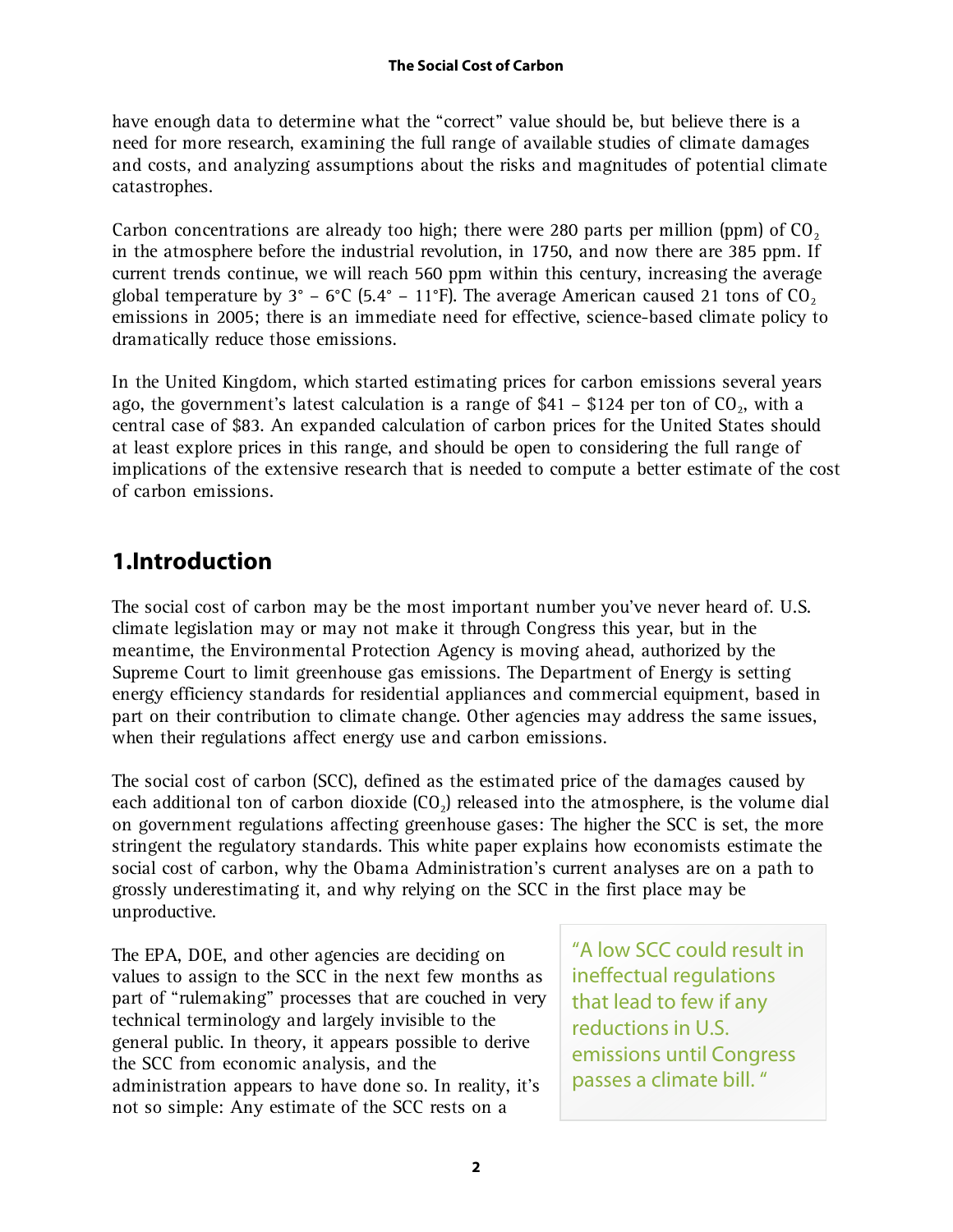number of value judgments and predictions about uncertain future events, and so far, the administration has made choices that lead to very low SCC values. In an interim and then a revised analysis, an interagency working group has presented multiple scenarios and possible values for the SCC; the interim analysis suggests, and the revised analysis explicitly endorses, a "central" estimate of \$21 per ton of  $CO<sub>2</sub>$  in 2010. This amounts to roughly 20 cents per gallon of gasoline, an extremely modest price incentive for carbon reduction. If adopted, this obscure number will have immense practical consequences: A low SCC could result in ineffectual regulations that lead to few if any reductions in U.S. emissions until Congress passes a climate bill.

Even greater harm could result if Congress interprets the \$21 SCC as an endorsement of that level for a carbon tax or permit price. This could clash with the widely discussed, sciencebased goal of achieving an 80 percent reduction in U.S. emissions by 2050, an objective that will almost certainly require a much higher price on carbon. In the revised analysis, the central SCC estimate rises only to \$45 per ton (in 2007 dollars) by 2050.<sup>1</sup> If climate economics is (mistakenly, in our view) interpreted as supporting an SCC of only \$21 today and \$45 by mid-century, it could also be interpreted as advocating only the emission reductions that would result from those prices. That is, working backwards from the proposed SCC, one could infer that the appropriate cap on carbon emissions is much weaker than those found in recent legislative proposals. The resolution to this paradox is that, as we argue in this paper, the \$21 SCC is based on flimsy analyses and multiple mistakes. Sound economic analysis would show that the SCC should be much higher, and thus could be consistent with the carbon prices required to achieve science-based targets for emission reduction.

Calculating the SCC is a new undertaking for the administration, and these initial estimates may represent work in progress rather than a final answer. In its first attempts, however, the administration's interagency working group has left itself plenty of room for improvement.

# **2. The Back Story**

 $\overline{a}$ 

A ton of  $CO<sub>2</sub>$  is the basic unit of emissions for climate policy, but it may be hard to visualize — especially since it's a colorless, odorless gas that mixes into the air around us. In the United States, one ton of  $CO<sub>2</sub>$  is emitted, on average, by:

• A family car every two and half months. $<sup>2</sup>$ </sup>

<sup>&</sup>lt;sup>1</sup> U.S. Department of Energy (2010), "Final Rule Technical Support Document (TSD): Energy Efficiency Program for Commercial and Industrial Equipment: Small Electric Motors," Appendix 15A (by the Interagency Working Group on Social Cost of Carbon): "Social Cost of Carbon for Regulatory Impact Analysis Under Executive Order 12866," available online at http://www1.eere.energy.gov/buildings/appliance\_standards/commercial/sem\_finalrule\_tsd.html.

 $^2$  Average U.S. passenger fuel efficiency for 2007 was 22.5 mile per gallon (BTS RITA Table 4-23,

http://www.bts.gov/publications/national\_transportation\_statistics/html/table\_04\_23.html). Motor gasoline emissions coefficient, 19.564 lbs. per gallon (USEIA, Voluntary Reporting of Greenhouse Gases Program,

http://www.eia.doe.gov/oiaf/1605/coefficients.html). U.S. miles per passenger car in 2001, 12,000 (USEIA NHTS Table A3, http://www.eia.doe.gov/emeu/rtecs/nhts\_survey/2001/tablefiles/table-a03.pdf).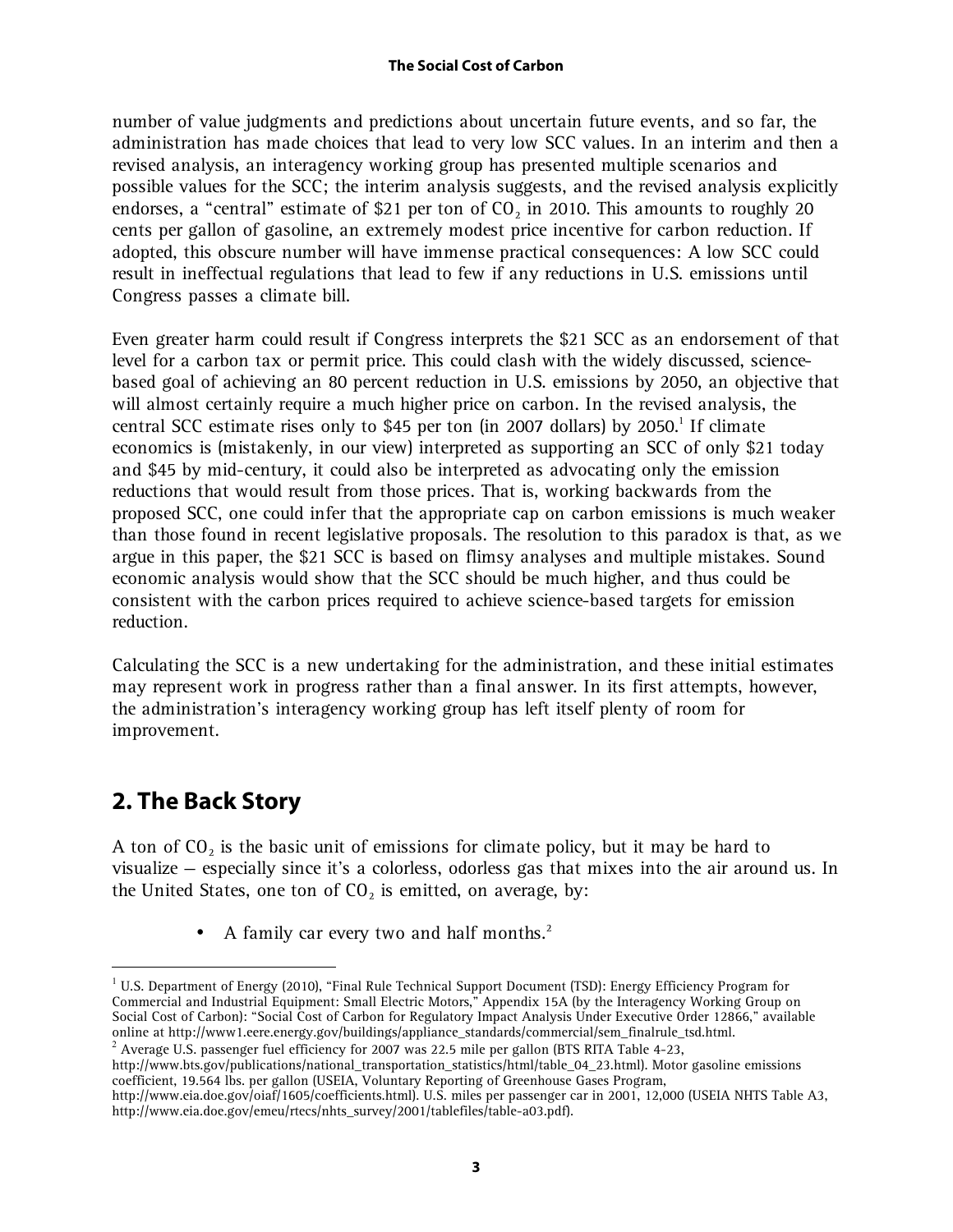- A household's use of heating and cooking fuel every four months (if energy use were spread equally throughout the year). That's every four years in Hawaii or every six weeks in Maine.<sup>3</sup>
- A household's use of electricity every six weeks.<sup>4</sup>
- The typical use of a microwave oven every seven years or of a refrigerator every 15 months.<sup>5</sup>

U.S. residents emitted 21 tons of  $CO<sub>2</sub>$  per person in 2005: 33 percent from transportation, 15 percent from residential electricity, 6 percent from home heating and cooking, and the remaining 46 percent from industry, retail stores, and government.<sup>6</sup>

Each person's annual 21 tons of  $CO<sub>2</sub>$  add to the stockpile of greenhouse gases in the atmosphere. The more  $CO<sub>2</sub>$ , the hotter the average global temperature (the "greenhouse effect"), the faster sea levels rise (warmer waters expand to take up more room, while glaciers and polar ice caps melt), and the more our weather patterns diverge from historical trends (changes to rainfall, more intense storms).

How fast are we making the climate worse? The amount of  $CO<sub>2</sub>$  in the air was 280 parts per million (ppm) before the industrial revolution, in 1750, and has now reached 385 ppm. Doubling the concentration of  $CO<sub>2</sub> -$  on current trends we will reach 560 ppm, double the pre-industrial level, within this century — has been widely expected to increase the average global temperature by  $3^{\circ}$ C (5.4 $^{\circ}$ F),<sup>7</sup> but recent research has called this into question. Newer studies are suggesting that doubling the atmospheric  $CO<sub>2</sub>$  concentration could raise that average temperature by as much as  $6^{\circ}C$  (11 $^{\circ}F$ ).<sup>8</sup> The size of the temperature increase associated with a doubling of atmospheric  $CO<sub>2</sub>$ , a number referred to as the "climate sensitivity," is crucial to the scientific analysis of climate change.<sup>9</sup>

The purpose of emission reductions is to limit the change in average global temperature and related climate conditions; many scientists believe that any warming beyond  $2^{\circ}C$  (3.6°F)

<sup>3</sup> For direct residential emissions calculations see Stanton, E.A., F. Ackerman, and K. Sheeran (2009), *Greenhouse Gases and the American Lifestyle: Understanding Interstate Differences in Emissions*. Stockholm Environment Institute, Economics for Equity and the Environment Network, available online at

http://www.e3network.org/papers/NRDC\_state\_emissions\_report.pdf . Data used here are updated to 2005. Number of households in 2005 by state, ACS 2005 B11001, http://www.census.gov/.

 $^4$  For electricity emissions calculations see Stanton, Ackerman and Sheeran (2009). Data used here are updated to 2005. Number of U.S. households in 2005, 111 million (ACS 2005 B11001, http://www.census.gov/).

 $^5$  Ibid. Average energy use for appliances, 200 kWh/year for microwaves, 1100 kWh/year for refrigerators (USDOE Web site, http://www1.eere.energy.gov/consumer/tips/appliances.html).

 $^6$  For methodology and data sources see Stanton, Ackerman and Sheeran (2009). Data used here are updated to 2005.

<sup>7</sup> Intergovernmental Panel on Climate Change (2007), *Fourth Assessment Report: Climate Change 2007* (AR4).

 $^8$  Hansen, J. et al. (2008), "Target Atmospheric CO $_2$ : Where Should Humanity Aim?" *The Open Atmospheric Science Journal* 2: 217-231, and IPCC (2007).

 $9$  For recent analyses highlighting scientific concern about climate sensitivity see Roe, G. H., and M. B. Baker (2007), "Why is Climate Sensitivity So Unpredictable?" *Science* 318: 629-632; Clement, A. C., R. Burgman, and J. R. Norris (2009), "Observational and Model Evidence for Positive Low-Level Cloud Feedback," *Science* 235: 460-464; Solomon, S. G.-K. Plattner, R. Knuttic, and P. Friedlingsteind (2009), "Irreversible climate change due to carbon dioxide emissions," *PNAS* 106(6): 1704-1709; and Schellnhuber, H. J. (2008), "Global warming: Stop worrying, start panicking?" *PNAS* 105(38): 14239–14240.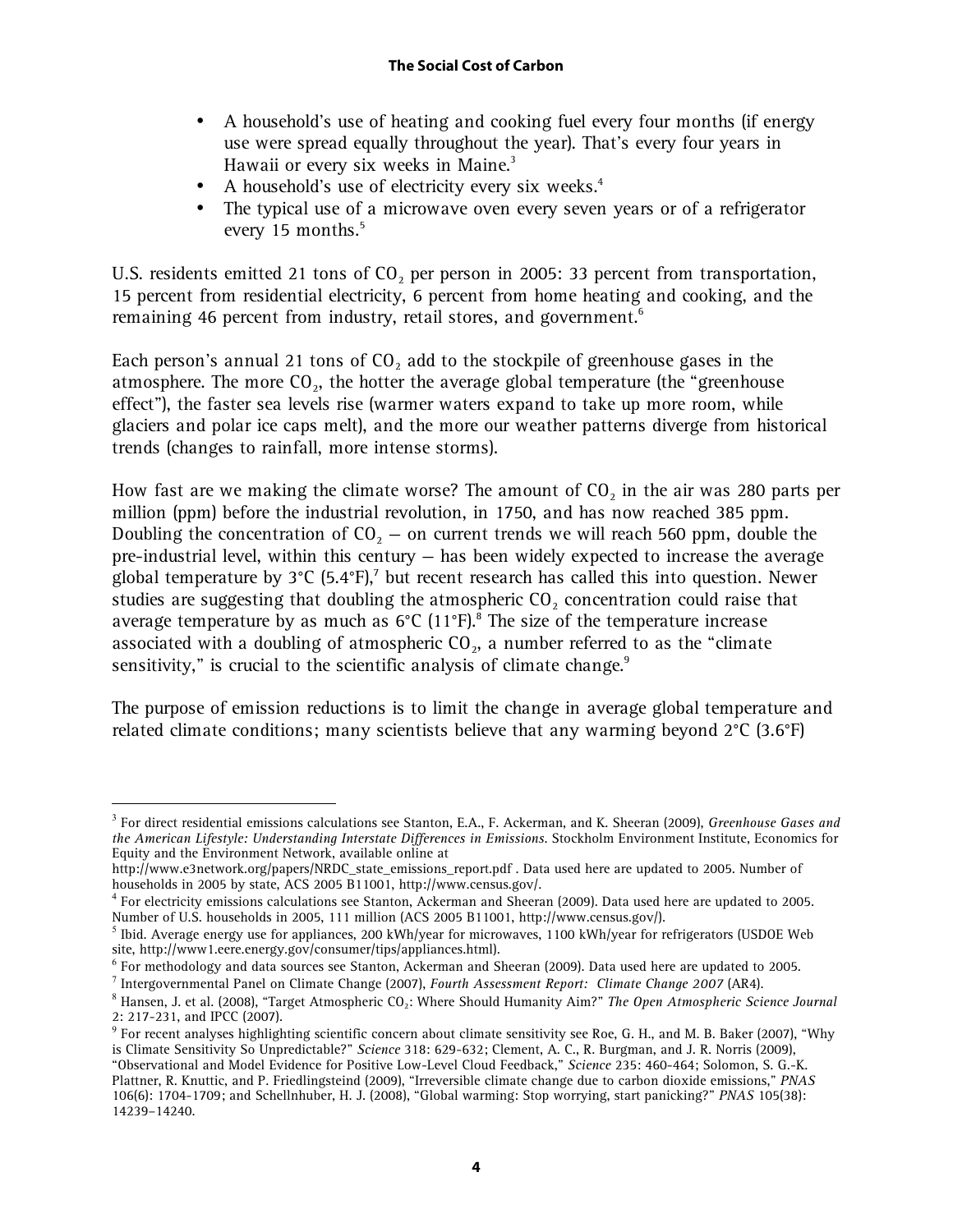would put the world at too high a risk of catastrophic, irreversible consequences.<sup>10</sup> Already,  $CO<sub>2</sub>$  concentrations are well above pre-industrial levels, and  $CO<sub>2</sub>$ , once emitted, stays in the atmosphere for a long time. This means that even if we could immediately stop all greenhouse gas emissions, there would still be a gradual temperature increase over the next century. The more we can slow down that increase, the easier it will be for human societies to adapt with careful planning and new technologies. Every ton of  $CO<sub>2</sub>$  that we can keep out of the atmosphere slows climate change, helps to hold temperatures under that 2°C threshold, and reduces the risk of the worst kinds of damage.

But reducing emissions also carries a cost  $-$  including the price of new "green" energy technologies, and more efficient appliances, vehicles, and heating and cooling systems. The policies used to reach this goal may leave households facing bigger energy bills. So to help determine how aggressively to act to cut emissions, policymakers weigh those costs against the cost of inaction, or of less-aggressive action. That's where the social cost of carbon comes in: It asks, how much will each ton of  $CO<sub>2</sub>$  that we release into the atmosphere cost us in damages, both today and in the future? If the answer is a big number, then we ought to make great efforts to reduce greenhouse gas emissions. If it's a small number, then the case for reduction is weaker, and only easy or inexpensive changes seem warranted, at least in narrowly economic terms.

For example, if the SCC had a value of \$5 of present and future damages per ton of  $CO<sub>2</sub>$ , we would be willing to pay up to \$5 to prevent a ton from being released (just as you would put \$4 in a parking meter to avoid a \$5 ticket). But if the cost of a particular measure to reduce emissions had a higher price tag than \$5 per ton, we might instead accept those future damages (just as you would prefer the \$5 ticket to putting \$6 in the meter).

"Even if we could immediately stop all greenhouse gas emissions, there would still be a gradual temperature increase over the next century. "

This is why the SCC is so important: The policy choices the government makes would be very different if it estimates climate damages not at \$5 but at, say, \$500 per ton of carbon (in the same way that a \$500 parking fine would make you pay much more attention to putting money in the meter). Right now, of course, the price of carbon emissions is zero.

# **3. Uses of the Social Cost of Carbon**

 $\overline{a}$ 

All current proposals for climate policy are based on the price of carbon emissions, whether it's through a carbon tax, market allowances, or through regulation by government agencies.

<sup>&</sup>lt;sup>10</sup> See Ackerman, F., E.A. Stanton, S.J. DeCanio, E. Goodstein, R.B. Howarth, R.B. Norgaard, C.S. Norman, and K. Sheeran (2009), *The Economics of 350: The Benefits and Costs of Climate Stabilization*, Stockholm Environment Institute, Economics for Equity and the Environment Network, available online at

http://www.e3network.org/papers/Economics\_of\_350.pdf , and IPCC (2007).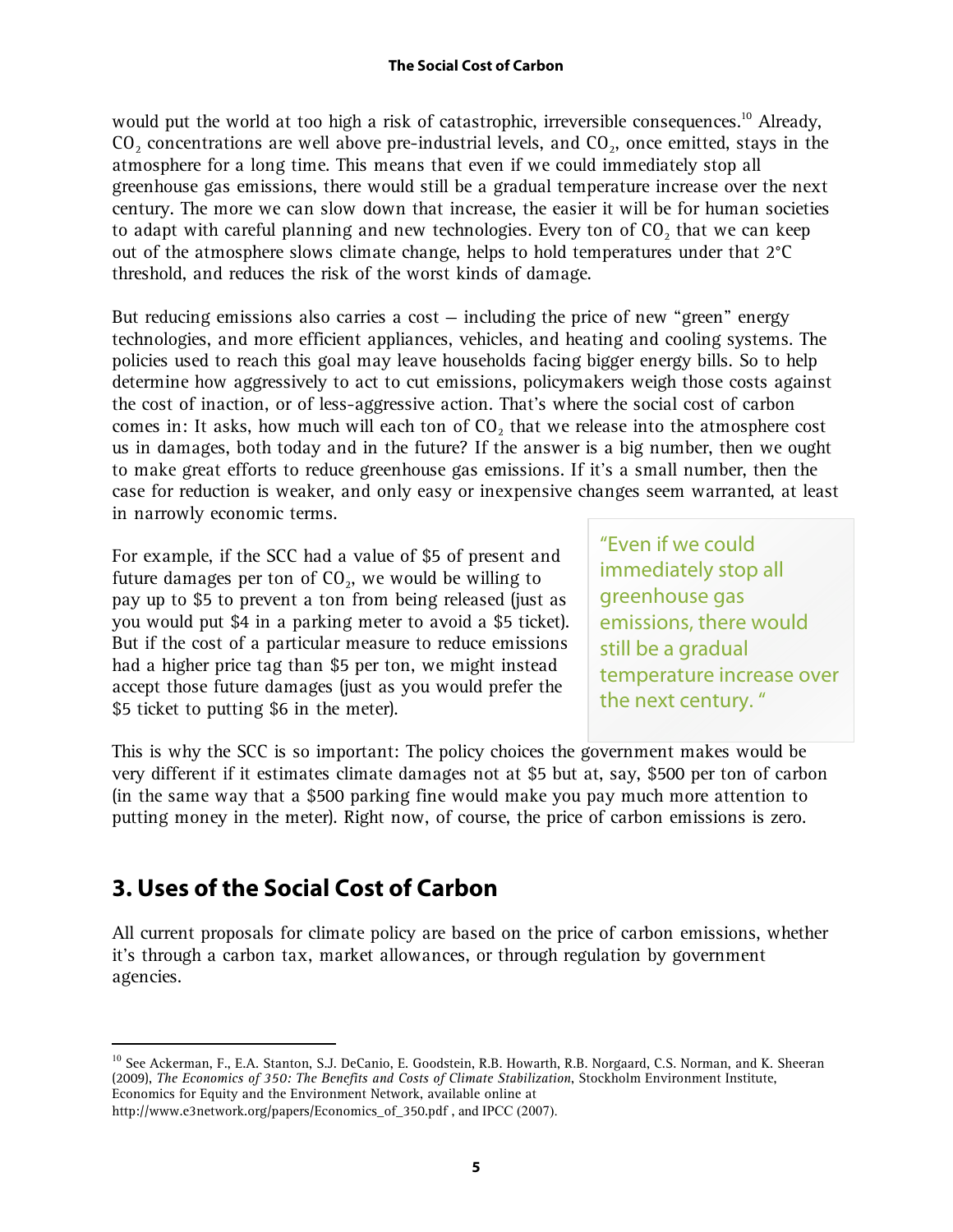*Carbon tax:* Under this option — which is popular with some economists, but anathema in actual policy debates — the price per ton of carbon is applied as a tax on fuels. This can be done either at the well-head and the border, or at the point of consumption (a gasoline tax, for example). The government collects the taxes and can use the revenue for virtually any purpose: to reduce other taxes, to invest in clean energy, to assist workers transferring out of the most polluting industries, and so on.

*Emission allowance markets:* In a "cap and trade" scheme, a limited number of carbon allowances are issued, and a secondary market forms to buy and sell the permits. In a "cap and dividend" system, carbon allowances would be auctioned off, with the revenue returned to the public. Either way, a market is formed (the secondary market or the government auction) that sets the price of carbon through a give-and-take between buyers and sellers.

These two types of policies are symmetrical: A carbon price results in a reduction to emissions; a cap (or limit to emissions) results in a carbon price set by the market. If \$X carbon price results in Y tons of carbon emitted, then a cap of Y tons should result in exactly the same  $X$  carbon price. However, the distributional consequences  $-$  who ends up with the tax or allowance revenue in their pockets — depend on the exact provisions of a particular climate policy.

*Government regulation*: A government agency such as the EPA or DOE can ban polluting technologies, require a set of green technologies, or impose performance standards such as emissions limits. Such regulations can be established with little or no reference to economic analysis, in the classic "command and control" mode; or they can be guided by cost-benefit calculations. Under the latter approach, a policy is approved if its cost (per ton of  $CO<sub>2</sub>$ eliminated) is less than the carbon price; and a policy is rejected as uneconomical if its perton cost is more than the carbon price.<sup>11</sup> The current analyses of the social cost of carbon will be used to apply this kind of logic to U.S. regulatory proposals.

The administration plans to set the carbon price by using data and analyses taken from current climate economics literature. Their method sounds simple: collect a variety of social cost of carbon estimates from the literature, tweak them for comparability, and use the resulting range of values in decision-making. The next section discusses the numerous problems with the administration's initial attempts at picking numbers for the SCC.

# **4. The Obama Administration and the Price of Carbon**

 $\overline{a}$ 

The federal government's estimates of the SCC have been developed by the Interagency Working Group on Social Cost of Carbon, with participation from the Council of Economic Advisers, Council on Environmental Quality, Department of Agriculture, Department of Commerce, Department of Energy, Department of Transportation, Environmental Protection

<sup>11</sup> For a deeper discussion of the process of calculating the social cost of carbon, see Stern, N. (2006), *The Stern Review: The Economics of Climate Change*, London: HM Treasury, Chapter 2, available online at http://www.hmtreasury.gov.uk/stern\_review\_report.htm: and Clarkson, R., and K. Deyes (2002), *Estimating the Social Cost of Carbon Emissions,* U.K. Department for Environment Food and Rural Affairs (DEFRA), Working Paper 140.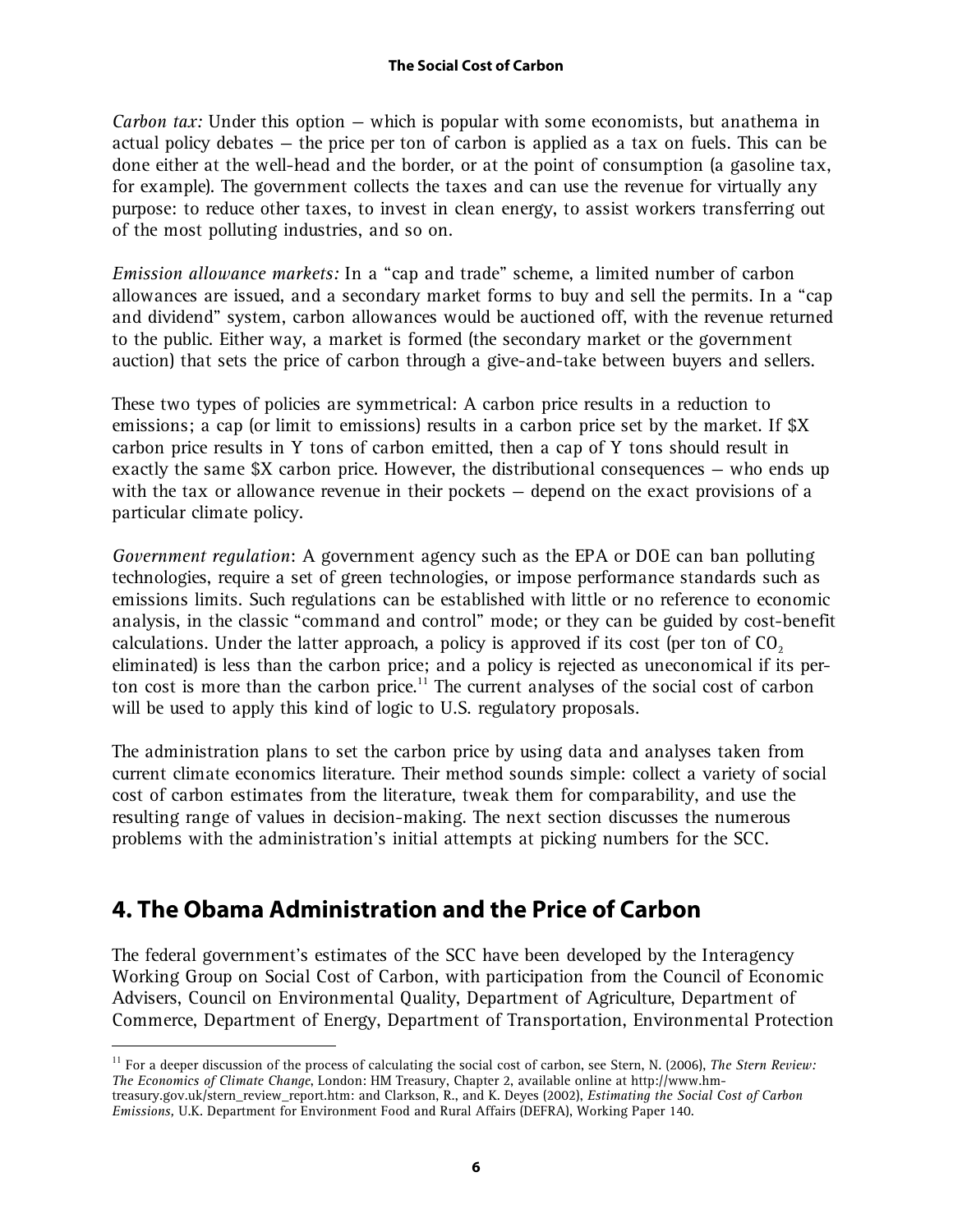Agency, National Economic Council, Office of Energy and Climate Change, Office of Management and Budget, Office of Science and Technology Policy, and Department of the Treasury. The working group's interim estimates were used in DOE's final rule on energy efficiency in refrigerated vending machines<sup>12</sup> in August 2009, and in EPA's proposed rule on tailpipe emission standards for cars and light trucks<sup>13</sup> in September 2009. The working group's revised, current estimates were used in DOE's final rule on energy efficiency in small electric motors<sup>14</sup> in March 2010, and are expected to be incorporated into the final version of the tailpipe emission standard.

The working group's interim and revised analyses of the SCC have several features in common. Both rely heavily on averages of estimates from three climate economics models: DICE, FUND, and PAGE. Both experiment with a range of discount rates for valuing future outcomes (explained below), showing how the estimated SCC depends on assumptions about discounting.

"The working group's interim and revised SCC estimates rely on a biased and incomplete reading of the economic literature on climate change. "

The interim SCC analysis is the simpler of the two.<sup>15</sup> It follows the latest academic publications that present the three models, modifying them only to use differing discount rates. The revised analysis starts from the same point, performs a similar analysis of discount rates, and then goes on to modify the three models to consider a range of possible values for climate sensitivity, and to constrain them to match socioeconomic and emissions scenarios developed in another modeling exercise, the Energy Modeling Forum 22 (EMF-22) studies.<sup>16</sup>

We believe that the working group's interim and revised SCC estimates rely on a biased and incomplete reading of the economic literature on climate change. The methods used to set these values reveal an unexplained confidence in a handful of authors and models, and offer arbitrary, unsupported judgments as grounds for ignoring important alternatives. Most of the errors, omissions, and arbitrary judgments tend to reduce the estimate of the SCC; a corrected version of the same calculations, therefore, would likely result in a larger  $SC$ and more stringent regulations of greenhouse gas emissions.

<sup>&</sup>lt;sup>12</sup> U.S. Department of Energy, Energy Conservation Program (2009), "Energy Conservation Standards for Refrigerated Bottled or Canned Beverage Vending Machines; Final Rule," 10 CFR Part 431, Federal Register vol. 74, no. 167, Aug. 31, 2009, pages 49914-44968, available online at

http://www2.eere.energy.gov/buildings/appliance\_standards/commercial/pdfs/bvm\_final\_rule\_notice.pdf.

<sup>&</sup>lt;sup>13</sup> EPA (2009), "Proposed Rulemaking To Establish Light-Duty Vehicle Greenhouse Gas Emission Standards and Corporate Average Fuel Economy Standards," EPA Docket EPA-HQ-OAR-2009-0472, Federal Register vol. 74, no. 186, Sept. 28, 2009, pages 49411-49418, available online at http://www.epa.gov/fedrgstr/EPA-AIR/2009/September/Day-28/a22516d.htm.

<sup>&</sup>lt;sup>14</sup> U.S. Department of Energy (2010), Appendix 15A (see full reference above)<br><sup>15</sup> For a detailed discussion of the interim analysis, see Ackerman, F. (2009), "Comments on EPA and NHTSA 'Proposed Rulemaking to Establish Light-Duty Vehicle Greenhouse Gas Emission Standards and Corporate Average Fuel Economy Standards,' " EPA Docket EPA-HQ-OAR-2009-0472, Federal Register vol. 74, no. 186, Sept. 28, 2009, pages 49454-49789, available online at http://www.sei-us.org/climate-and-energy/Ackerman\_Sept2009Comments\_on\_EPA\_GHG.pdf. <sup>16</sup> The EMF-22 studies were published in a special issue of *Energy Economics* in 2009, available online at http://emf.stanford.edu .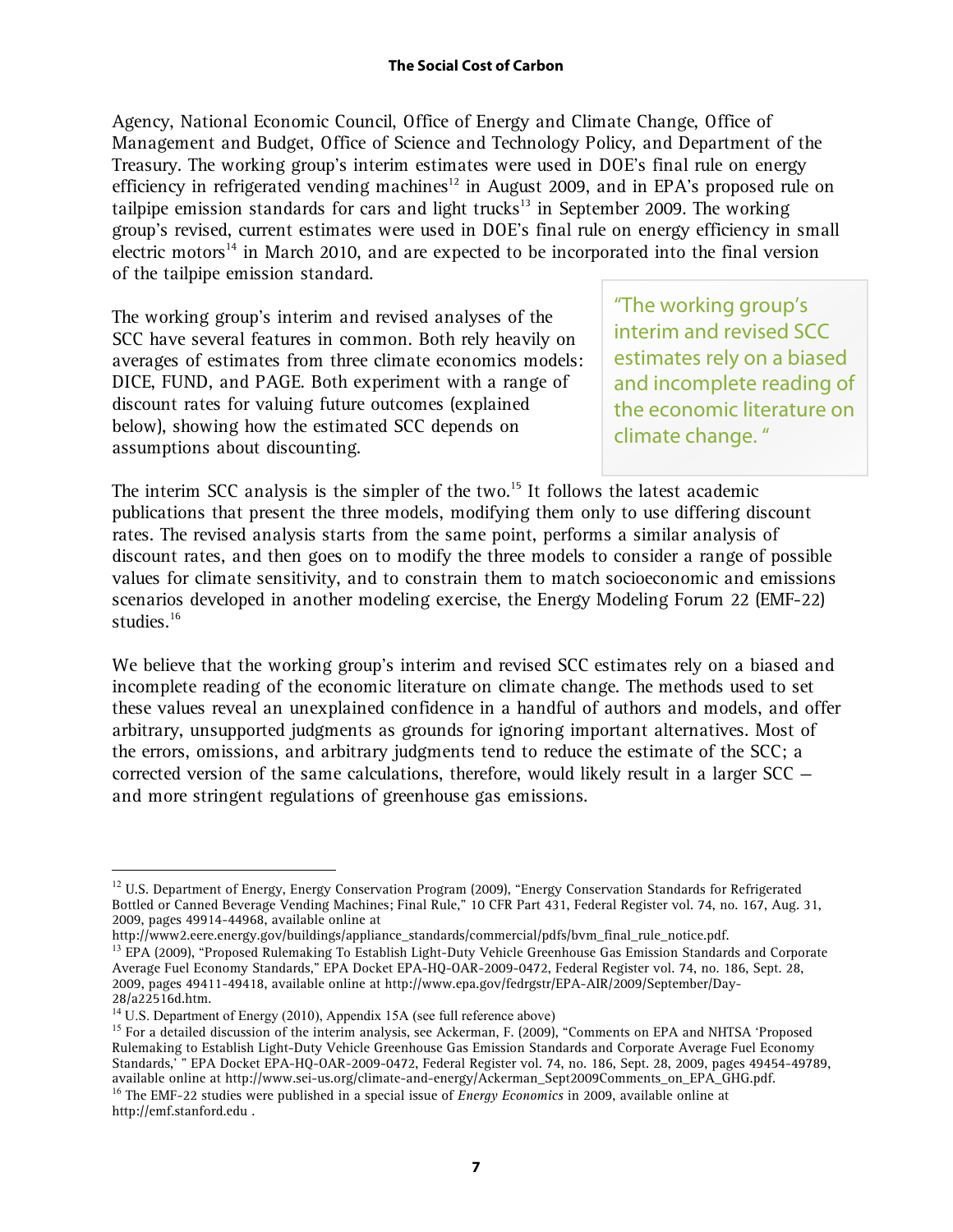### **Ethical judgments and omitted values imply that any SCC is incomplete**

Some of the serious anticipated damages from climate change, such as loss of endangered species, cannot be quantified or monetized. Much of the climate economics literature used to inform the working group's estimates omits these values entirely, effectively giving them a value of zero. As a result, estimates of the SCC may be too low or logically incomplete, in the sense that they exclude crucial, unmonetized dimensions of climate damages.

Ethical judgments about the treatment of unmonetized damages play a role in any climate policy, complementing the quantitative calculations embodied in the SCC: What importance should be given to, for instance, the loss of endangered species, unique habitats and environments, and human lives and communities? Attempts to assign dollar costs to these priceless values leads to meaningless or offensive valuations (some of which are discussed below). Exclusion of them, however (or banishing them to the netherworld of "caveats" and verbal qualifications that are ignored in practice) amounts to treating them as being known to have no value at all. Ethical questions arise, as well, within the calculation of the SCC, particularly in the treatment of costs and benefits to future generations, a topic we address below.

# **The arbitrary choice of three models biases the analysis**

The economic assumptions leading to the choice of the three models, DICE, FUND, and PAGE, are discussed at some length in the interim analysis. (The revised analysis simply says that these are three widely used models.) The interim analysis first takes Richard Tol's 2008 meta-analysis of estimates of the SCC as a starting point; attention is then restricted to peer-reviewed studies; three specific integrated assessment models — FUND, PAGE, and DICE – are selected, while others are ignored; and an unstated corollary is that the data sets developed by the authors of these three models are adopted without discussion. Each step of this process introduces arbitrary biases into the SCC estimate.

First, Tol's meta-analysis of SCC estimates, which describes itself as a comprehensive review of published research, is in fact a highly personal view of the economics literature, with a strong emphasis on Tol's own work.<sup>17</sup> It includes 211 estimates of the SCC, of which 112 come from Tol.<sup>18</sup> Disproportionate numbers also come from a few other authors and models. Every version of William Nordhaus' DICE model is included, despite the fact that the newer versions were created to update and replace the older versions.

Tol has not published 112 separate studies of the SCC; rather, he has counted multiple scenarios and sensitivity analyses within his own studies as separate estimates. He has extended the same treatment to some, but not all, other economists. For example, the Stern Review,<sup>19</sup> which included multiple scenarios and sensitivity analyses, is treated as only generating a single estimate of the SCC in Tol's meta-analysis. Thus the use of Tol's meta-

<sup>17</sup> Tol, R., "The Social Cost of Carbon: Trends, Outliers and Catastrophes," *Economics* (e-journal), Vol. 2, 2008.

<sup>&</sup>lt;sup>18</sup> Ibid, Table 2, for author counts.

<sup>&</sup>lt;sup>19</sup> Stern (2006).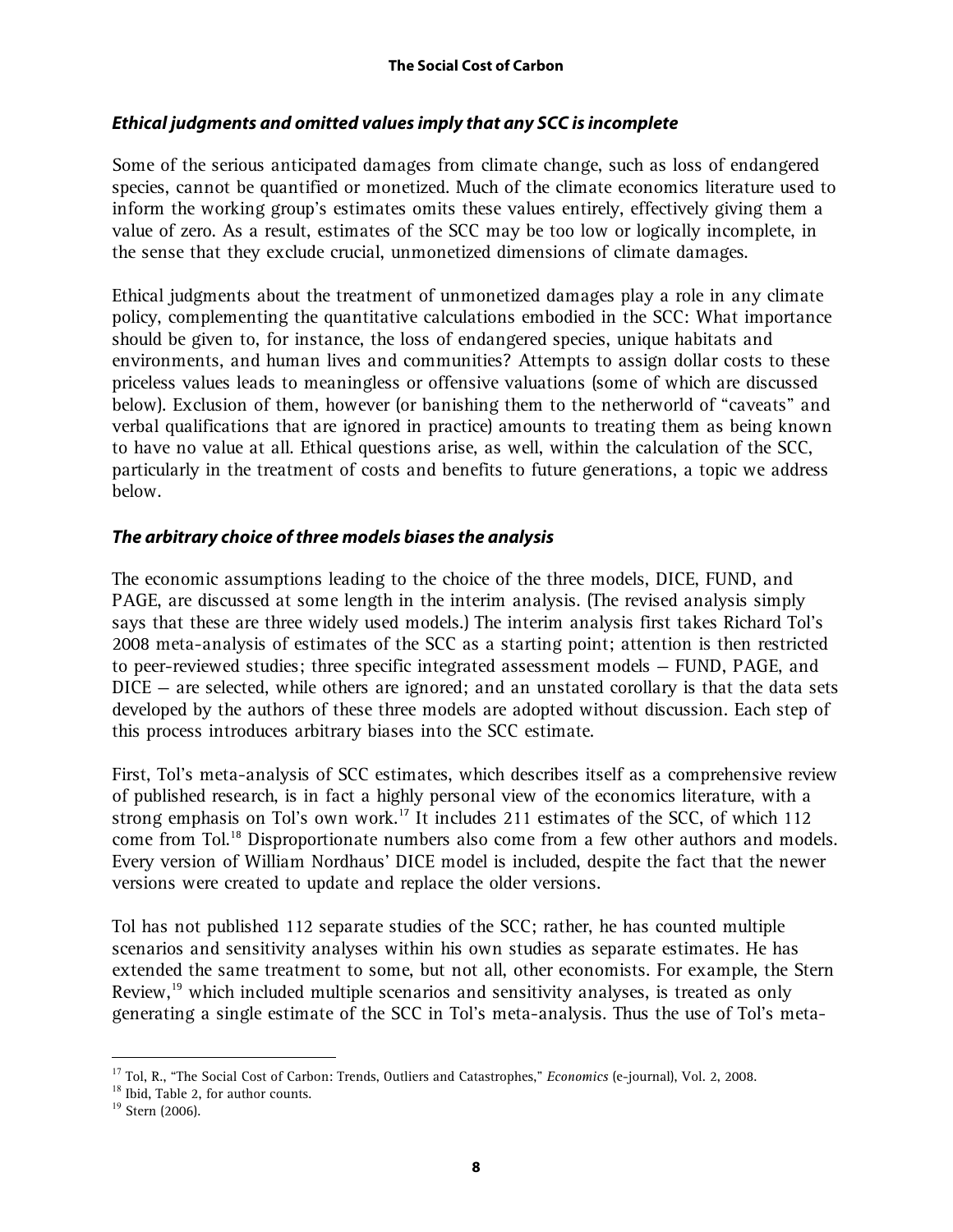analysis as a starting point is not a neutral decision; it introduces biases in favor of the work of Tol and Nordhaus, and against the Stern Review, among others.

Second, insisting on peer review as an absolute criterion for inclusion in the SCC process also creates a bias. Indeed, a principal effect is to rule out consideration of the widely discussed Stern Review, which offered an innovative, rigorous analysis leading to a relatively high estimate of the SCC, \$85 per ton of  $CO<sub>2</sub>$ . Tol and some other economists have criticized the Stern Review for appearing as a government policy report rather than in a peer-reviewed journal. The level of professional review and detailed scrutiny applied to the Stern Review both before and after its publication was, however, far beyond the normal peer review process for articles published in academic journals. Following the publication of the Stern Review, the American Economics Association published a symposium on it in the *Journal of Economic Literature*, and invited Stern to give the prestigious Ely Lecture at the AEA's annual meeting in 2008; that lecture was published in the *American Economic Review*, the highest-status journal in the field.<sup>20</sup>

Third, the FUND, PAGE, and DICE climate economics models are not the only relevant climate economics models. The interim SCC analysis simply asserts without any documentation or other justification that "the FUND, PAGE, and DICE models now stand as the most comprehensive and reliable efforts to measure the economic damages from climate change. $"^{21}$ 

No evidence is offered to support that judgment; the reader must take it or leave it, on the personal authority of the authors of the proposed rule. The judgment, however, is not universal. The EPA's own "Climate Economic Modeling" Web page<sup>22</sup> makes no mention of FUND, PAGE, or DICE, but describes the ADAGE and MiniCAM models, among others. The three chosen models, misidentified as the "most comprehensive and reliable," are in fact among the simplest of all IAMs in current use.<sup>23</sup>

Finally, the data sets developed for FUND, PAGE, and DICE are not the only data that should be considered. The transparency of simple models like these allows a relatively clear view of the data and relationships that drive the model results. For climate economics models in general, including FUND, PAGE, and DICE in particular, the software and model relationships are often less decisive than the data inputs in shaping the results. Extensive experiments with DICE by a range of researchers have shown that with small, reasonable changes to the basic data, DICE can yield very different projections (our own contribution to that "modified DICE" literature is cited below). The procedure suggested in the tailpipe emissions case not only endorses three specific models; it implicitly endorses the data sets offered by the models' authors. Those data sets embody a number of controversial judgments.

<sup>20</sup> Stern, N., "The Economics of Climate Change," *American Economic Review* (2008), 98:2, 1-37.

<sup>21</sup> EPA (2009), "Proposed Rulemaking" (see full reference above).

<sup>22</sup> http://www.epa.gov/climate/climatechange/economics/modeling.html

<sup>&</sup>lt;sup>23</sup> Stanton, E.A., F. Ackerman, and S. Kartha, "Inside the integrated assessment models: Four issues in climate economics," *Climate and Development* (2009), 1: 166-184.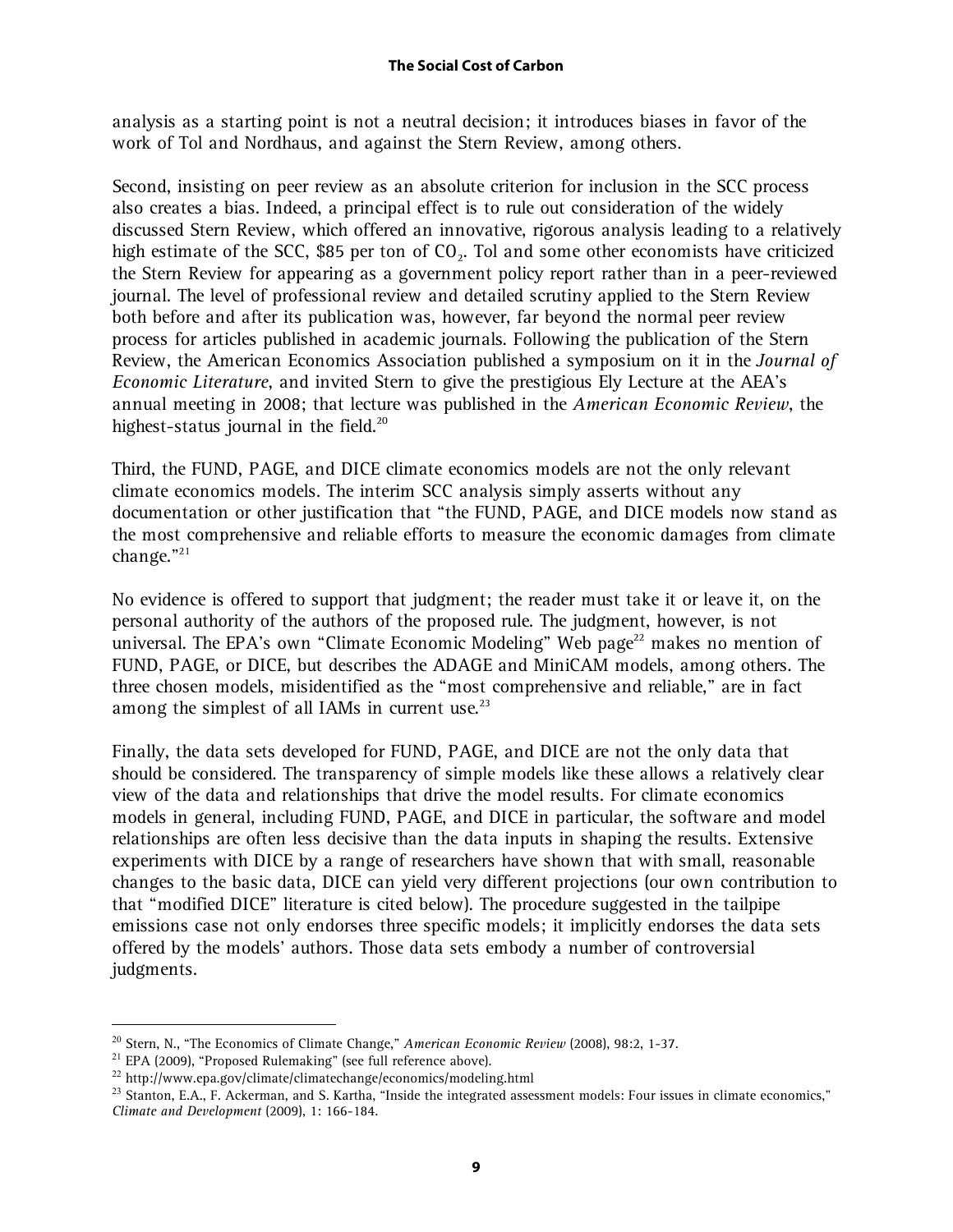FUND, originally developed by Richard Tol, relies on data from numerous studies of particular climate-related costs and impacts by Tol and his coauthors. In the problematic area of monetary valuation of the loss of human life, Tol argues that the value of life in a country depends on how rich it is: As he and two coauthors wrote in a paper on valuation of health, "Following Tol (2002a), we value a premature death at 200 times per capita income [i.e., average per capita income for the region where the death occurs]."<sup>24</sup> The assumption that higher-income lives are of greater monetary value than lower-income ones is morally offensive.

Tol and his coauthors also conclude, based on a series of mistakes and miscalculations, that the early stages of global warming will cause a huge *reduction* in mortality.25 Valuing these allegedly saved lives at 200 times their per capita incomes creates a huge, spurious benefit of moderate warming, thereby reducing the net cost of climate damages and the SCC. The multiple mistakes in Tol et al.'s calculation of mortality reduction are explained in our response in the same journal. $^{26}$ 

Chris Hope, the developer of PAGE, has responded to several objections to particular data inputs by converting them to uncertain parameters, allowing them to vary across a range of different values and looking at the average result. PAGE has produced many different estimates, including the Stern Review results which the interagency working group ignored, as well as the lower SCC values which the working group adopted. In a collaboration between Hope's research group and ours, we came to question PAGE's low projections of climate damages to the United States, even in the Stern Review version of the model.<sup>27</sup> The PAGE data set assumes that developed countries can and do engage in nearly costless adaptation to most climate damages in the next century. In addition, PAGE sets a relatively high temperature threshold for the onset of catastrophic damages, which seems inconsistent with recent scientific discussion of climate risk. Based on changes to these and other assumptions, we worked with Hope to produce several alternate estimates for U.S. and global damages due to climate change, ranging up to five to six times the PAGE defaults used by the working group.

The DICE model, developed by William Nordhaus, is known for its finding that the optimal climate policy is a very gradual one, starting on a small scale and expanding at a leisurely pace; Nordhaus refers to this as the "climate policy ramp." The gradualism of the default DICE projections is driven by the DICE estimate of climate damages, which is surprisingly low. One factor holding down the overall damage estimates is the assumed large benefit of warmer temperatures. On very thin evidence, Nordhaus assumes that most people in the world would be willing to pay for a warmer climate; he concludes that the optimal

 $24$  Bosello, F., R. Roson, and R. Tol, "Economy-wide estimates of the implications of climate change: Human health," *Ecological Economics* (2006), 58: 579-591; quote from 585.

 $^{25}$  Bosello, Roson, and Tol 2006; see Table 1, page 582, for projected changes in the number of deaths.

<sup>&</sup>lt;sup>26</sup> Ackerman, F. and E.A. Stanton, "A comment on 'Economy-wide estimates of the implications of climate change: Human health,' " *Ecological Economics* (2008), 66:8-13.

<sup>&</sup>lt;sup>27</sup> Ackerman, F., E.A. Stanton, C. Hope, and S. Alberth, "Did the Stern Review underestimate U.S. and global climate damages?" *Energy Policy* (2009), 37:2717-2721.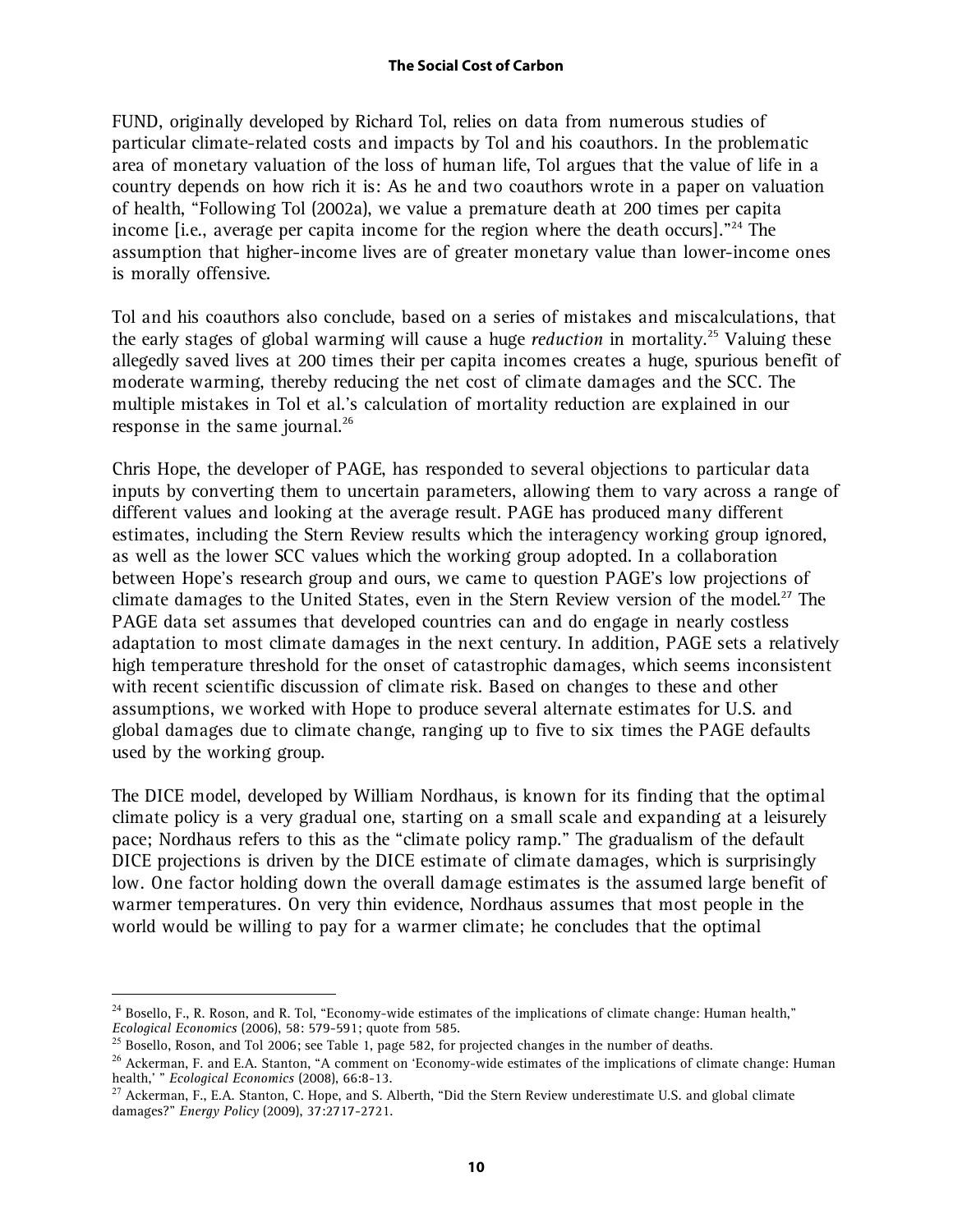temperature is far above the current global average.<sup>28</sup> In work in progress, University of California-Berkeley economist Michael Hanemann has used up-to-date information to reestimate each of the economic impacts of climate change included in the DICE damage function, concluding that damages in the United States could be four times as large as the estimates implied by the DICE defaults.<sup>29</sup>

The conclusion is clear: The decision to rely exclusively on the FUND, PAGE, and DICE models and their underlying data sets imposes a narrow, biased filter on the economic analysis of the SCC. If agencies rely on these model results, especially in the absence of other analyses, they will almost certainly underestimate the social cost of carbon.

# **Casual, undocumented estimates are used to justify the choice of discount rate**

Estimates of the social cost of carbon combine present and future damages together as one

value, the total impact of an additional ton of  $CO<sub>2</sub>$ . The process for combining costs from different time periods is called "discounting." The farther into the future that costs take place, the less these costs are assumed to matter in today's decision-making. But discounting also involves a judgment call: Future values can be discounted a lot, so that they have little bearing on our decisions; not at all, so they weigh equally with present costs, or somewhere in between. The higher the "discount rate" that is chosen, the less future costs are valued in present-day terms.<sup>30</sup>

 $\overline{a}$ 

"If agencies rely on these model results, especially in the absence of other analyses, they will almost certainly underestimate the social cost of carbon. "

When discounting is used to combine values from a short span of years, a market rate of interest is often taken to be an appropriate discount rate; this may be 5 percent or even higher. In theory, if we knew that climate damages would cost \$100 ten years from now, we could invest \$64 today at 5 percent interest to cover those costs in the future. To put this another way, at a 5 percent discount rate, a \$100 cost ten years from now can be valued at \$64 today; anyone who expects to incur a \$100 cost ten years from now could put \$64 in the bank in 2010, and withdraw \$100 in 2020.

However, when discounting takes place across a longer span of time, the logic of using market rates becomes muddied. Climate policy is inescapably concerned with mitigation

<sup>28</sup> Nordhaus, W., and J. Boyer, *Warming the World: Economic Models of Global Warming* (MIT Press, 2000), 84-85. The assumed positive value of warmer temperatures for most of the world is still visible in the "lab notes" documenting the data set for the newest version of DICE, http://nordhaus.econ.yale.edu/Accom\_Notes\_100507.pdf (page 24, "time use" column). For a critique, see Ackerman, F., and I. Finlayson, "The economics of inaction on climate change: A sensitivity analysis," *Climate Policy* (2006), 6: 509-526.

<sup>&</sup>lt;sup>29</sup> Hanemann, W.M. (2009), "What is the Economic Cost of Climate Change?" University of California-Berkeley. On errors in an influential early analysis of agriculture and climate change coauthored by Nordhaus, see Schlenker, W., W.M. Hanemann and A.C. Fisher, "Will U.S. Agriculture Really Benefit from Global Warming? Accounting for Irrigation in the Hedonic Approach," *American Economic Review* (March 2005) 395-406.

 $30$  For a detailed discussion of discounting, see Stern (2006) and Arrow, K. J., W.R. Cline, K.-G. Maler, M. Munasinghe, R. Squitieri, and J.E. Stiglitz (1996), "Chapter 4 - Intertemporal Equity, Discounting, and Economic Efficiency," in *Climate Change 1995 - Economic and Social Dimensions of Climate Change, Contribution of Working Group III to the Second Assessment Report of the IPCC,* J. P. Bruce, H. Lee and E. F. Haites, Eds. New York, NY: IPCC and Cambridge University Press: 125-144.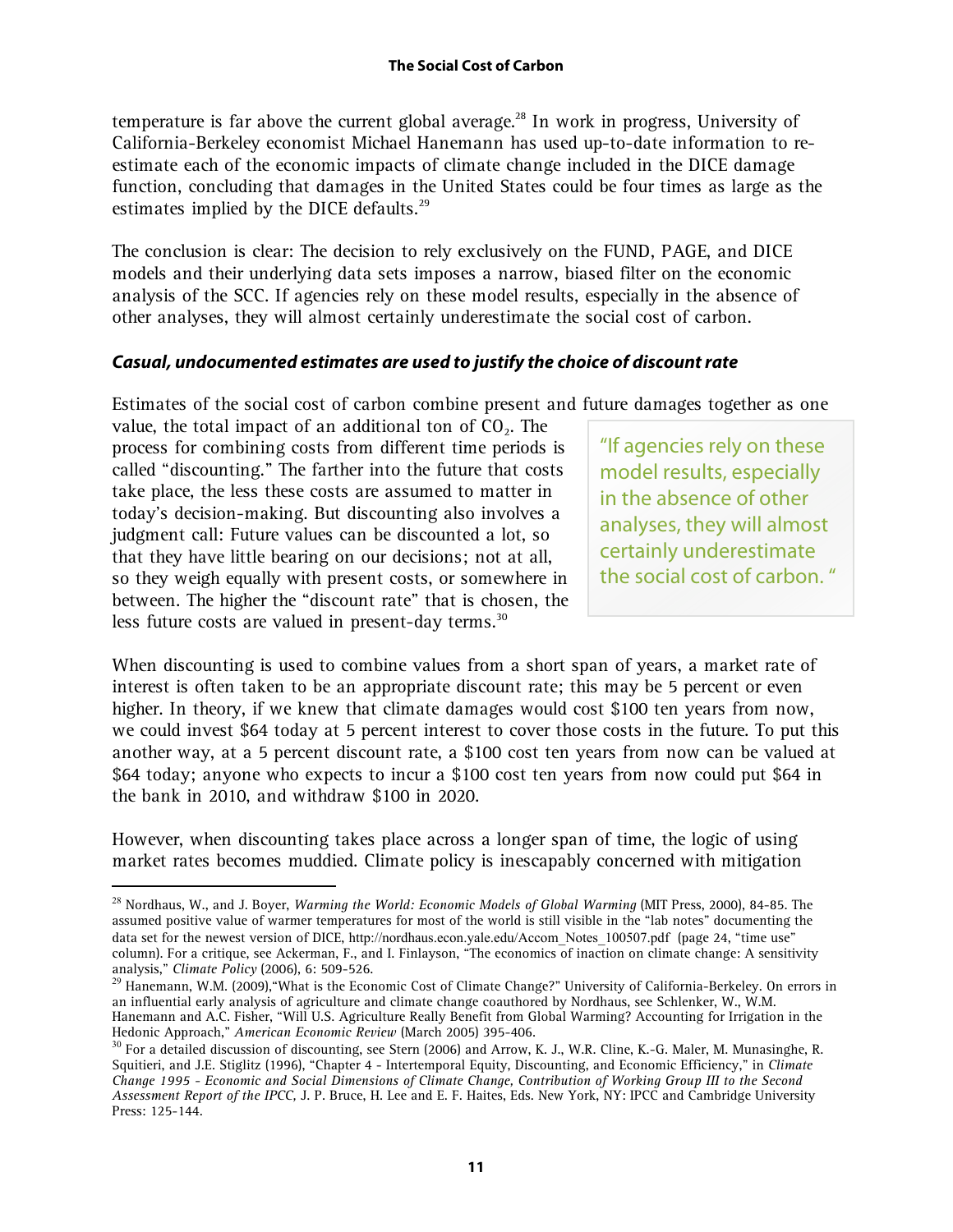costs incurred today that will have their greatest benefits a century or more into the future, yet there is no single individual who can compare her own costs today with benefits 100 years from now. The choice of a discount rate for intergenerational impacts is an ethical judgment, not a data point that can be found in the financial pages. Lower discount rates, decreasing rates over time, and even a zero discount rate (no discounting) can be used to show that our society takes seriously the costs to be suffered by future generations.<sup>31</sup>

The interim analysis recommends two alternate discount rates, 3 percent and 5 percent, for use in calculating the SCC, while noting that "decisions based on cost-benefit analysis with high discount rates might harm future generations."<sup>32</sup> Casual estimates and unsupported judgments are used to justify discount rates that are inappropriately high for an analysis that spans several generations. The Office of Management and Budget guidelines encourage sensitivity analysis with discount rates below 3 percent for intergenerational problems.<sup>33</sup> The revised SCC analysis takes a timid step in that direction, adding a discount rate of 2.5 percent, along with 3 percent and 5 percent.

### **Catastrophic climate risk is left out of the calculations**

The administration's estimates of the social cost of carbon largely omit the risk of catastrophic climate damage. (DICE includes the expected value of a moderately catastrophic economic downturn, with a magnitude based on a very old opinion survey; PAGE includes a Monte Carlo analysis of the risk of a similarsized catastrophe; FUND ignores the issue.) The interim analysis mentions this issue only briefly in its "caveats" to its estimates; the revised analysis discusses catastrophic risk at greater length, suggesting it as an area for future research on the SCC.

"The choice of a discount rate for intergenerational impacts is an ethical judgment, not a data point that can be found in the financial pages. "

In fact, the treatment of catastrophic risk is one of the most important parts of climate economics, and has been the subject of extensive theoretical analysis and debate. Martin Weitzman's important recent work on uncertainty suggests that policy should be directed at reducing the risks of worst-case outcomes, not at balancing the most likely values of costs and benefits.<sup>34</sup> This fits well with a large portion of the prevailing discourse on climate change: The expected damages are important and costly; the credible worst-case outcomes are disastrously greater. The urgent priority is to protect ourselves against those worst cases, not to fine-tune expenditures to the most likely level of damages.

<sup>&</sup>lt;sup>31</sup> For a more detailed discussion see Ackerman (2009), "Comments on EPA and NHTSA 'Proposed Rulemaking.' "

<sup>&</sup>lt;sup>32</sup> EPA (2009), "Proposed Rulemaking" (see full reference above).

<sup>&</sup>lt;sup>33</sup> As cited in EPA (2009), "Proposed Rulemaking."

<sup>34</sup> Weitzman, M. (2009),"On Modeling and Interpreting the Economics of Catastrophic Climate Change," *Review of Economics and Statistics*, 91:1-19; see also Weitzman, M. (2007) "A Review of the Stern Review on the Economics of Climate Change," *Journal of Economic Literature*, 45:703-724. For a non-technical presentation of the Weitzman analysis of uncertainty as applied to climate change, see Ackerman, F. (2009), *Can We Afford the Future? Economics for a Warming World*, London: Zed Books, Chapter 3.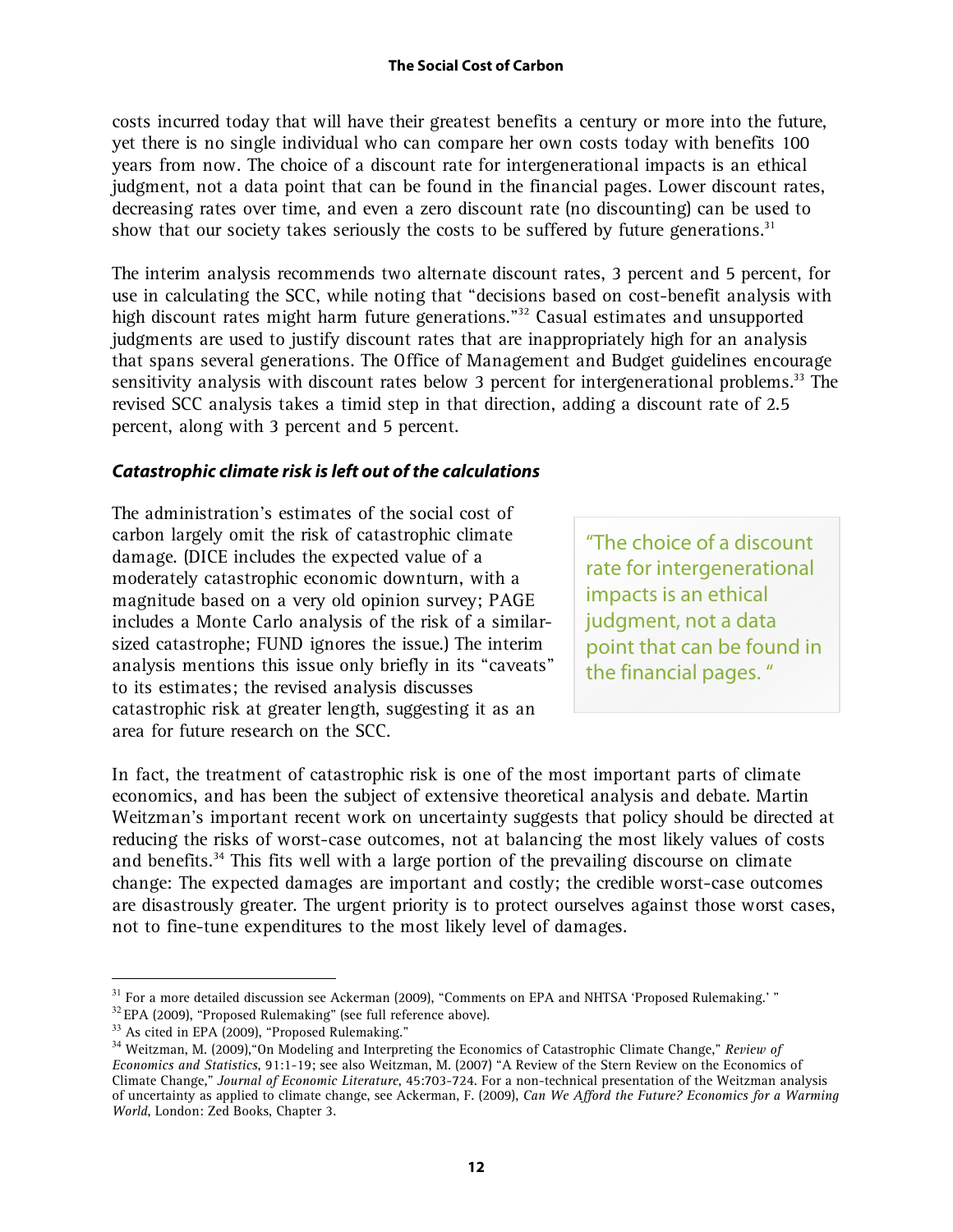Protection against worst-case scenarios is familiar, though it takes us outside the realm of cost-benefit analysis, into the discussion of insurance policies. Insurance is normally taken out against events which, on average, are unlikely to occur: The average U.S. housing unit can expect to have a fire every 250 years, so the most likely number of residential fires you will experience in your lifetime is zero.<sup>35</sup> Moreover, insurance is guaranteed to fail a simple cost-benefit test — the average value of payments to policyholders must be less than the average value of premiums, in order for any insurance company to remain in business.

Policy designed from this perspective would not be framed in terms of cost-benefit calculations. Rather, it would begin with adoption of a safe minimum standard, based on the scientific analysis of potential risks. The economic analysis would then seek to determine the least-cost strategy for meeting that standard. For example, we recently examined, together with a group of coauthors, the costs of lowering atmospheric  $CO<sub>2</sub>$  concentrations to 350 ppm, a level

"The urgent priority is to protect ourselves against the worst cases, not to fine-tune expenditures to the most likely level of damages. "

now advocated by a growing number of climate scientists and policy analysts.<sup>36</sup> The best available estimates suggest that the costs would be noticeable, but manageable. The risk of spending "too much" on clean energy alternatives pales in comparison with the risk of spending too little and irreversibly destabilizing the earth's climate.

### **The revised analysis adds complexity, but not insight**

The features, and problems, described above are common to both the interim and revised calculations of the SCC. The more elaborate analysis in the revised calculation, used in the small electric motors case, adds two more major features.

First, the working group performed a Monte Carlo analysis of the effects of scientific uncertainty about climate sensitivity. This appears to be done in a rigorous, appropriate manner. One might expect the result to be a much higher SCC, but that is not the case. We made a similar, unexpected discovery in recent research with DICE: Varying the climate sensitivity alone caused surprisingly little change in the model results.<sup>37</sup> In schematic terms, climate sensitivity governs the model's translation of  $CO<sub>2</sub>$  concentrations into temperature increases, but the model's damage function translates temperatures into economic damages. If the damage function is sufficiently "optimistic"  $-$  or perhaps "Polyanna-ish"  $-$  then even relatively high temperatures may impose limited costs, and therefore inspire limited policy responses. The DICE damage function rises at a leisurely pace as the world gets warmer, and does not project that half of global output is lost to climate damages until warming reaches 19°C (34°F), far above the range of temperatures normally considered in even the most disastrous climate scenarios.

<sup>&</sup>lt;sup>35</sup> See Ackerman (2009), Chapter 3, for details.

<sup>36</sup> Ackerman et al. (2009), *The Economics of 350* (see full reference above).

<sup>&</sup>lt;sup>37</sup> Ackerman, F., E.A. Stanton, and R. Bueno (2010), "Fat Tails, Exponents, and Extreme Uncertainty: Simulating Catastrophe in DICE," forthcoming in *Ecological Economics.*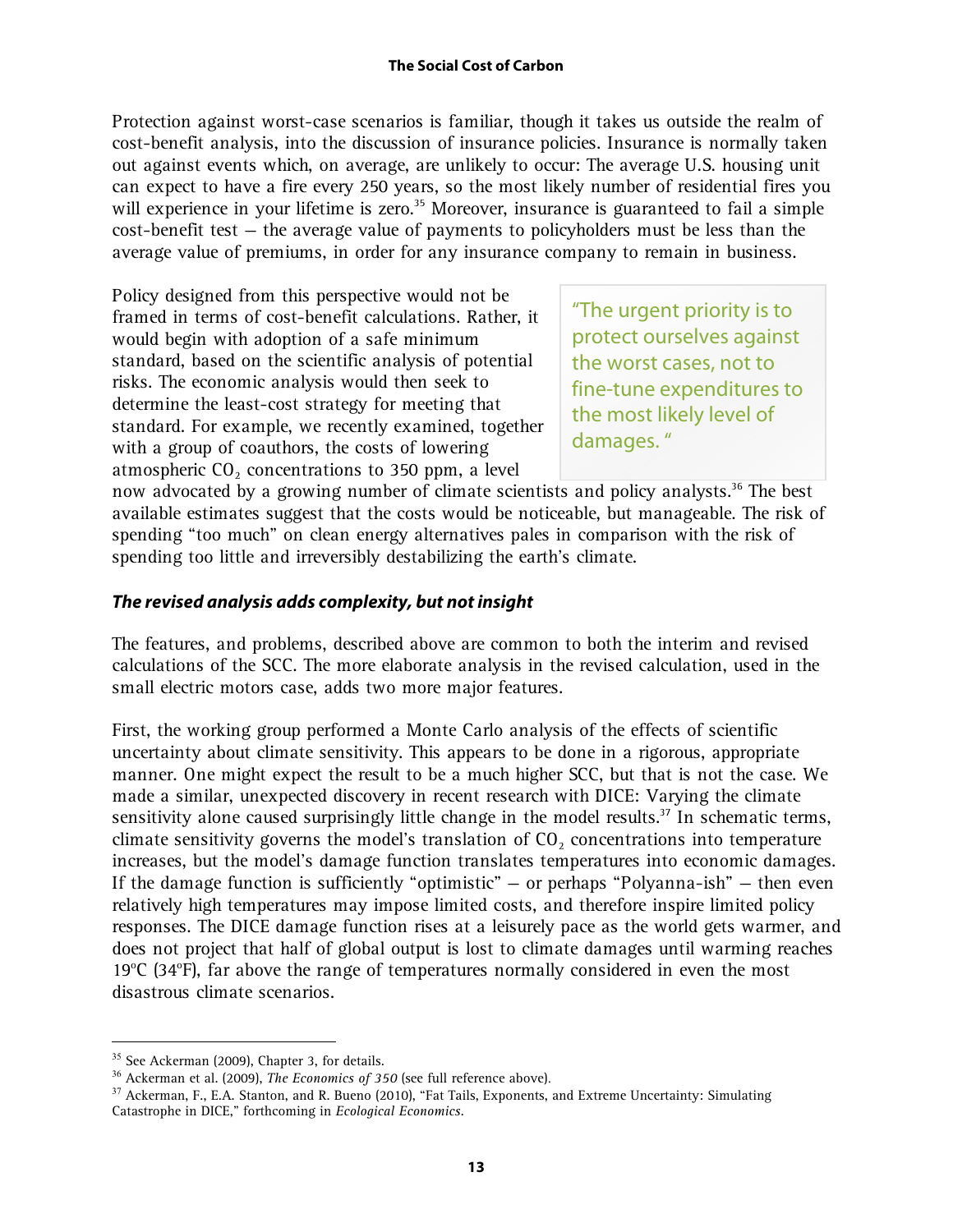Second, the working group chose a set of macroeconomic growth and emissions scenarios for use in the three models. Rather than using relatively familiar IPCC scenarios, the working group opted, with little explanation, for a group of five scenarios extracted from the Energy Modeling Forum 22 (EMF 22) process. EMF 22 compared the latest projections from about a dozen climate economics models (including FUND, but not DICE or PAGE). The working group took four distinct business-as-usual scenarios, from four different EMF 22 models, and one policy scenario achieving moderate emissions reduction. It then used these scenarios in DICE, FUND, and PAGE, and averaged the results. For DICE in particular, significant software modifications were required to reproduce the EMF scenarios.

This hybrid modeling exercise is unsatisfying all around: It has neither the benefits of relative familiarity with the three simple models and the standard IPCC scenarios, nor the advantages of applying the more complex, larger models used in EMF 22. If such large pieces of the EMF 22 apparatus needed to be used, why not review the findings of the EMF 22 models as a whole?

One conclusion from the revised analysis is that FUND is an outlier among climate economics models. As the working group's Figure 1B (reproduced here) shows, DICE and PAGE project



**Annual Consumption Loss for Lower Temperature Changes in DICE, FUND, and PAGE**

*Source: U.S. Department of Energy (2010), Appendix 15A (see full reference above), page 11, Figure 1B.*

modest but positive damages at low temperature changes, but FUND projects net benefits (in the graph above these are represented as negative  $-$  below zero  $-$  costs) to the world from warming until the world is almost 3°C (more than 5°F) hotter. That is, FUND believes the world will be better off as a result of the first several decades of global warming. With a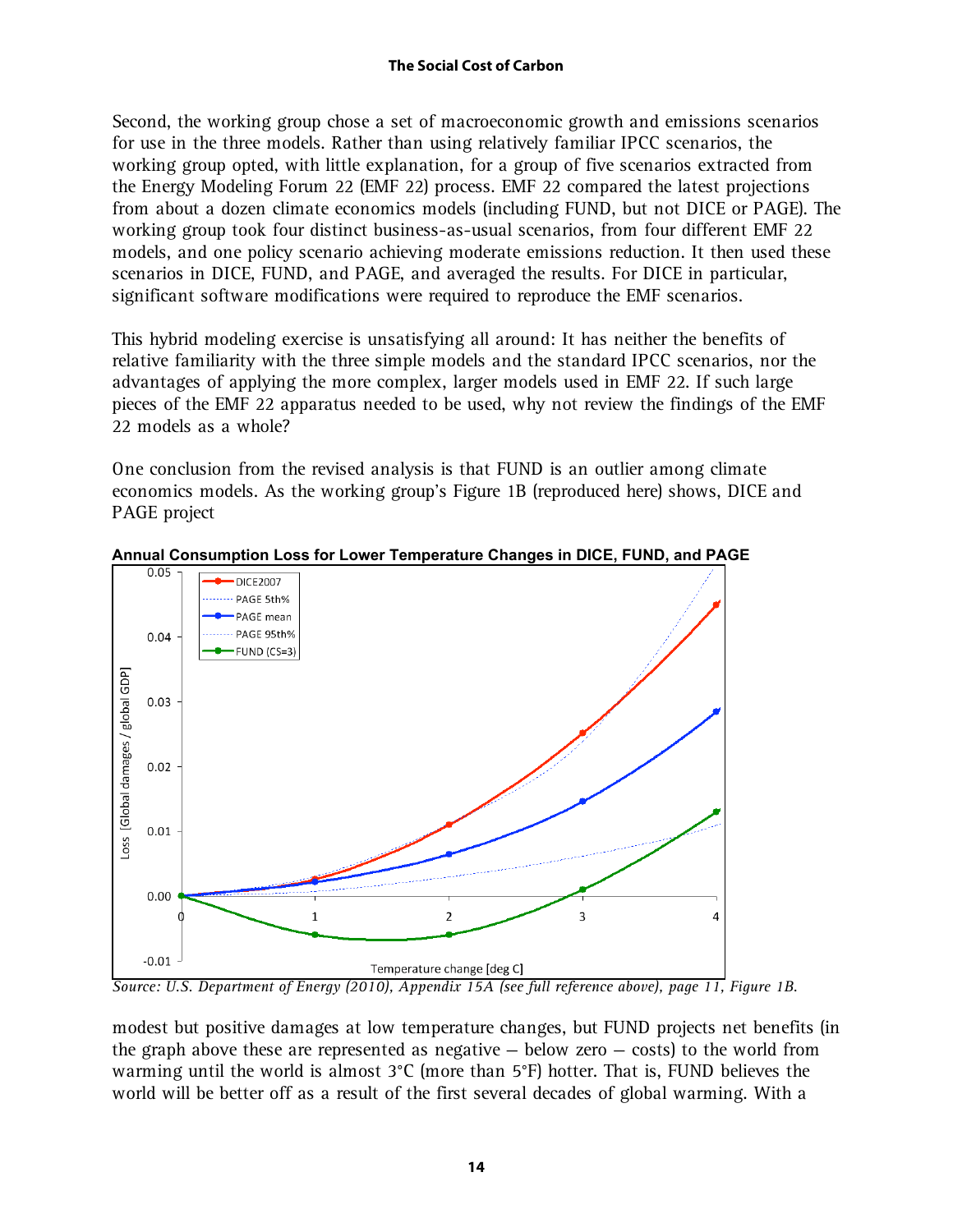high enough discount rate, those decades of desirable warmth outweigh the far future when we move beyond 3°C; at a 5 percent discount rate, FUND's estimate of the SCC is negative!<sup>38</sup> According to FUND, that is, at a 5 percent discount rate, it would be appropriate to provide a (small) subsidy to those who emit carbon, because they are accelerating the arrival of the gloriously hotter mid-century years.<sup>39</sup>

Our reading of these results is that the FUND model needs to be towed back to the shop for major repairs. The interagency working group, however, has concluded that FUND is an appropriate choice for its short list of three models providing estimates of the SCC for U.S. policy purposes.

# **The results of the analyses will be interpreted as clustering around \$21 per ton**

Neither of the analyses resulted in a single bottom-line estimate of the one and only SCC. Both produced multiple figures, primarily reflecting differing assumption about the discount rate. The figures are presented in Table I.

|                                               | Social cost of carbon, 2010 (in 2007\$) |                  |
|-----------------------------------------------|-----------------------------------------|------------------|
|                                               | Interim analysis                        | Revised analysis |
| Fixed discount rates, mean estimates          |                                         |                  |
| 5 percent                                     | \$5                                     | \$5              |
| average of 3 and 5 percent                    | \$21                                    |                  |
| 3 percent                                     | \$37                                    | \$21             |
| 2.5 percent                                   |                                         | \$35             |
| <b>Other estimates</b>                        |                                         |                  |
| discount rate declines from 5 percent         | \$11                                    |                  |
| discount rate declines from 3 percent         | \$61                                    |                  |
| 95th percentile risk, 3 percent discount rate |                                         | \$65             |

Note: Published SCC values in the interim analysis are for 2007; we have escalated them at the recommended 3 percent annual real growth rate to yield figures for 2010, comparable to the revised values.

Both the interim and revised analysis provided three estimates involving fixed discount rates and mean risks; at first glance the ranges of numbers are very similar. The definitions, however, are different: At a 5 percent discount rate, the SCC is the same for both, but at 3 percent the revised SCC is \$21, while the corresponding interim value is \$37. At least at lower discount rates, the two analyses embody very different views of the damages caused

<sup>38</sup> See U.S. Department of Energy (2010), Appendix 15A (full reference above), page 27, Table 3; see also EPA (2009) "Proposed Rulemaking," page 49615, Table III.H.6–1, for comparable results in published FUND studies.

<sup>&</sup>lt;sup>39</sup> At higher discount rates, FUND's estimates of the SCC move into barely positive territory: \$6 per ton at a 3 percent discount rate, and \$14 per ton at 2.5 percent, still far below DICE and PAGE. DOE (2010), Table 3, p. 27.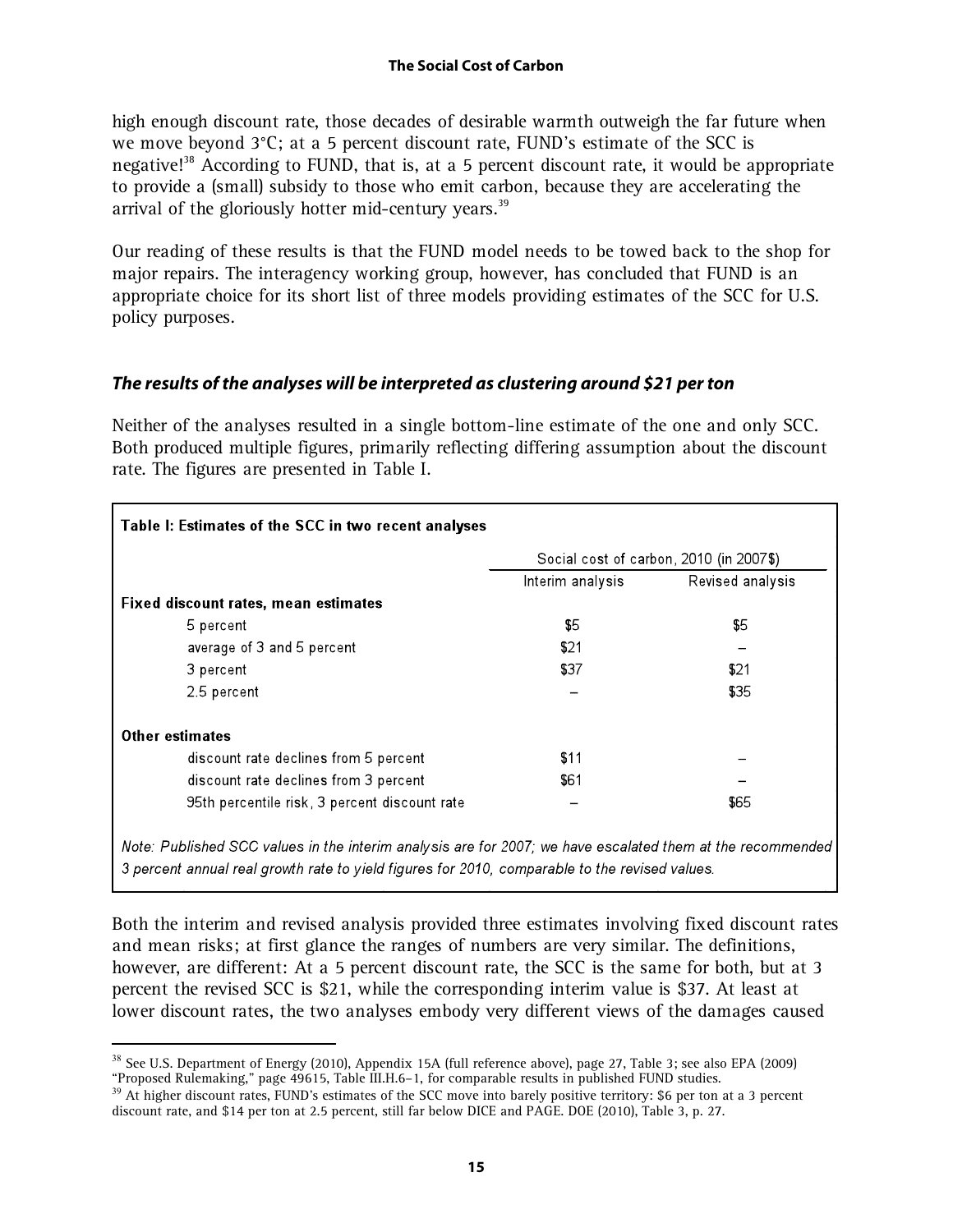by greenhouse gas emissions. Due to the accidents of presentation, however, each has a (differently defined) "central" estimate, in this group, of \$21.

Each analysis also considered one alternative assumption. The interim analysis examined the implications of discount rates that decline over time, starting at either 5 percent or 3 percent. The revised analysis calculated the  $95<sup>th</sup>$  percentile risk, from its Monte Carlo analysis

of climate sensitivity, using its "central" estimate of a 3 percent discount rate. The uppermost values projected are, coincidentally, not far apart, though again the definitions differ. While the upper values are academically interesting, both analyses are being taken as projecting that the SCC is \$21 per ton of  $CO<sub>2</sub>$  in 2010, measured in 2007 dollars, or roughly 20 cents per gallon of gasoline. It is hard to reconcile a carbon price that is well within the range of normal price fluctuations at the gas pump with the policy goal of substantially reducing carbon emissions.

"It is hard to reconcile a carbon price that is well within the range of normal price fluctuations at the gas pump with the policy goal of substantially reducing carbon emissions. "

# **5. Conclusion and Recommendations**

The administration's narrow proposed range of SCC values, with a likely "central" estimate of \$21, is a function of its choice of a limited range of underlying studies, high discount rates, and insufficient emphasis on the risk of catastrophic climate damage. Different choices at several points in the methodology would have resulted in a far higher SCC and, as a result, more stringent and more expensive emissions reduction would be considered economical.

The discussions of the SCC in the working group analyses to date do not contain enough information to construct a better estimate. Instead, there is a need for more extensive research, examining the full range of available studies of climate damages and costs, and analyzing assumptions about the risks and magnitudes of potential climate catastrophes. If one or more of the simple climate economics models highlighted in the rulemaking process — DICE, FUND, and PAGE — are to be used, then the default data sets supplied by the modelers need to be independently validated against the latest research on climate damages and other input assumptions. FUND, in particular, needs to be re-examined to understand its projections of net benefits from warming, and to consider the potential need for modification.

Additional research on climate damages could address the potential disconnect between science-based and economics-based targets for emission reduction. If, as climate science forecasts with increasing urgency, there are severe risks from just a few degrees of warming, this should be reflected in the economic estimates of damages. Models which claim that the first 3°C of warming are beneficial to the world will inevitably endorse very little reduction in greenhouse gas emissions; models which imply that 2°C is the limit for avoiding serious risks of destabilizing the earth's climate will suggest much greater reduction. They can't both